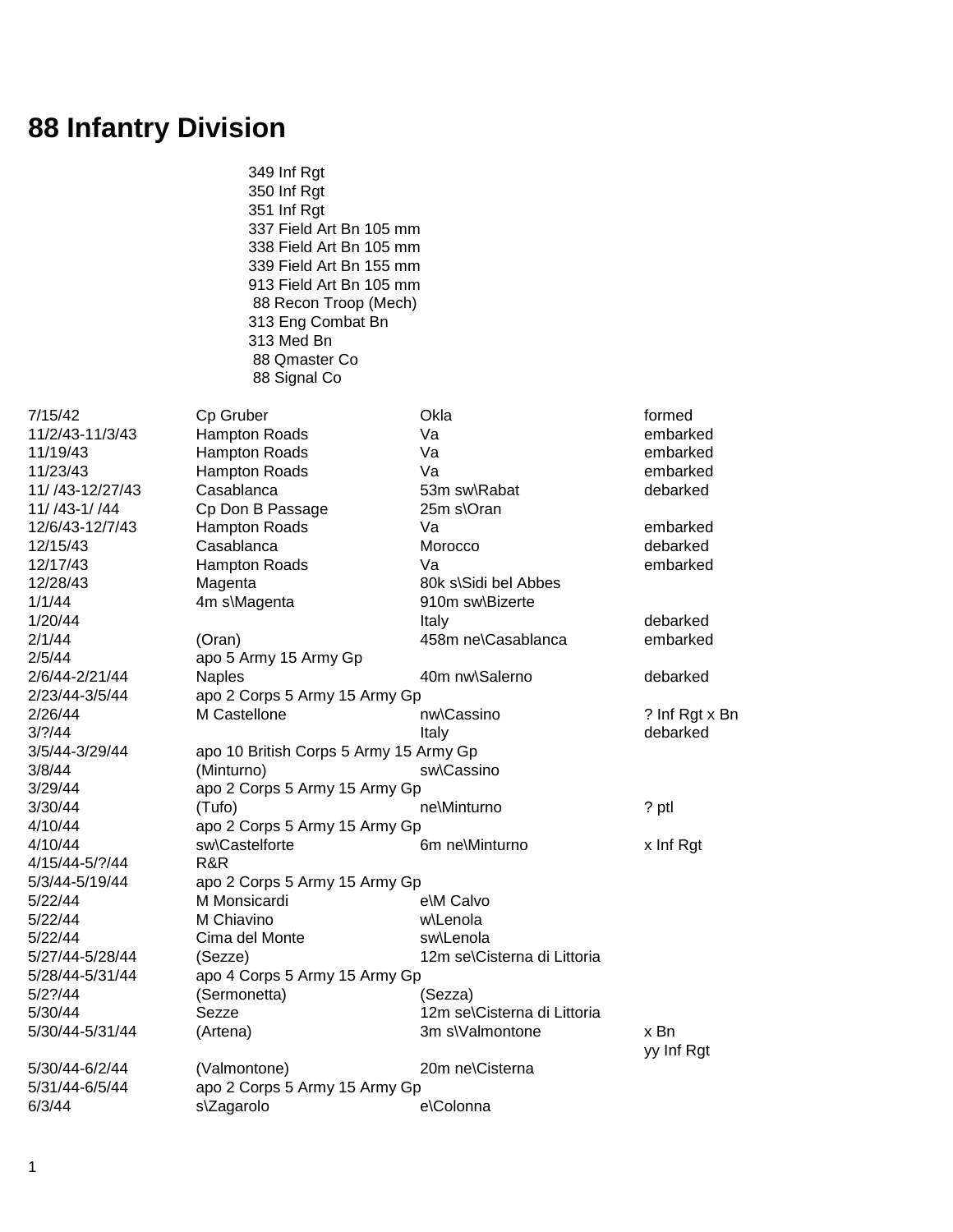| 6/3/44               | 3.5m e\Pallavincini                   | 7m w\Palestrina    |                      |          |
|----------------------|---------------------------------------|--------------------|----------------------|----------|
| 6/? / 44             | <b>Tiber River</b>                    | (Bassanelio)       |                      |          |
| $6/?\frac{44}{3}$    | Bassanelio                            | (Tiber R)          |                      |          |
| 6/10/44              | (Bassanelio)                          | n\Rome             |                      |          |
| 6/11/44              | (Albano)                              | 16m se\Rome        | R&R                  |          |
| 7/1/44-7/8/44        | apo 4 Corps 5 Army 15 Army Gp         |                    |                      |          |
| 7/1/44               |                                       | n\Cecina           |                      |          |
| 7/19/44              | (Palaia)                              | s\Arno River       |                      |          |
| 7/25/44-8/20/44      | apo 2 Corps 5 Army 15 Army Gp         |                    |                      |          |
| 8/1/44               |                                       | (Volterra)         |                      |          |
| 9/10/44-9/20/44      | apo 2 Corps Reserve 5 Army 15 Army Gp |                    |                      |          |
| 9/13/44              | x FA Bn apo 85 ID                     |                    |                      |          |
|                      | y FA Bn apo 85 ID                     |                    |                      |          |
|                      | z FA Bn apo 85 ID                     |                    |                      |          |
| 9/21/44              | apo 2 Corps 5 Army 15 Army Gp         |                    |                      |          |
| 9/22/44              | Firenzuola                            | 30m sw\lmola       |                      |          |
| 10/?/44              | (M la Pieve)                          | s\Bologna          |                      |          |
| 12/1/44-12/3/44      | apo 2 Corps 5 Army 15 Army Gp         |                    |                      |          |
| 1/31/45              | e\Vergato                             | 12m ne\M Belvedere |                      |          |
| 3/31/45-4/1/45       | apo 2 Corps Reserve 5 Army 15 Army Gp |                    |                      |          |
| $4/1$ ?/45           | Lama                                  | sw\Bologna         |                      |          |
| 4/14/45-4/21/45      | apo 2 Corps 5 Army 15 Army Gp         |                    |                      |          |
| 4/15/45              | M Adone                               | s\Po Valley        |                      |          |
| 4/19/45              | nw\Praduro                            |                    |                      |          |
|                      | Riale                                 | sw\Bologna         |                      |          |
| 4/20/45              | S Giovanni                            | w\Bologna          |                      |          |
| 4/21/45              |                                       | nw\Bologna         |                      |          |
| 4/21/45              | Mirandola                             | ne\Modena          |                      |          |
| 4/21/45              | -- Panaro River                       | (Modena)           |                      |          |
| 4/22/45              | Camposanto                            | ne\Modena          |                      |          |
| $4/2$ ?/45           | Revere                                | ne\Poggio Rusco    |                      |          |
| $4/?$ ?/45           | Cravalcore                            | Po Valley          |                      |          |
| $4/?$ ?/45           | Poggio Rusco                          | s\Po River         |                      |          |
| $4/?$ ?/45           | Po River                              | n\Poggio Rusco     |                      |          |
| 4/28/45              | <b>Adige River</b>                    | Vicenza            |                      |          |
| 4/28/45              | Feltre                                | ne\Bassano         |                      |          |
| 4/28/45              | Borgo                                 | Italy              |                      |          |
| 4/28/45              | Bolzano                               | Italy              |                      |          |
| 4/28/45              | Trento                                | Italy              |                      |          |
| 5/3/45               | <b>Brenner Pass</b>                   | Alps               |                      |          |
| 5/3/45               | Sterzing                              | 66k n\Bolzano      |                      |          |
| 8/14/45              | Desenzano                             | Italy              |                      |          |
|                      |                                       |                    |                      |          |
|                      | 88 Infantry Division Headquarters     |                    |                      |          |
| 11/13/43             | Oran                                  | 270m sw\Algiers    | 88 Inf Div Hq        |          |
| 11/23/43<br>11/2?/43 | <b>Newport News</b>                   | VA                 | 88 Inf Div Hq Co     | embarked |
|                      | Casablanca                            | 458 sw\Oran        | 88 Inf Div Hq Co     | debarked |
| 2/1/44               | Oran                                  | 22m sw\Arzew       | 88 Inf Div Hq FA Bty | embarked |
| 2/? / 44             | Oran                                  | 458 ne\Casablanca  | 88 Inf Div Hq Co     | embarked |
| 2/7/44-2/21/44       | Piedimonte d'Alife                    | se\Cassino         | 88 Inf Div Hq        |          |
| 2/144                | <b>Naples</b>                         | 70m se\Rome        | 88 Inf Div Hq Co     | debarked |
| 2/144                | se\Piedimonte d'Alife                 | 8m nw\Faiacchio    | 88 Inf Div Hq Co     |          |
| 2/12/44              | <b>Naples</b>                         | 40m se\Anzio       | 88 Inf Div Hq FA Bty | debarked |
| 2/1?/44-2/27/44      | se\Piedimonte d'Alife                 | nw\Benevento       | 88 Inf Div Hq FA Bty |          |
| 3/5/44-5/?/44        | Carano                                | e\Minturno         | 88 Inf Div Hq adv    |          |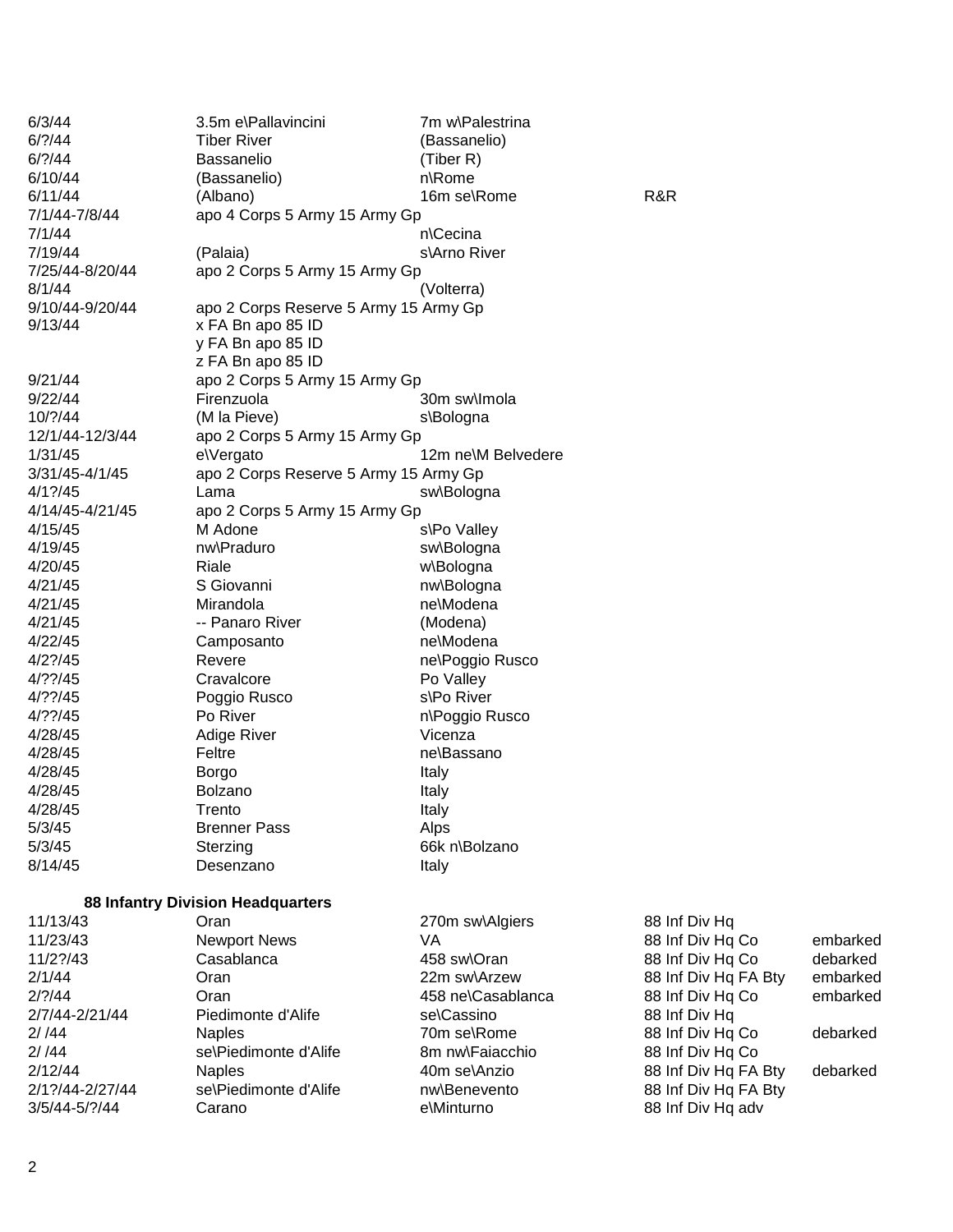| 3/5/44                | Casanova                       | (Minturno)                         | 88 Inf Div Hq rear             |          |
|-----------------------|--------------------------------|------------------------------------|--------------------------------|----------|
| $4/1$ ?/44            | Monzuno                        | 3m s\Monterumici                   | 88 Inf Div Hq                  |          |
| $5/$ ?/44             | s\Minturno                     | 20m s\Cassino                      | 88 Inf Div Hq                  |          |
| 5/11/44               |                                |                                    |                                |          |
| 6/5/44                | Minturno<br>Rome               | <b>Gustav Line</b><br>35m nw\Anzio | 88 Inf Div Hq                  |          |
|                       |                                |                                    | 88 Inf Div Hq                  |          |
| 10/?/44               | Castel del Rio                 | 10m ne\Firenzuola                  | 88 Inf Div Hq                  |          |
| 10/24/44              | Villa di Sassonero             | e\Loiano                           | 88 Inf Div Hq                  |          |
| 4/21/45               | Crevalcore                     | ne\Modena                          | 88 Inf Div Hq                  |          |
| 4/26/45               | S Giovanni Lupato              | s\Verona                           | 88 Inf Div Hq                  |          |
| $4/2$ ?/45            | Vicenza                        | ne\Verona                          | 88 Inf Div Hq                  |          |
| 5/2/45                | Feltre                         | 56k nw\Treviso                     | 88 Inf Div Hq                  |          |
| 5/6/45                | <b>Bolzano</b>                 | 35m s\Brenner pass                 | 88 Inf Div Hq                  |          |
|                       | <b>88 Reconnaissance Troop</b> |                                    |                                |          |
| 5/11/44               | 88 Rcn Tp apo 350 Inf Rgt      |                                    |                                |          |
| 5/11/44               |                                | (Minturno)                         | 88 Rcn Tp                      |          |
| 5/11/44               | M Cerri                        | 1m nw\M Ceracoli                   | 88 Rcn Tp                      |          |
| 5/13/44               | (S Maria Infante)              | (M Damiano)                        | 88 Rcn Tp 3 Plt                |          |
| 5/14/44               | M Cerri                        | ne\S Maria Infante                 | 88 Rcn Tp ptl                  |          |
| 5/15/44               | (Spigno)                       | <b>Gustav Line</b>                 | 88 Rcn Tp 3 Plt                |          |
| 5/20/44               | (Fondi)                        | <b>Hitler Line</b>                 | 88 Rcn Tp                      |          |
| 5/22/44               | Pontore marshes                |                                    | 88 Rcn Tp                      |          |
|                       |                                | Italy                              |                                |          |
| 5/22/44               | Borgo Grappo                   | Pontine marshes<br>e\Rome          | 88 Rcn Tp                      |          |
| 6/3/44-6/4/44         | Hwy 5                          |                                    | 88 Rcn Tp 1 Plt                |          |
|                       |                                |                                    | 88 Rcn Tp 2 Plt                |          |
| 6/3/44-6/4/44         | Hwy <sub>6</sub>               | e\Rome                             | 88 Rcn Tp 3 Plt                |          |
| 6/4/44                | (Tor Sapienza)                 | e\Rome                             | 88 Rcn Tp                      |          |
| 6/4/44                | (Tor Pignataro)                | 3m sw\Centello                     | 88 Rcn Tp                      |          |
| 6/4/44                | n\Centocelle                   | 3m e\Rome                          | 88 Rcn Tp                      |          |
| 6/4/44                | Rome                           | 35m nw\Anzio                       | 88 Rcn Tp 3 Plt                |          |
| 7/13/44-7/14/44       | Villamagna                     | n\Volterra                         | 88 Rcn Tp 3 Plt                |          |
| 4/18/45               | Monterumici                    | nw\Loiano                          | 88 Rcn Tp                      |          |
| 349 Infantry Regiment |                                |                                    |                                |          |
| 12/16/43-12/17/43     | <b>Newport News</b>            | VA                                 | 349 Inf Rgt                    | embarked |
| 12/25/43              | Casablanca                     | 458m sw\Oran                       | 349 Inf Rgt                    | debarked |
| 2/1/44-2/2/44         | Oran                           | 22m sw\Arzew                       | 349 Inf Rgt 3 Bn Co I          | embarked |
| 2/1/44-2/2/44         | Oran                           | 22m sw\Arzew                       | 349 Inf Rgt 3 Bn Co K          | embarked |
| 2/1/44-2/2/44         | Oran                           | 22m sw\Arzew                       | 349 Inf Rgt 3 Bn Co L          | embarked |
| 2/1/44-2/2/44         | Oran                           | 22m sw\Arzew                       | 349 Inf Rgt 3 Bn Co M          | embarked |
| 2/1/44-2/2/44         | Oran                           | 22m sw\Arzew                       | 349 Inf Rgt Cannon Co          | embarked |
| 2/3/44                | Oran                           | 665m w\Tunis                       | 349 Inf Rgt 1 Bn               | embarked |
| 2/3/44                |                                | 665m w\Tunis                       | 349 Inf Rgt 2 Bn               |          |
| 2/6/44                | Oran                           | 40m se\Anzio                       | 349 Inf Rgt 1 Bn               | embarked |
|                       | <b>Naples</b>                  |                                    |                                | debarked |
| 2/6/44                | <b>Naples</b>                  | 40m se\Anzio                       | 349 Inf Rgt 2 Bn               | debarked |
| 2/?/44-2/27/44        | se\Piedimonte d'Alife          | nw\Benevento                       | 349 Inf Rgt 1 Bn               |          |
| 2/?/44-2/27/44        | se\Piedimonte d'Alife          | nw\Benevento                       | 349 Inf Rgt 2 Bn               |          |
| 2/12/44               | <b>Naples</b>                  | 70m se\Rome                        | 349 Inf Rgt 3 Bn Co I          | debarked |
| 2/12/44               | <b>Naples</b>                  | 70m se\Rome                        | 349 Inf Rgt 3 Bn Co K          | debarked |
| 2/12/44               | <b>Naples</b>                  | 70m se\Rome                        | 349 Inf Rgt 3 Bn Co L          | debarked |
| 2/12/44               | <b>Naples</b>                  | 70m se\Rome                        | 349 Inf Rgt 3 Bn Co M          | debarked |
| 2/12/44               | <b>Naples</b>                  | 70m se\Rome                        | 349 Inf Rgt Cannon Co debarked |          |
| 2/1?/44-2/27/44       | se\Piedimonte d'Alife          | se\Cassino                         | 349 Inf Rgt 3 Bn Co I          |          |
| 2/1?/44-2/27/44       | se\Piedimonte d'Alife          | se\Cassino                         | 349 Inf Rgt 3 Bn Co K          |          |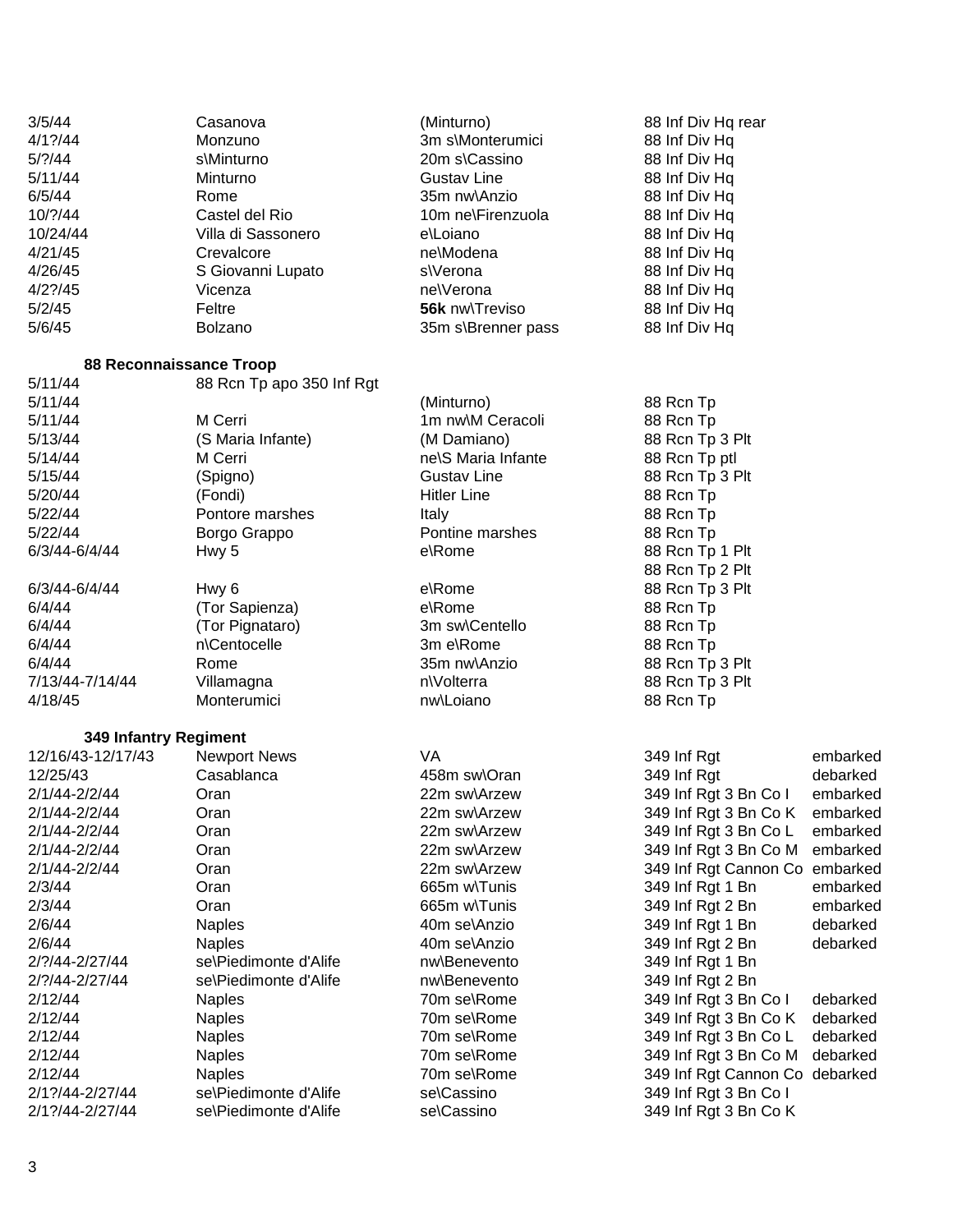2/1?/44 -2/27/44 se 2/1?/44 -2/27/44 se 2/1?/44 -2/27/44 se 2/27/44-2/28/44 2/27/44-2/28/44 2/27/44-2/28/44 3/5/44 -3/17/44 3/ /44 M Ceracoli 4/13/44 2k se  $5/6/44$ 5/11/44 ne\Tufo 5/12/44 5/14/44 M Bracchi  $5/14/44$  $5/14/44$ 5/14/44 M Civita 5/14/44 Capo d'Acqua 5/15/44-5/18/44 5/15/44-5/18/44 5/18/44 Maranola 5/19/44 5/20/44 2m se  $5/20/44$ 5/20/44-5/21/44  $5/27/44$ 5/27/4 -5/28/44

se\Piedimonte d'Alife se\Cassino se\Piedimonte d'Alife se\Cassino se\Piedimonte d'Alife se\Cassino e\Minturno 3/15/44 (Tyrrhenian Coast ) 2k se\Minturno 20m s\Cassino 5/11/44 -5/12/44 Hill 105 1.6k ne se\S Maria Infante 2m n\Minturno se\S Maria Infante 349 Inf Rgt apo 85 ID (Castellonorato) ne\Fondi 5/20/44 Fondi Fondi Pressure Fondi Pressure Pressure nel 5/20/44 M Passignano 1m n\Fondi M Grande Italy 5/21/44 M Passignano 1m n\Fondi 5/2?/44 (Monsicardi) selM Rotondo 5/2?/44 (Delmonte) se 5/2?/44 M Alto ne se\M S Martino n \Maenza 5/30/44 349 Inf Rgt apo 85 ID

-2/28/44 Hill 706 (Cervaro) 349 Inf Rgt 2 Bn Co E -2/28/44 Hill 706 (Cervaro) 349 Inf Rgt 2 Bn Co F -2/28/44 Hill 706 (Cervaro) 349 Inf Rgt 2 Bn Co G nw\Naples 349 Inf Rat e\S Maria Infante w\Minturno 349 Inf Rgt 3m w\Garigliano River 349 Inf Rgt 2 Bn 1.6k ne\Minturno 349 Inf Rgt 1 Bn 1m ne\Minturno \Minturno 349 Inf Rgt ( - ) 5/11/44 (M Cianelli) (S Maria Infante) 349 Inf Rgt Casale hill **Casale hill** 1.2k se\S Maria Infante 5/12/44 M Cianelli (S Maria Infante) 349 Inf Rgt 2 Bn Co E 5/13/44 (Minturno) Gustav Line 349 Inf Rgt 5/14/44 **M Bracchi** 1m ne\S Maria Infante n\Pulgarini 5/14/44 M La Civita 2m nw\S Maria Infante 349 Inf Rgt 1 Bn 5/14/44 M La Civita sw\Spigno 349 Inf Rgt 2 Bn( - ) 2m n\Minturno w\M Bracchi 349 Inf Rgt 3 Bn w\S Maria Infante 349 Inf Rgt 5/14/44 M Cirta (Spigno) 349 Inf Rgt 5/15/44 M Civita 2m nw\S Maria Infante 349 Inf Rgt x Bn w\S Maria Infante 349 Inf Rgt e\Itri -5/20/44 Itri 8.5k nw\Formia 349 Inf Rgt 1 Bn(-) 5/19/44 Fondi Rd nw\Itri 349 Inf Rgt 8m nw\Itri n\Sperlonga \Terracina 349 Inf Rgt 3 Bn( - ) 5/21/44 (Fondi) Hitler Line 349 Inf Rgt 1 Bn 5/21/44 (Fondi) Hitler Line 349 Inf Rgt 2 Bn 5/21/44 (Fondi) Hitler Line 349 Inf Rgt 3 Bn 5/21/44 Fondi Hitler Line 349 Inf Rgt 5/2?/44 M Rotondo nw\Fondi 349 Inf Rgt ne\Sonnino 349 Inf Rgt 5/2?/44 M della Salere nw\Fondi 349 Inf Rgt 5/26/44 Rocca Secca Amaseno Valley 349 Inf Rgt w\Maenza 349 Inf Rgt 2 Bn e\M S Martino 5/29/44 (Anzio) 349 Inf Rgt

349 Inf Rgt 3 Bn Co L 349 Inf Rgt 3 Bn Co M 349 Inf Rgt Cannon Co 349 Inf Rgt 3 Bn Co K ptl 3/17/44 (Casanova) (Minturno) 349 Inf Rgt R&R 349 Inf Rgt 1 Bn 349 Inf Rgt 1 Bn 349 Inf Rgt 1 Bn Co A 349 Inf Rat 1 Bn Co B 349 Inf Rgt 2 Bn 349 Inf Rgt 3 Bn \Itri 349 Inf Rgt 349 Inf Rgt 3 Bn Co I  $349$  Inf Rgt 3 Bn Co x  $349$  Inf Rgt 3 Bn Co x 349 Inf Rgt 3 Bn Co y 349 Inf Rgt \Fondi 349 Inf Rgt 349 Inf Rgt 349 Inf Rgt 349 Inf Rgt 2 Bn Co F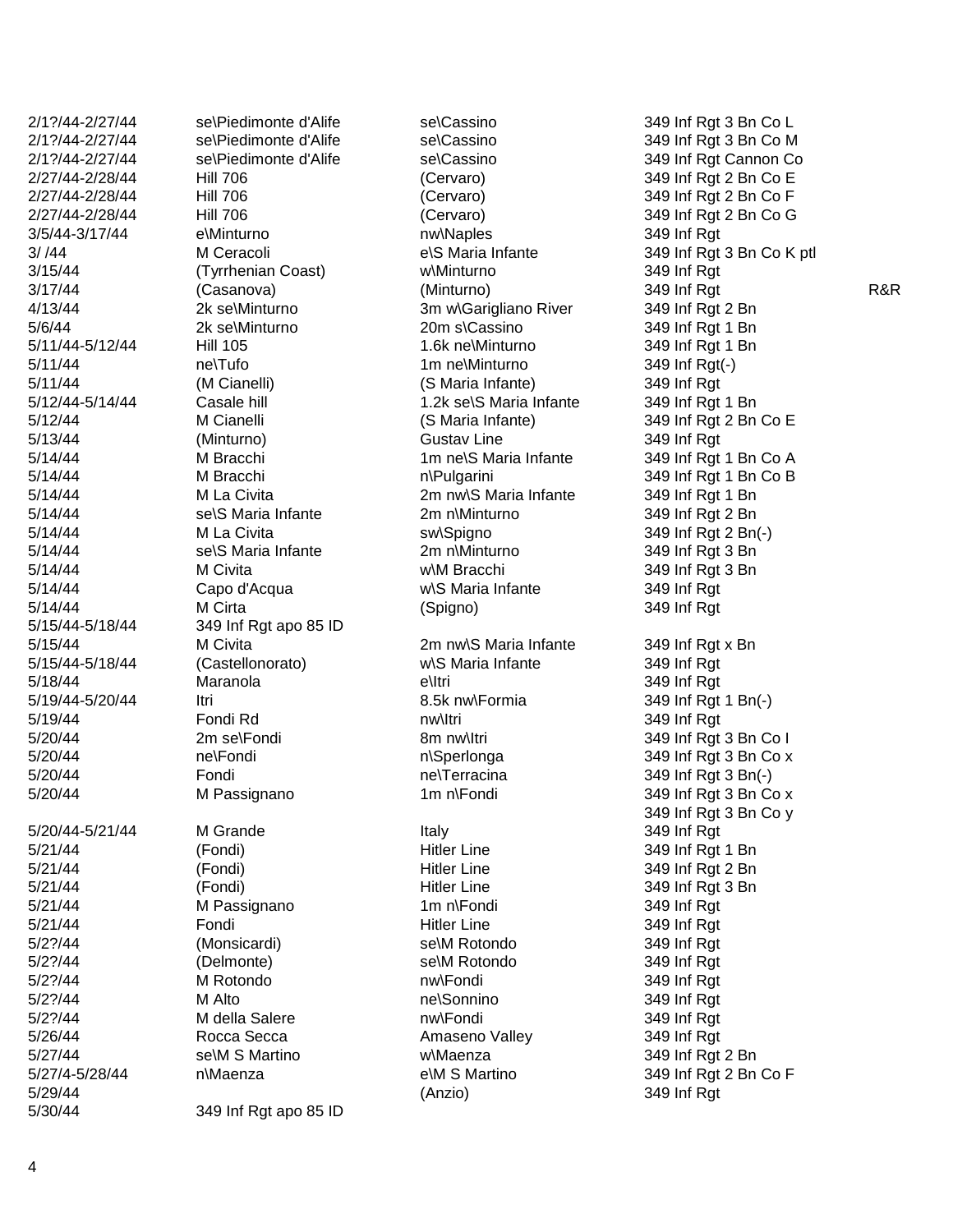| 6/1/44<br>sw\Valmontone<br>349 Inf Rgt(-)<br>(Lariano)<br>6/2/44<br>1 Bn 349 Inf Rgt apo TF Howze 1 AD<br>2 Bn 349 Inf Rgt apo 3 ID<br>3 Bn 349 Inf Rgt apo 3 ID<br>6/2/44<br>Gardella Hill<br>5m nw\Valmontone<br>349 Inf Rgt(-)<br>6/3/44<br>Labico<br>2m nw\Valmontone<br>349 Inf Rgt 1 Bn<br>6/3/44<br>sw\Palestrina<br>349 Inf Rgt 1 Bn(-)<br>(Colonna)<br>6/4/44<br>10m se\Rome<br>349 Inf Rgt 1 Bn<br>6/4/44<br>70m nw\Cassino<br>s\Rome<br>349 Inf Rgt<br>6/5/44<br>35m nw\Anzio<br>Rome<br>349 Inf Rgt Hq<br>6/5/44<br>e\Tiber River<br>349 Inf Rgt<br>Rome<br>6/5/44<br><b>Tiber River</b><br>349 Inf Rgt<br>Rome<br>6/5/44<br>w\Tiber River<br>Rome<br>349 Inf Rgt<br>6/6/44<br>e\Viterbo Rd<br>n\Rome<br>349 Inf Rgt<br>6/??/44-7/6/44<br>10m nw\Civitavecchia<br>(Tarquinia)<br>349 Inf Rgt<br>7/6/44<br>s\Volterra<br>349 Inf Rgt<br>(Pomerance)<br>7/8/44<br>Roncolla<br>se\Volterra<br>349 Inf Rgt<br>7/8/44-7/9/44<br>Volterra<br>20m ne\Cecina<br>349 Inf Rgt<br>7/13/44<br>nw\Volterra<br>349 Inf Rgt<br>(Laiatico)<br>$7/1$ ?/44<br>"Bloody Ridge"<br>n\Volterra<br>349 Inf Rgt 2 Bn<br>7/14/44<br>n\Volterra<br>Villamagna<br>349 Inf Rgt 3 Bn<br>Palaia<br>7/17/44<br>s\Arno River<br>349 Inf Rgt<br>7/17/44<br>n\Palaia<br>349 Inf Rgt<br>sw\Empoli<br>7/17/44<br>sw\Florence<br>349 Inf Rgt 2 Bn Co F<br>(Palaia)<br>7/17/44<br>S Miniato<br>sw\Empoli<br>349 Inf Rgt 2 Bn Co G<br>7/18/44<br>ne\Volterra<br>349 Inf Rgt 1 Bn(-)<br>Montaione<br>7/2?/44<br>1k e\S Miniato<br>sw\Empoli<br>349 Inf Rgt 2 Bn Co G<br>7/2?/44<br>n\Volterra<br>349 Inf Rgt 2 Bn Co G<br>Calenzano<br>7/2?/44<br>S Miniato<br>ne\Partino<br>349 Inf Rgt 2 Bn Co G<br>7/2?/44<br>Calenzano<br>sw\Empoli<br>349 Inf Rgt 3 Bn Co I<br>7/2?/44<br>s\Arno River<br>w\Empoli<br>349 Inf Rgt<br>7/??/44-8/??/44<br>sw\Florence<br>349 Inf Rgt<br>R&R<br>(Volterra)<br>$8/?$ ?/44<br>55m s\Bologna<br>Florence<br>349 Inf Rgt<br>8/31/44<br>sw\Florence<br>349 Inf Rgt<br>(Scandicci)<br>9/? / 44<br>10k nw\Florence<br>349 Inf Rgt(-)<br>Sesto<br>9/1?/44-9/21/44<br>(S Piero)<br>s\Firenzuola<br>349 Inf Rgt<br>(M Altuzzo)<br>349 Inf Rgt<br>9/20/44-9/21/44<br>5m s\Firenzuola<br>M Frena<br>se\Firenzuola<br>9/21/44<br>349 Inf Rgt<br>9/23/44<br>(M Frena)<br>se\Florence<br>349 Inf Rgt(-)<br>7m ne\Firenzuola<br>9/23/44-9/24/44<br>M La Fine<br>349 Inf Rgt(-)<br>9/25/44<br>11m sw\Montefrone<br>349 Inf Rgt<br>9/25/44<br>e\M La Fine<br>349 Inf Rgt(-)<br>M Pratolungo<br>9/26/44<br>sw\Castel del Rio<br>349 Inf Rgt 2 Bn<br>M Pratolungo<br>9/26/44<br><b>Hill 434</b><br>w\Castel del Rio<br>349 Inf Rgt 2 Bn<br>9/26/44<br><b>Hill 811</b><br>sw\Montefrone<br>349 Inf Rgt 2 Bn<br><b>Hill 822</b><br>9/26/44<br>sw\Montefrone<br>349 Inf Rgt 2 Bn<br>9/27/44<br>ne\Firenzuola<br>349 Inf Rgt(-)<br>n\M Pratolungo<br>9/28/44<br>11m sw\Montefrone<br>349 Inf Rgt 1 Bn<br>9/28/44<br>1m w\Castel del Rio<br>10m ne\Firenzuola<br>349 Inf Rgt<br>10/1/44<br>ne\M La Fine<br>349 Inf Rgt 1 Bn Co B<br><b>Belvedere</b><br>10/1/44<br>ne\M La Fine<br>349 Inf Rgt 1 Bn Co C<br><b>Belvedere</b><br>10/1/44<br>n\Castel del Rio<br>20m s\lmola<br>349 Inf Rgt 3 Bn | 5/31/44         | (Rocca Massima) | sw\Valmontone | 349 Inf Rgt(-) |  |  |  |
|-----------------------------------------------------------------------------------------------------------------------------------------------------------------------------------------------------------------------------------------------------------------------------------------------------------------------------------------------------------------------------------------------------------------------------------------------------------------------------------------------------------------------------------------------------------------------------------------------------------------------------------------------------------------------------------------------------------------------------------------------------------------------------------------------------------------------------------------------------------------------------------------------------------------------------------------------------------------------------------------------------------------------------------------------------------------------------------------------------------------------------------------------------------------------------------------------------------------------------------------------------------------------------------------------------------------------------------------------------------------------------------------------------------------------------------------------------------------------------------------------------------------------------------------------------------------------------------------------------------------------------------------------------------------------------------------------------------------------------------------------------------------------------------------------------------------------------------------------------------------------------------------------------------------------------------------------------------------------------------------------------------------------------------------------------------------------------------------------------------------------------------------------------------------------------------------------------------------------------------------------------------------------------------------------------------------------------------------------------------------------------------------------------------------------------------------------------------------------------------------------------------------------------------------------------------------------------------------------------------------------------------------------------------------------------------------------------------------------------------------------------------------------------------------------------------------------------------------------------------------------------------------------------------------------------------------------------------------------------------------------------------------------------------------------------------------------------------------------------------------------------------------------------------------------------|-----------------|-----------------|---------------|----------------|--|--|--|
|                                                                                                                                                                                                                                                                                                                                                                                                                                                                                                                                                                                                                                                                                                                                                                                                                                                                                                                                                                                                                                                                                                                                                                                                                                                                                                                                                                                                                                                                                                                                                                                                                                                                                                                                                                                                                                                                                                                                                                                                                                                                                                                                                                                                                                                                                                                                                                                                                                                                                                                                                                                                                                                                                                                                                                                                                                                                                                                                                                                                                                                                                                                                                                             |                 |                 |               |                |  |  |  |
|                                                                                                                                                                                                                                                                                                                                                                                                                                                                                                                                                                                                                                                                                                                                                                                                                                                                                                                                                                                                                                                                                                                                                                                                                                                                                                                                                                                                                                                                                                                                                                                                                                                                                                                                                                                                                                                                                                                                                                                                                                                                                                                                                                                                                                                                                                                                                                                                                                                                                                                                                                                                                                                                                                                                                                                                                                                                                                                                                                                                                                                                                                                                                                             |                 |                 |               |                |  |  |  |
|                                                                                                                                                                                                                                                                                                                                                                                                                                                                                                                                                                                                                                                                                                                                                                                                                                                                                                                                                                                                                                                                                                                                                                                                                                                                                                                                                                                                                                                                                                                                                                                                                                                                                                                                                                                                                                                                                                                                                                                                                                                                                                                                                                                                                                                                                                                                                                                                                                                                                                                                                                                                                                                                                                                                                                                                                                                                                                                                                                                                                                                                                                                                                                             |                 |                 |               |                |  |  |  |
|                                                                                                                                                                                                                                                                                                                                                                                                                                                                                                                                                                                                                                                                                                                                                                                                                                                                                                                                                                                                                                                                                                                                                                                                                                                                                                                                                                                                                                                                                                                                                                                                                                                                                                                                                                                                                                                                                                                                                                                                                                                                                                                                                                                                                                                                                                                                                                                                                                                                                                                                                                                                                                                                                                                                                                                                                                                                                                                                                                                                                                                                                                                                                                             |                 |                 |               |                |  |  |  |
|                                                                                                                                                                                                                                                                                                                                                                                                                                                                                                                                                                                                                                                                                                                                                                                                                                                                                                                                                                                                                                                                                                                                                                                                                                                                                                                                                                                                                                                                                                                                                                                                                                                                                                                                                                                                                                                                                                                                                                                                                                                                                                                                                                                                                                                                                                                                                                                                                                                                                                                                                                                                                                                                                                                                                                                                                                                                                                                                                                                                                                                                                                                                                                             |                 |                 |               |                |  |  |  |
|                                                                                                                                                                                                                                                                                                                                                                                                                                                                                                                                                                                                                                                                                                                                                                                                                                                                                                                                                                                                                                                                                                                                                                                                                                                                                                                                                                                                                                                                                                                                                                                                                                                                                                                                                                                                                                                                                                                                                                                                                                                                                                                                                                                                                                                                                                                                                                                                                                                                                                                                                                                                                                                                                                                                                                                                                                                                                                                                                                                                                                                                                                                                                                             |                 |                 |               |                |  |  |  |
|                                                                                                                                                                                                                                                                                                                                                                                                                                                                                                                                                                                                                                                                                                                                                                                                                                                                                                                                                                                                                                                                                                                                                                                                                                                                                                                                                                                                                                                                                                                                                                                                                                                                                                                                                                                                                                                                                                                                                                                                                                                                                                                                                                                                                                                                                                                                                                                                                                                                                                                                                                                                                                                                                                                                                                                                                                                                                                                                                                                                                                                                                                                                                                             |                 |                 |               |                |  |  |  |
|                                                                                                                                                                                                                                                                                                                                                                                                                                                                                                                                                                                                                                                                                                                                                                                                                                                                                                                                                                                                                                                                                                                                                                                                                                                                                                                                                                                                                                                                                                                                                                                                                                                                                                                                                                                                                                                                                                                                                                                                                                                                                                                                                                                                                                                                                                                                                                                                                                                                                                                                                                                                                                                                                                                                                                                                                                                                                                                                                                                                                                                                                                                                                                             |                 |                 |               |                |  |  |  |
|                                                                                                                                                                                                                                                                                                                                                                                                                                                                                                                                                                                                                                                                                                                                                                                                                                                                                                                                                                                                                                                                                                                                                                                                                                                                                                                                                                                                                                                                                                                                                                                                                                                                                                                                                                                                                                                                                                                                                                                                                                                                                                                                                                                                                                                                                                                                                                                                                                                                                                                                                                                                                                                                                                                                                                                                                                                                                                                                                                                                                                                                                                                                                                             |                 |                 |               |                |  |  |  |
|                                                                                                                                                                                                                                                                                                                                                                                                                                                                                                                                                                                                                                                                                                                                                                                                                                                                                                                                                                                                                                                                                                                                                                                                                                                                                                                                                                                                                                                                                                                                                                                                                                                                                                                                                                                                                                                                                                                                                                                                                                                                                                                                                                                                                                                                                                                                                                                                                                                                                                                                                                                                                                                                                                                                                                                                                                                                                                                                                                                                                                                                                                                                                                             |                 |                 |               |                |  |  |  |
|                                                                                                                                                                                                                                                                                                                                                                                                                                                                                                                                                                                                                                                                                                                                                                                                                                                                                                                                                                                                                                                                                                                                                                                                                                                                                                                                                                                                                                                                                                                                                                                                                                                                                                                                                                                                                                                                                                                                                                                                                                                                                                                                                                                                                                                                                                                                                                                                                                                                                                                                                                                                                                                                                                                                                                                                                                                                                                                                                                                                                                                                                                                                                                             |                 |                 |               |                |  |  |  |
|                                                                                                                                                                                                                                                                                                                                                                                                                                                                                                                                                                                                                                                                                                                                                                                                                                                                                                                                                                                                                                                                                                                                                                                                                                                                                                                                                                                                                                                                                                                                                                                                                                                                                                                                                                                                                                                                                                                                                                                                                                                                                                                                                                                                                                                                                                                                                                                                                                                                                                                                                                                                                                                                                                                                                                                                                                                                                                                                                                                                                                                                                                                                                                             |                 |                 |               |                |  |  |  |
|                                                                                                                                                                                                                                                                                                                                                                                                                                                                                                                                                                                                                                                                                                                                                                                                                                                                                                                                                                                                                                                                                                                                                                                                                                                                                                                                                                                                                                                                                                                                                                                                                                                                                                                                                                                                                                                                                                                                                                                                                                                                                                                                                                                                                                                                                                                                                                                                                                                                                                                                                                                                                                                                                                                                                                                                                                                                                                                                                                                                                                                                                                                                                                             |                 |                 |               |                |  |  |  |
|                                                                                                                                                                                                                                                                                                                                                                                                                                                                                                                                                                                                                                                                                                                                                                                                                                                                                                                                                                                                                                                                                                                                                                                                                                                                                                                                                                                                                                                                                                                                                                                                                                                                                                                                                                                                                                                                                                                                                                                                                                                                                                                                                                                                                                                                                                                                                                                                                                                                                                                                                                                                                                                                                                                                                                                                                                                                                                                                                                                                                                                                                                                                                                             |                 |                 |               |                |  |  |  |
|                                                                                                                                                                                                                                                                                                                                                                                                                                                                                                                                                                                                                                                                                                                                                                                                                                                                                                                                                                                                                                                                                                                                                                                                                                                                                                                                                                                                                                                                                                                                                                                                                                                                                                                                                                                                                                                                                                                                                                                                                                                                                                                                                                                                                                                                                                                                                                                                                                                                                                                                                                                                                                                                                                                                                                                                                                                                                                                                                                                                                                                                                                                                                                             |                 |                 |               |                |  |  |  |
|                                                                                                                                                                                                                                                                                                                                                                                                                                                                                                                                                                                                                                                                                                                                                                                                                                                                                                                                                                                                                                                                                                                                                                                                                                                                                                                                                                                                                                                                                                                                                                                                                                                                                                                                                                                                                                                                                                                                                                                                                                                                                                                                                                                                                                                                                                                                                                                                                                                                                                                                                                                                                                                                                                                                                                                                                                                                                                                                                                                                                                                                                                                                                                             |                 |                 |               |                |  |  |  |
|                                                                                                                                                                                                                                                                                                                                                                                                                                                                                                                                                                                                                                                                                                                                                                                                                                                                                                                                                                                                                                                                                                                                                                                                                                                                                                                                                                                                                                                                                                                                                                                                                                                                                                                                                                                                                                                                                                                                                                                                                                                                                                                                                                                                                                                                                                                                                                                                                                                                                                                                                                                                                                                                                                                                                                                                                                                                                                                                                                                                                                                                                                                                                                             |                 |                 |               |                |  |  |  |
|                                                                                                                                                                                                                                                                                                                                                                                                                                                                                                                                                                                                                                                                                                                                                                                                                                                                                                                                                                                                                                                                                                                                                                                                                                                                                                                                                                                                                                                                                                                                                                                                                                                                                                                                                                                                                                                                                                                                                                                                                                                                                                                                                                                                                                                                                                                                                                                                                                                                                                                                                                                                                                                                                                                                                                                                                                                                                                                                                                                                                                                                                                                                                                             |                 |                 |               |                |  |  |  |
|                                                                                                                                                                                                                                                                                                                                                                                                                                                                                                                                                                                                                                                                                                                                                                                                                                                                                                                                                                                                                                                                                                                                                                                                                                                                                                                                                                                                                                                                                                                                                                                                                                                                                                                                                                                                                                                                                                                                                                                                                                                                                                                                                                                                                                                                                                                                                                                                                                                                                                                                                                                                                                                                                                                                                                                                                                                                                                                                                                                                                                                                                                                                                                             |                 |                 |               |                |  |  |  |
|                                                                                                                                                                                                                                                                                                                                                                                                                                                                                                                                                                                                                                                                                                                                                                                                                                                                                                                                                                                                                                                                                                                                                                                                                                                                                                                                                                                                                                                                                                                                                                                                                                                                                                                                                                                                                                                                                                                                                                                                                                                                                                                                                                                                                                                                                                                                                                                                                                                                                                                                                                                                                                                                                                                                                                                                                                                                                                                                                                                                                                                                                                                                                                             |                 |                 |               |                |  |  |  |
|                                                                                                                                                                                                                                                                                                                                                                                                                                                                                                                                                                                                                                                                                                                                                                                                                                                                                                                                                                                                                                                                                                                                                                                                                                                                                                                                                                                                                                                                                                                                                                                                                                                                                                                                                                                                                                                                                                                                                                                                                                                                                                                                                                                                                                                                                                                                                                                                                                                                                                                                                                                                                                                                                                                                                                                                                                                                                                                                                                                                                                                                                                                                                                             |                 |                 |               |                |  |  |  |
|                                                                                                                                                                                                                                                                                                                                                                                                                                                                                                                                                                                                                                                                                                                                                                                                                                                                                                                                                                                                                                                                                                                                                                                                                                                                                                                                                                                                                                                                                                                                                                                                                                                                                                                                                                                                                                                                                                                                                                                                                                                                                                                                                                                                                                                                                                                                                                                                                                                                                                                                                                                                                                                                                                                                                                                                                                                                                                                                                                                                                                                                                                                                                                             |                 |                 |               |                |  |  |  |
|                                                                                                                                                                                                                                                                                                                                                                                                                                                                                                                                                                                                                                                                                                                                                                                                                                                                                                                                                                                                                                                                                                                                                                                                                                                                                                                                                                                                                                                                                                                                                                                                                                                                                                                                                                                                                                                                                                                                                                                                                                                                                                                                                                                                                                                                                                                                                                                                                                                                                                                                                                                                                                                                                                                                                                                                                                                                                                                                                                                                                                                                                                                                                                             |                 |                 |               |                |  |  |  |
|                                                                                                                                                                                                                                                                                                                                                                                                                                                                                                                                                                                                                                                                                                                                                                                                                                                                                                                                                                                                                                                                                                                                                                                                                                                                                                                                                                                                                                                                                                                                                                                                                                                                                                                                                                                                                                                                                                                                                                                                                                                                                                                                                                                                                                                                                                                                                                                                                                                                                                                                                                                                                                                                                                                                                                                                                                                                                                                                                                                                                                                                                                                                                                             |                 |                 |               |                |  |  |  |
|                                                                                                                                                                                                                                                                                                                                                                                                                                                                                                                                                                                                                                                                                                                                                                                                                                                                                                                                                                                                                                                                                                                                                                                                                                                                                                                                                                                                                                                                                                                                                                                                                                                                                                                                                                                                                                                                                                                                                                                                                                                                                                                                                                                                                                                                                                                                                                                                                                                                                                                                                                                                                                                                                                                                                                                                                                                                                                                                                                                                                                                                                                                                                                             |                 |                 |               |                |  |  |  |
|                                                                                                                                                                                                                                                                                                                                                                                                                                                                                                                                                                                                                                                                                                                                                                                                                                                                                                                                                                                                                                                                                                                                                                                                                                                                                                                                                                                                                                                                                                                                                                                                                                                                                                                                                                                                                                                                                                                                                                                                                                                                                                                                                                                                                                                                                                                                                                                                                                                                                                                                                                                                                                                                                                                                                                                                                                                                                                                                                                                                                                                                                                                                                                             |                 |                 |               |                |  |  |  |
|                                                                                                                                                                                                                                                                                                                                                                                                                                                                                                                                                                                                                                                                                                                                                                                                                                                                                                                                                                                                                                                                                                                                                                                                                                                                                                                                                                                                                                                                                                                                                                                                                                                                                                                                                                                                                                                                                                                                                                                                                                                                                                                                                                                                                                                                                                                                                                                                                                                                                                                                                                                                                                                                                                                                                                                                                                                                                                                                                                                                                                                                                                                                                                             |                 |                 |               |                |  |  |  |
|                                                                                                                                                                                                                                                                                                                                                                                                                                                                                                                                                                                                                                                                                                                                                                                                                                                                                                                                                                                                                                                                                                                                                                                                                                                                                                                                                                                                                                                                                                                                                                                                                                                                                                                                                                                                                                                                                                                                                                                                                                                                                                                                                                                                                                                                                                                                                                                                                                                                                                                                                                                                                                                                                                                                                                                                                                                                                                                                                                                                                                                                                                                                                                             |                 |                 |               |                |  |  |  |
|                                                                                                                                                                                                                                                                                                                                                                                                                                                                                                                                                                                                                                                                                                                                                                                                                                                                                                                                                                                                                                                                                                                                                                                                                                                                                                                                                                                                                                                                                                                                                                                                                                                                                                                                                                                                                                                                                                                                                                                                                                                                                                                                                                                                                                                                                                                                                                                                                                                                                                                                                                                                                                                                                                                                                                                                                                                                                                                                                                                                                                                                                                                                                                             |                 |                 |               |                |  |  |  |
|                                                                                                                                                                                                                                                                                                                                                                                                                                                                                                                                                                                                                                                                                                                                                                                                                                                                                                                                                                                                                                                                                                                                                                                                                                                                                                                                                                                                                                                                                                                                                                                                                                                                                                                                                                                                                                                                                                                                                                                                                                                                                                                                                                                                                                                                                                                                                                                                                                                                                                                                                                                                                                                                                                                                                                                                                                                                                                                                                                                                                                                                                                                                                                             |                 |                 |               |                |  |  |  |
|                                                                                                                                                                                                                                                                                                                                                                                                                                                                                                                                                                                                                                                                                                                                                                                                                                                                                                                                                                                                                                                                                                                                                                                                                                                                                                                                                                                                                                                                                                                                                                                                                                                                                                                                                                                                                                                                                                                                                                                                                                                                                                                                                                                                                                                                                                                                                                                                                                                                                                                                                                                                                                                                                                                                                                                                                                                                                                                                                                                                                                                                                                                                                                             |                 |                 |               |                |  |  |  |
|                                                                                                                                                                                                                                                                                                                                                                                                                                                                                                                                                                                                                                                                                                                                                                                                                                                                                                                                                                                                                                                                                                                                                                                                                                                                                                                                                                                                                                                                                                                                                                                                                                                                                                                                                                                                                                                                                                                                                                                                                                                                                                                                                                                                                                                                                                                                                                                                                                                                                                                                                                                                                                                                                                                                                                                                                                                                                                                                                                                                                                                                                                                                                                             |                 |                 |               |                |  |  |  |
|                                                                                                                                                                                                                                                                                                                                                                                                                                                                                                                                                                                                                                                                                                                                                                                                                                                                                                                                                                                                                                                                                                                                                                                                                                                                                                                                                                                                                                                                                                                                                                                                                                                                                                                                                                                                                                                                                                                                                                                                                                                                                                                                                                                                                                                                                                                                                                                                                                                                                                                                                                                                                                                                                                                                                                                                                                                                                                                                                                                                                                                                                                                                                                             |                 |                 |               |                |  |  |  |
|                                                                                                                                                                                                                                                                                                                                                                                                                                                                                                                                                                                                                                                                                                                                                                                                                                                                                                                                                                                                                                                                                                                                                                                                                                                                                                                                                                                                                                                                                                                                                                                                                                                                                                                                                                                                                                                                                                                                                                                                                                                                                                                                                                                                                                                                                                                                                                                                                                                                                                                                                                                                                                                                                                                                                                                                                                                                                                                                                                                                                                                                                                                                                                             |                 |                 |               |                |  |  |  |
|                                                                                                                                                                                                                                                                                                                                                                                                                                                                                                                                                                                                                                                                                                                                                                                                                                                                                                                                                                                                                                                                                                                                                                                                                                                                                                                                                                                                                                                                                                                                                                                                                                                                                                                                                                                                                                                                                                                                                                                                                                                                                                                                                                                                                                                                                                                                                                                                                                                                                                                                                                                                                                                                                                                                                                                                                                                                                                                                                                                                                                                                                                                                                                             |                 |                 |               |                |  |  |  |
|                                                                                                                                                                                                                                                                                                                                                                                                                                                                                                                                                                                                                                                                                                                                                                                                                                                                                                                                                                                                                                                                                                                                                                                                                                                                                                                                                                                                                                                                                                                                                                                                                                                                                                                                                                                                                                                                                                                                                                                                                                                                                                                                                                                                                                                                                                                                                                                                                                                                                                                                                                                                                                                                                                                                                                                                                                                                                                                                                                                                                                                                                                                                                                             |                 |                 |               |                |  |  |  |
|                                                                                                                                                                                                                                                                                                                                                                                                                                                                                                                                                                                                                                                                                                                                                                                                                                                                                                                                                                                                                                                                                                                                                                                                                                                                                                                                                                                                                                                                                                                                                                                                                                                                                                                                                                                                                                                                                                                                                                                                                                                                                                                                                                                                                                                                                                                                                                                                                                                                                                                                                                                                                                                                                                                                                                                                                                                                                                                                                                                                                                                                                                                                                                             |                 |                 |               |                |  |  |  |
|                                                                                                                                                                                                                                                                                                                                                                                                                                                                                                                                                                                                                                                                                                                                                                                                                                                                                                                                                                                                                                                                                                                                                                                                                                                                                                                                                                                                                                                                                                                                                                                                                                                                                                                                                                                                                                                                                                                                                                                                                                                                                                                                                                                                                                                                                                                                                                                                                                                                                                                                                                                                                                                                                                                                                                                                                                                                                                                                                                                                                                                                                                                                                                             |                 |                 |               |                |  |  |  |
|                                                                                                                                                                                                                                                                                                                                                                                                                                                                                                                                                                                                                                                                                                                                                                                                                                                                                                                                                                                                                                                                                                                                                                                                                                                                                                                                                                                                                                                                                                                                                                                                                                                                                                                                                                                                                                                                                                                                                                                                                                                                                                                                                                                                                                                                                                                                                                                                                                                                                                                                                                                                                                                                                                                                                                                                                                                                                                                                                                                                                                                                                                                                                                             |                 |                 |               |                |  |  |  |
|                                                                                                                                                                                                                                                                                                                                                                                                                                                                                                                                                                                                                                                                                                                                                                                                                                                                                                                                                                                                                                                                                                                                                                                                                                                                                                                                                                                                                                                                                                                                                                                                                                                                                                                                                                                                                                                                                                                                                                                                                                                                                                                                                                                                                                                                                                                                                                                                                                                                                                                                                                                                                                                                                                                                                                                                                                                                                                                                                                                                                                                                                                                                                                             |                 |                 |               |                |  |  |  |
|                                                                                                                                                                                                                                                                                                                                                                                                                                                                                                                                                                                                                                                                                                                                                                                                                                                                                                                                                                                                                                                                                                                                                                                                                                                                                                                                                                                                                                                                                                                                                                                                                                                                                                                                                                                                                                                                                                                                                                                                                                                                                                                                                                                                                                                                                                                                                                                                                                                                                                                                                                                                                                                                                                                                                                                                                                                                                                                                                                                                                                                                                                                                                                             |                 |                 |               |                |  |  |  |
|                                                                                                                                                                                                                                                                                                                                                                                                                                                                                                                                                                                                                                                                                                                                                                                                                                                                                                                                                                                                                                                                                                                                                                                                                                                                                                                                                                                                                                                                                                                                                                                                                                                                                                                                                                                                                                                                                                                                                                                                                                                                                                                                                                                                                                                                                                                                                                                                                                                                                                                                                                                                                                                                                                                                                                                                                                                                                                                                                                                                                                                                                                                                                                             |                 |                 |               |                |  |  |  |
|                                                                                                                                                                                                                                                                                                                                                                                                                                                                                                                                                                                                                                                                                                                                                                                                                                                                                                                                                                                                                                                                                                                                                                                                                                                                                                                                                                                                                                                                                                                                                                                                                                                                                                                                                                                                                                                                                                                                                                                                                                                                                                                                                                                                                                                                                                                                                                                                                                                                                                                                                                                                                                                                                                                                                                                                                                                                                                                                                                                                                                                                                                                                                                             |                 |                 |               |                |  |  |  |
|                                                                                                                                                                                                                                                                                                                                                                                                                                                                                                                                                                                                                                                                                                                                                                                                                                                                                                                                                                                                                                                                                                                                                                                                                                                                                                                                                                                                                                                                                                                                                                                                                                                                                                                                                                                                                                                                                                                                                                                                                                                                                                                                                                                                                                                                                                                                                                                                                                                                                                                                                                                                                                                                                                                                                                                                                                                                                                                                                                                                                                                                                                                                                                             |                 |                 |               |                |  |  |  |
|                                                                                                                                                                                                                                                                                                                                                                                                                                                                                                                                                                                                                                                                                                                                                                                                                                                                                                                                                                                                                                                                                                                                                                                                                                                                                                                                                                                                                                                                                                                                                                                                                                                                                                                                                                                                                                                                                                                                                                                                                                                                                                                                                                                                                                                                                                                                                                                                                                                                                                                                                                                                                                                                                                                                                                                                                                                                                                                                                                                                                                                                                                                                                                             |                 |                 |               |                |  |  |  |
|                                                                                                                                                                                                                                                                                                                                                                                                                                                                                                                                                                                                                                                                                                                                                                                                                                                                                                                                                                                                                                                                                                                                                                                                                                                                                                                                                                                                                                                                                                                                                                                                                                                                                                                                                                                                                                                                                                                                                                                                                                                                                                                                                                                                                                                                                                                                                                                                                                                                                                                                                                                                                                                                                                                                                                                                                                                                                                                                                                                                                                                                                                                                                                             |                 |                 |               |                |  |  |  |
|                                                                                                                                                                                                                                                                                                                                                                                                                                                                                                                                                                                                                                                                                                                                                                                                                                                                                                                                                                                                                                                                                                                                                                                                                                                                                                                                                                                                                                                                                                                                                                                                                                                                                                                                                                                                                                                                                                                                                                                                                                                                                                                                                                                                                                                                                                                                                                                                                                                                                                                                                                                                                                                                                                                                                                                                                                                                                                                                                                                                                                                                                                                                                                             |                 |                 |               |                |  |  |  |
|                                                                                                                                                                                                                                                                                                                                                                                                                                                                                                                                                                                                                                                                                                                                                                                                                                                                                                                                                                                                                                                                                                                                                                                                                                                                                                                                                                                                                                                                                                                                                                                                                                                                                                                                                                                                                                                                                                                                                                                                                                                                                                                                                                                                                                                                                                                                                                                                                                                                                                                                                                                                                                                                                                                                                                                                                                                                                                                                                                                                                                                                                                                                                                             |                 |                 |               |                |  |  |  |
|                                                                                                                                                                                                                                                                                                                                                                                                                                                                                                                                                                                                                                                                                                                                                                                                                                                                                                                                                                                                                                                                                                                                                                                                                                                                                                                                                                                                                                                                                                                                                                                                                                                                                                                                                                                                                                                                                                                                                                                                                                                                                                                                                                                                                                                                                                                                                                                                                                                                                                                                                                                                                                                                                                                                                                                                                                                                                                                                                                                                                                                                                                                                                                             |                 |                 |               |                |  |  |  |
|                                                                                                                                                                                                                                                                                                                                                                                                                                                                                                                                                                                                                                                                                                                                                                                                                                                                                                                                                                                                                                                                                                                                                                                                                                                                                                                                                                                                                                                                                                                                                                                                                                                                                                                                                                                                                                                                                                                                                                                                                                                                                                                                                                                                                                                                                                                                                                                                                                                                                                                                                                                                                                                                                                                                                                                                                                                                                                                                                                                                                                                                                                                                                                             |                 |                 |               |                |  |  |  |
|                                                                                                                                                                                                                                                                                                                                                                                                                                                                                                                                                                                                                                                                                                                                                                                                                                                                                                                                                                                                                                                                                                                                                                                                                                                                                                                                                                                                                                                                                                                                                                                                                                                                                                                                                                                                                                                                                                                                                                                                                                                                                                                                                                                                                                                                                                                                                                                                                                                                                                                                                                                                                                                                                                                                                                                                                                                                                                                                                                                                                                                                                                                                                                             |                 |                 |               |                |  |  |  |
|                                                                                                                                                                                                                                                                                                                                                                                                                                                                                                                                                                                                                                                                                                                                                                                                                                                                                                                                                                                                                                                                                                                                                                                                                                                                                                                                                                                                                                                                                                                                                                                                                                                                                                                                                                                                                                                                                                                                                                                                                                                                                                                                                                                                                                                                                                                                                                                                                                                                                                                                                                                                                                                                                                                                                                                                                                                                                                                                                                                                                                                                                                                                                                             |                 |                 |               |                |  |  |  |
|                                                                                                                                                                                                                                                                                                                                                                                                                                                                                                                                                                                                                                                                                                                                                                                                                                                                                                                                                                                                                                                                                                                                                                                                                                                                                                                                                                                                                                                                                                                                                                                                                                                                                                                                                                                                                                                                                                                                                                                                                                                                                                                                                                                                                                                                                                                                                                                                                                                                                                                                                                                                                                                                                                                                                                                                                                                                                                                                                                                                                                                                                                                                                                             |                 |                 |               |                |  |  |  |
|                                                                                                                                                                                                                                                                                                                                                                                                                                                                                                                                                                                                                                                                                                                                                                                                                                                                                                                                                                                                                                                                                                                                                                                                                                                                                                                                                                                                                                                                                                                                                                                                                                                                                                                                                                                                                                                                                                                                                                                                                                                                                                                                                                                                                                                                                                                                                                                                                                                                                                                                                                                                                                                                                                                                                                                                                                                                                                                                                                                                                                                                                                                                                                             | 10/3/44-10/4/44 | Sassoleone      | n\Belvedere   | 349 Inf Rgt(-) |  |  |  |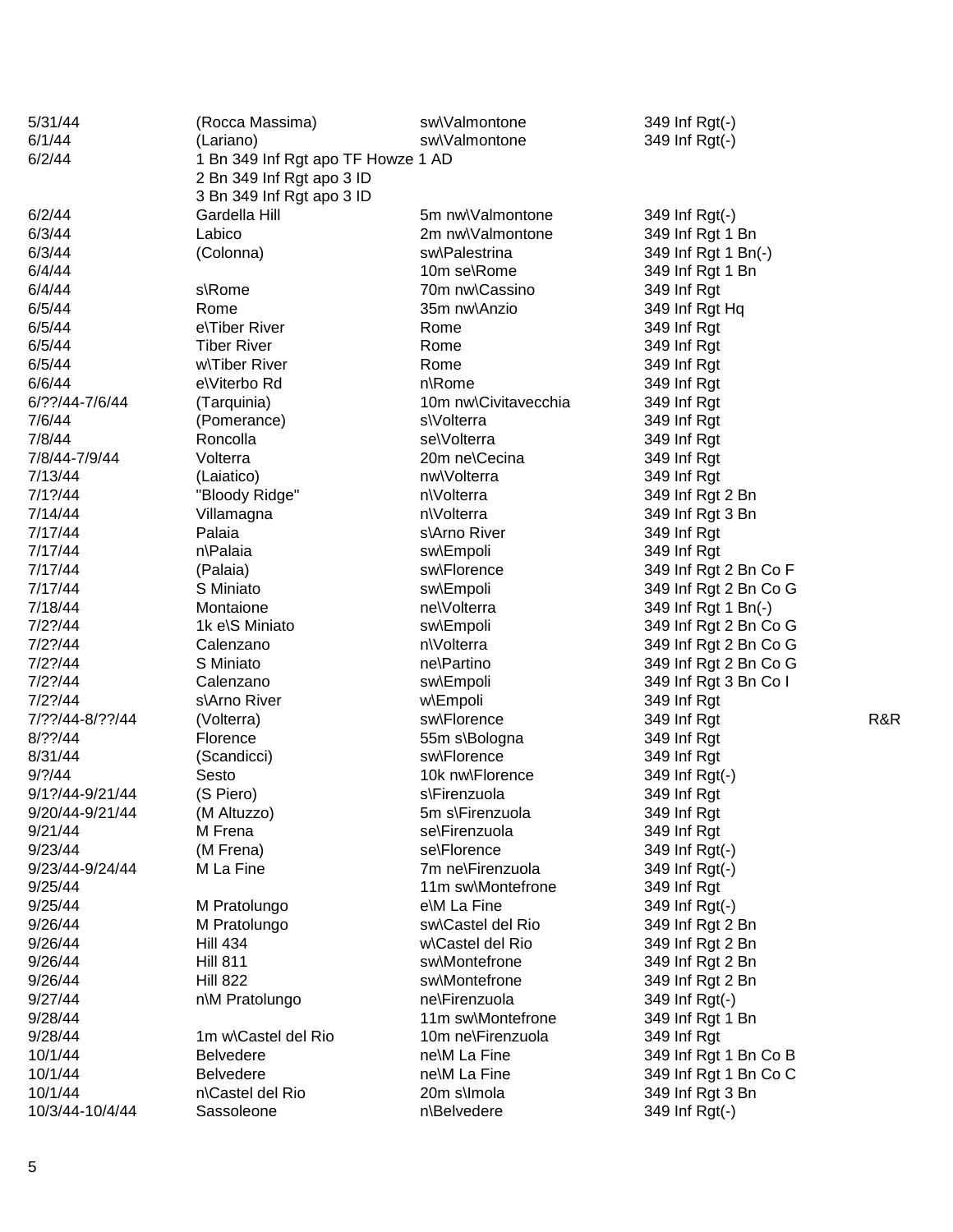10/4/44 -10/10/44 Hill 587 1m n 10/6/44 s \Hill 587 1m se 10/7/44 Hill 587 Hill 587 Hill 587 Hill 587 Hill 587 Hill Solution and the Hall of Hill Solution of the Hill S 10/7/44 **Hill 587** 1m se 10/7/44 Hill 587 Hill 587 http://www.falchetto 10/7/44 **Hill 587 1m se** 10/8/44 M Falchetto 10/?/44 n\M Falchetto 10/?/44 Pezzola (M Falchetto) 349 Inf Rgt 10/?/44 Hill 548 10/10/44 M Falchetto 10/15/44 349 Inf Rgt apo 350 Inf Rgt 10/15/44 (S Clemente) 10/16/44 M delle Tombe 10/16/44 S Clemente 10/17/44 e \S Clemente 10/17/44 Hill 435 10/19/44 Hill 450 (M Cerere) 349 Inf Rgt 1 Bn Co A 10/19/44 M Cerrere 1k se\M Grande 10/19/44 M Cerrere 1k se\M Grande 10/19/44 M Cerrere 1k se\M Grande 10/19/44 1m s\M Grande 10/19/44 1m s\M Grande 10/19/44 Del Chin 10/19/44 Di Sotto 10/19/44 1m s\M Grande 10/19/44 M Cuccoli **mellet and mellet and mellet and mellet and mellet and mellet and mellet and mellet and mellet and mellet and mellet and mellet and mellet and mellet and mellet and mellet and mellet and mellet and mellet and me** 10/20/44 M Cerrere 1k selM Grande 10/20/44 Hill 581 10/20/44 w\Hill 581 10/20/44 M Grande 8m ne\Livergnano 10/20/44 Hill 581 10/20/44 w\Hill 581 10/20/44 M Grande 8m ne\Livergnano 10/20/44 Di Sopra 10/20/44 Hill 581 10/20/44 **Farnetto Example 10/20/44 Farnetto** .2k eM Cuccoli 10/22/44 n\M Grande 3m ne 10/22/44 (M Dogano) (M Grande) 349 Inf Rgt 10/2?/44 Frasinetto 10/25/44 Hill 309 (M Grande) 349 Inf Rgt 3 Bn Co L 10/25/44 Hill 339 (M Grande) 349 Inf Rgt 3 Bn( - ) 11//44 (Montecatini Terme) 40k w\Florence 349 Inf Rgt 349 Inf Rgt R&R 12/25/44 e \Firenzuola Rd 1/8/45 Ca Vaglia 3.5m\Fiumetto 1/17/45 (Montecatini Terme) 40k w\Florence 349 Inf Rgt 349 Inf Rgt R&R 2/ /45-3/?/45 -3/?/45 (Firenzuola Rd ) 2/7/45 s \Monterumici ne 2/7/45 (Monzuno) sw\Livergnano 349 Inf Rgt 3 Bn  $3/ /45$  (Florence) 3/31/45 Florence Afld nw\Florence 349 Inf Rgt 4/2/45-4/4/45 (Macerataio) Italy Italy 349 Inf Rgt 2 Bn

n\Sassaleone \Sassaleone 349 Inf Rgt 3 Bn(-) sw\M Grande 349 Inf Rgt n\Pezzola n\Sassoleone \Sassoleone 349 Inf Rgt ( - ) n \M delle Tombe 349 Inf Rgt n\Gesso ne\M del Falchetto 349 Inf Rgt n \M della Tombe 349 Inf Rgt ne\S Clemente 349 Inf Rat s\M Grande s\M Grande \Firenzuola 349 Inf Rgt ( - ) s\M Grande s\M Grande s\M Grande s\M Grande s\M Grande s\M Grande \M Cuccoli 349 Inf Rgt ( - ) 3m ne\M Fano 349 Inf Rgt (M Grande) 349 Inf Rgt s\Bologna s\Bologna ne\Monzuno 349 Inf Rgt 1 Bn 55m s\Bologna

\Sassoleone 349 Inf Rgt(-) \Falchetto 349 Inf Rgt 2 Bn( - ) 349 Inf Rat 1 Bn Co A 1m se\Falchetto 349 Inf Rgt 2 Bn Co F 349 Inf Rgt 3 Bn Co I 1m se\Falchetto 349 Inf Rgt 3 Bn Co L 349 Inf Rgt 349 Inf Rgt 2 Bn Co E 349 Inf Rgt 1 Bn Co A 349 Inf Rgt 1 Bn Co B 349 Inf Rgt 1 Bn Co C 6m sw\Castel S Pietro 349 Inf Rgt 2 Bn Co E 6m sw\Castel S Pietro 349 Inf Rgt 2 Bn Co F 349 Inf Rgt 2 Bn Co G 349 Inf Rgt 2 Bn Co G 6m sw\Castel S Pietro 349 Inf Rgt 2 Bn Co G 349 Inf Rgt 1 Bn Co A 349 Inf Rgt 2 Bn Co E 349 Inf Rgt 2 Bn Co E 349 Inf Rgt 2 Bn Co E 349 Inf Rgt 2 Bn Co F 349 Inf Rgt 2 Bn Co F 349 Inf Rgt 2 Bn Co F 1 Plt 349 Inf Rgt 2 Bn Co F 2 Plt 349 Inf Rgt 2 Bn Co F 3 Plt 349 Inf Rgt 2 Bn Co G 349 Inf Rgt 2 Bn Co G 349 Inf Rgt 349 Inf Rgt 349 Inf Rgt 349 Inf Rgt R&R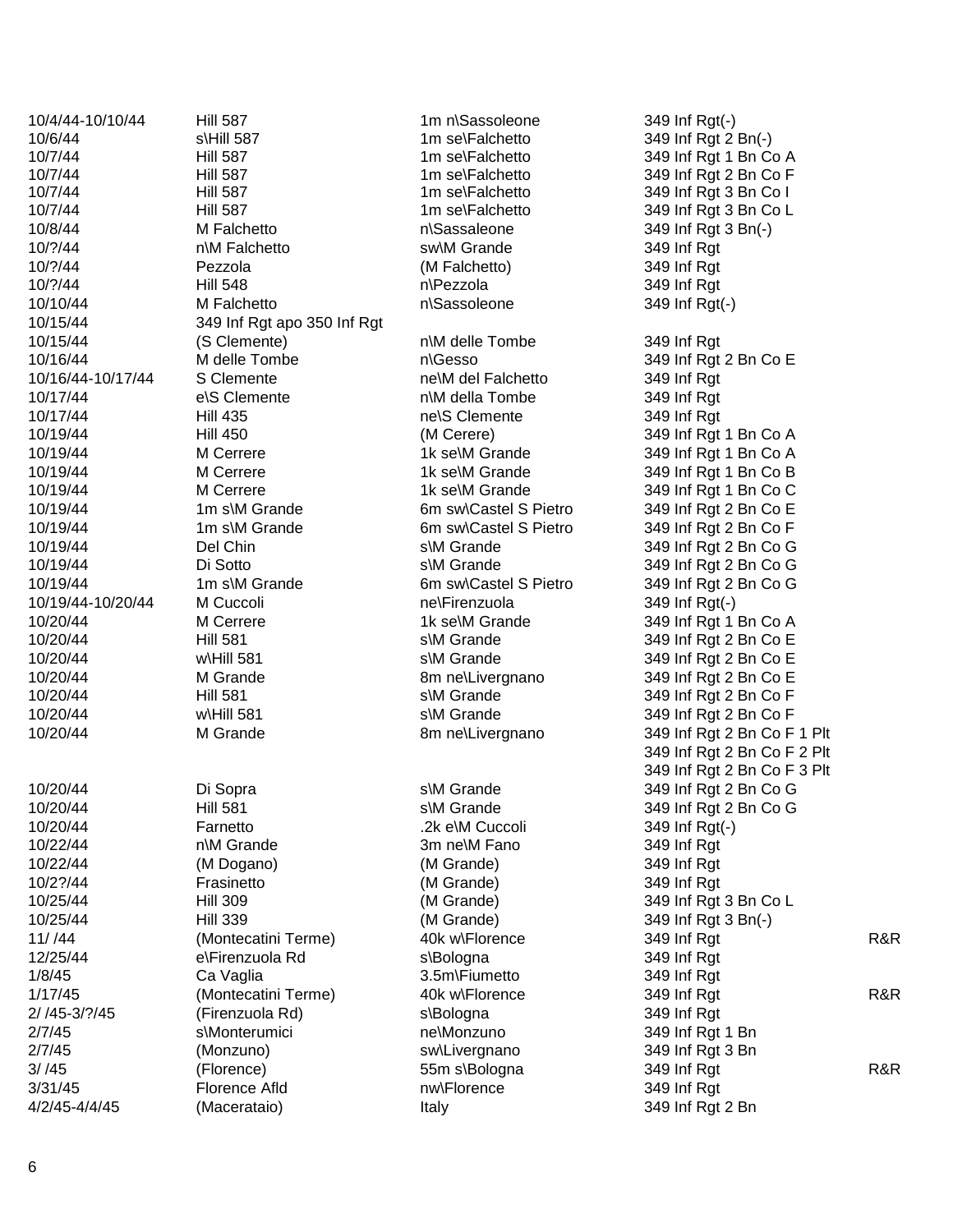| 4/15/45               | Furcoli                    | s\Monterumici           | 349 Inf Rgt 1 Bn                     |
|-----------------------|----------------------------|-------------------------|--------------------------------------|
| 4/15/45               | K 12                       | w\Bologna-Firenzuola Rd | 349 Inf Rgt 3 Bn                     |
| 4/16/45               | Furcoli Ridge              | s\Bologna               | 349 Inf Rgt 1 Bn Co A                |
| 4/16/45               | Ca Furcoli                 | nw\Loiano               | 349 Inf Rgt 1 Bn Co A                |
| 4/16/45               | <b>Hill 497</b>            | (Ca Furcoli)            | 349 Inf Rgt 1 Bn Co A                |
| 4/16/45               | Furcoli Ridge              | s\Bologna               | 349 Inf Rgt 1 Bn Co B                |
| 4/16/45               | <b>Hill 497</b>            | (Ca Furcoli)            | 349 Inf Rgt 1 Bn Co B                |
|                       |                            |                         |                                      |
| 4/16/45               | <b>Hill 403</b><br>Furcoli | Furcoli Ridge           | 349 Inf Rgt 1 Bn(-)                  |
| 4/16/45               |                            | nw\Loiano               | 349 Inf Rgt(-)                       |
| 4/16/45-4/17/45       | nw\Furcoli                 | ne\Vergato              | 349 Inf Rgt(-)                       |
| 4/17/45               | <b>Hill 403</b>            | Furcoli Ridge           | 349 Inf Rgt 1 Bn Co A                |
| 4/17/45               | <b>Hill 427</b>            | Monterumici             | 349 Inf Rgt 1 Bn Co A                |
| 4/17/45               | Il Poggiale                | Monterumici             | 349 Inf Rgt 1 Bn Co C                |
| 4/17/45-4/18/45       | (Le Braine)                | Monterumici             | 349 Inf Rgt 2 Bn Co F                |
| 4/17/45               | K 12                       | w\Bologna-Firenzuola Rd | 349 Inf Rgt 3 Bn Co L                |
| 4/17/45               | Furcoli                    | s\Monterumici           | 349 Inf Rgt                          |
| 4/18/45               | Il Poggiale                | (Ca Furcoli)            | 349 Inf Rgt 2 Bn Co E                |
| 4/18/45               | <b>Hill 427</b>            | Monterumici             | 349 Inf Rgt 3 Bn                     |
| 4/18/45               | w\Furcoli                  | e\Setta Creek           | 349 Inf Rgt(-)                       |
| $4/2$ ?/45            | Magnacavallo               | nw\Bologna              | 349 Inf Rgt                          |
| 4/23/45               | s\Po River                 | n\Carbonara di Po       | 349 Inf Rgt(-)                       |
| 4/25/45               | (Opeano)                   | (Verona)                | 349 Inf Rgt 1 Bn Co C                |
| 5/1/45                | Feltre                     | n\Bassano               | 349 Inf Rgt 2 Bn                     |
| 5/2/45                | Fiera di Primiero          | nw\Feltre               | 349 Inf Rgt                          |
| 5/4/45                | Vipiteno                   | 66k n\Bolzano           | 349 Inf Rgt Hq Co I&R Plt            |
| 8/14/45               | <b>Bolzano</b>             | Italy                   | 349 Inf Rgt                          |
|                       |                            |                         |                                      |
| 350 Infantry Regiment |                            |                         |                                      |
| 11/23/43              | <b>Newport News</b>        | VA                      | 350 Inf Rgt(-)<br>embarked           |
| 12/3/44               | <b>Hampton Roads</b>       | <b>VA</b>               | 350 Inf Rgt(-)<br>embarked           |
| 11/??/44              | Casablanca                 | 458m sw\Oran            | 350 Inf Rgt(-)<br>debarked           |
| 12/20/44              |                            | North Africa            | 350 Inf Rgt(-)<br>debarked           |
| 2/? / 44              | Oran                       | 22m sw\Arzew            | 350 Inf Rgt<br>embarked              |
| 2/12/44               | <b>Naples</b>              | 40m se\Anzio            | 350 Inf Rgt<br>debarked              |
| 2/??/44-2/27/44       | se\Piedimonte d'Alife      | nw\Benevento            | 350 Inf Rgt                          |
| 3/5/44-3/31/44        | (Tyrrhenian Coast)         | w\Minturno              | 350 Inf Rgt                          |
| 5/10/44               | M Damiano                  | ne\Minturno             | 350 Inf Rgt 1 Bn                     |
| 5/10/44               | M Damiano                  | ne\Minturno             |                                      |
| 5/10/44               |                            |                         | 350 Inf Rgt 2 Bn<br>350 Inf Rgt 3 Bn |
|                       | M Damiano                  | ne\Minturno             |                                      |
| 5/10/44               | M Salvatito                | (M Damiano)             | 350 Inf Rgt 3 Bn                     |
| 5/11/44-5/13/44       | M Damiano                  | ne\Minturno             | 350 Inf Rgt Hq                       |
| 5/11/44               | <b>Hill 413</b>            | M Damiano               | 350 Inf Rgt 1 Bn Co A                |
| 5/11/44               | <b>Hill 413</b>            | sw\Castelforte          | 350 Inf Rgt 1 Bn Co B                |
| 5/11/44               | M Cianelli                 | M Damiano               | 350 Inf Rgt 1 Bn Co C                |
| 5/11/44               | M Damiano                  | ne\Minturno             | 350 Inf Rgt 2 Bn Co E                |
| 5/11/44               | M Damiano                  | ne\Minturno             | 350 Inf Rgt 2 Bn Co F                |
| 5/11/44               | M Damiano                  | ne\Minturno             | 350 Inf Rgt 2 Bn Co G                |
| 5/11/44               | <b>Hill 316</b>            | nw\Hill 413             | 350 Inf Rgt 2 Bn(-)                  |
| 5/11/44               | <b>Hill 413</b>            | M Damiano               | 350 Inf Rgt 3 Bn Co K                |
| 5/11/44               | M Damiano                  | w\Castelforte           | 350 Inf Rgt 3 Bn Co L                |
| 5/11/44               | (Ausente Creek)            | sw\Castelforte          | 350 Inf Rgt 3 Bn(-)                  |
| 5/12/44               | M Damiano                  | ne\Minturno             | 350 Inf Rgt 1 Bn Co A                |
|                       |                            |                         |                                      |
| 5/12/44               | Ventosa                    | .6k nw\M Damiano        | 350 Inf Rgt 1 Bn Co B                |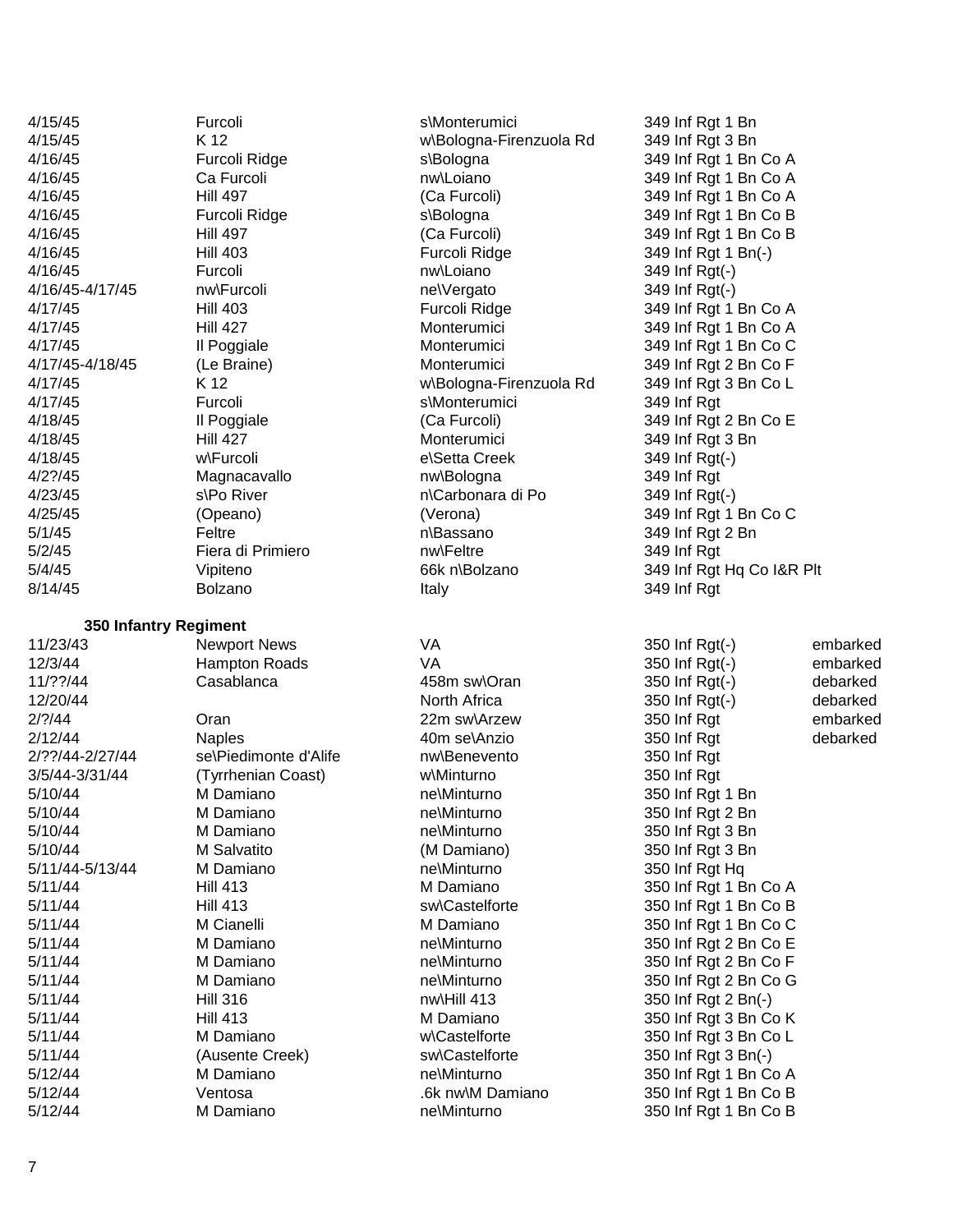| 5/12/44         | Ventosa           | .6ŀ            |
|-----------------|-------------------|----------------|
| 5/12/44         | M Damiano         | ne             |
| 5/12/44         | (Hill 316)        | М              |
| 5/12/44         | M Damiano         | w١             |
| 5/12/44-5/13/44 | <b>Hill 316</b>   | М              |
| 5/12/44         | (Hill 316)        | М              |
| 5/12/44         | (Hill 316)        | М              |
| 5/12/44         | w\M Ceracoli      | w۱             |
| 5/12/44-5/14/44 | M Ceracoli        | SW             |
| 5/12/44         | Ventosa           | .6ŀ            |
| 5/12/44         | M Cianelli        | М              |
| 5/12/44         | M Ciannelli       | w١             |
| 5/13/44         | s\M Ceracoli      | w۱             |
| 5/13/44         | M Rotondo         | 1 <sub>m</sub> |
| 5/13/44         | M Damiano         | e              |
| 5/13/44         | M Rotondo         | 2k             |
| 5/13/44         | M Rotondo         | ne             |
| 5/13/44         | M Rotondo         | w۱             |
| 5/14/44         | M Rotondo         | 1 <sub>m</sub> |
| 5/14/44         | M I Cerri         | 2n             |
| 5/14/44         | S Pietro          | М              |
| 5/14/44         | S Pietro          | М              |
| 5/14/44         | M Cianelli        | ne             |
| 5/14/44         | <b>Hill 316</b>   | м              |
| 5/14/44         | (M Cerri)         | 2n             |
| 5/14/44         | (S Maria Infante) | (M             |
| 5/14/44         | M Rotondo         | ne             |
| 5/14/44         | Minturno          | s              |
| 5/14/44         | <b>Hill 100</b>   | (M             |
| 5/14/44         | (M Rotondo)       | 2k             |
| 5/14/44         | M Cerri           | 1 <sub>m</sub> |
| 5/14/44         | (M Rotondo)       | w۱             |
| 5/14/44         | M Cerri           | 1n             |
| 5/14/44         | s\Spigno          | 3n             |
| 5/15/44         | Spigno            | 9n             |
| 5/15/44         | (Spigno)          | Gι             |
| 5/15/44         | (Spigno)          | Gι             |
| 5/15/44-5/17/44 | (Spigno)          | nw             |
| 5/15/44         | M I Cerre         | 2k             |
| 5/17/44         | Trivio            | ne             |
| 5/17/44         | Maranola          | w۱,            |
| 5/18/44-5/19/44 | (Itri)            | 6n             |
| 5/19/44         | (M Grande)        | nw             |
| 5/20/44-5/21/44 | Spigno            | Gι             |
| 5/20/44         | M Calvo           | SW             |
| 5/20/44         | M Alto            | 10             |
| 5/21/44         | S Magno           | nw             |
| 5/21/44         | Fondi             | 8n             |
| 5/21/44         | S Magno           | nw             |
| 5/21/44         | M Casareccio      | nw             |
| 5/21/44         | M Latiglia        | nw             |
| 5/21/44-5/22/44 | M Calvo           | nw             |
| 5/21/44         | Fondi             | w۱             |
| 5/21/44         | S Magno Rd        | nw             |

M Damiano **netalla metalla di magnitura di magnitur**a di magnitura di magnitura di magnitura di magnitura di magni M Damiano w\M Ceracoli M Ciannelli s \M Ceracoli M Damiano M Rotondo 2k ne\M Cerri M Rotondo M Cianelli ne\Minturno Minturno (M Rotondo) 2k ne M Cerri (M Rotondo) s\Spigno Spigno 9m e\ltri Maranola Fondi

w\Castelforte 350 Inf Rgt w\M Damiano 350 Inf Rgt Hq e\S Maria Infante M Rotondo **next** nel S Maria Infante M Rotondo 1m nw\Ventosa 350 Inf Rgt 1 Bn 5/14/44 Hill 316 M Damiano 350 Inf Rgt 2 Bn (M Cerri) 2m w\Ventosa 350 Inf Rgt 2 Bn M Rotondo **next** nels Maria Infante s\S Maria Infante 5/14/44 Hill 100 (M Ceracoli) 350 Inf Rgt 3 Bn Hq 3m nw\S Maria Infante 350 Inf Rgt -5/17/44 (Spigno) nw\Minturno 350 Inf Rgt R&R M I Cerre 2k sw\M Rotondo \Formia 350 Inf Rgt ( - ) w\Trivio 350 Inf Rgt ( - ) -5/19/44 (Itri) 6m nw\Formia 350 Inf Rgt (M Grande) **nw** Itri 350 Inf Rgt ات التي توني التي اتراك التي تي التي تي التي تون التي تي التي تي التي تي التي تي التي تي التي تي التي تي التي<br>التي تي التي تي التي تي التي تي التي تي تي التي تي التي تي التي تي التي تي التي تي التي تي التي تي التي تي الت<br> M Calvo **SW** SwlFondi 350 Inf Rgt 2 Bn M Alto 10m nw\Fondi 350 Inf Rgt S Magno **b** The MCFondi 350 Inf Rgt Hq rear 5/21/44 Fondi 8m nw\Itri 350 Inf Rgt 1 Bn S Magno **b** The Multimum of the number of the Magno state of the Multimum of State 1 Bn M Casareccio **compared in the Strutter M Casareccio** nw\S Magno 350 Inf Rgt 1 Bn 5/21/44 M Latiglia nw\M Casareccio 350 Inf Rgt 1 Bn -5/22/44 M Calvo nw\M Latiglia 350 Inf Rgt 1 Bn(-) w\S Nicola 350 Inf Rgt 2 Bn 5/21/44 S Magno Rd nw\Fondi 350 Inf Rgt 2 Bn

5/12/44 Ventosa .6k nw\M Damiano 350 Inf Rgt 1 Bn Co C 350 Inf Rat 1 Bn Co C 5/12/44 (Hill 316) M Damiano 350 Inf Rgt 2 Bn Co E w\Castelforte 350 Inf Rgt 2 Bn Co F -5/13/44 Hill 316 M Damiano 350 Inf Rgt 2 Bn Co F 5/12/44 (Hill 316) M Damiano 350 Inf Rgt 2 Bn Co G 5/12/44 (Hill 316) M Damiano 350 Inf Rgt 2 Bn Co G w\M Damiano 350 Inf Rgt 3 Bn Co I M Ceracoli **1200 SWA CERACOL** Sw\Ventosa 350 Inf Rgt 3 Bn Co I 5/12/44 Ventosa .6k nw\M Damiano 350 Inf Rgt 3 Bn Co K x Plt M Cianelli **M** Damiano 350 Inf Rgt 3 Bn Co K M Rotondo 1m nw\Ventosa 350 Inf Rgt 1 Bn Co B 350 Inf Rgt 2 Bn Co E 350 Inf Rgt 2 Bn Co E 350 Inf Rgt 3 Bn Co K w\M Juga 350 Inf Rgt 3 Bn Co L M I Cerri 2m w\Ventosa 350 Inf Rgt 1 Bn Co A S Pietro **M Bracchi** 350 Inf Rgt 1 Bn Co B S Pietro **M Bracchi** 350 Inf Rgt 1 Bn Co C 350 Inf Rgt 2 Bn 5/14/44 (S Maria Infante) (M Damiano) 350 Inf Rgt 2 Bn Co F 350 Inf Rgt 2 Bn Co F 350 Inf Rgt 2 Bn Co F 350 Inf Rgt 3 Bn Co K M Cerri 1m nw\M Ceracoli 350 Inf Rgt 3 Bn Co K w\M Juga 350 Inf Rgt 3 Bn Co L M Cerri 1m nw\M Ceracoli 350 Inf Rgt 3 Bn Co L \Itri 350 Inf Rgt 1 Bn( - ) (Spigno) **Gustav Line 350 Inf Rgt 2 Bn Co E** (Spigno) **Gustav Line** 350 Inf Rgt 2 Bn Co F 1 Plt  $(\cdot)$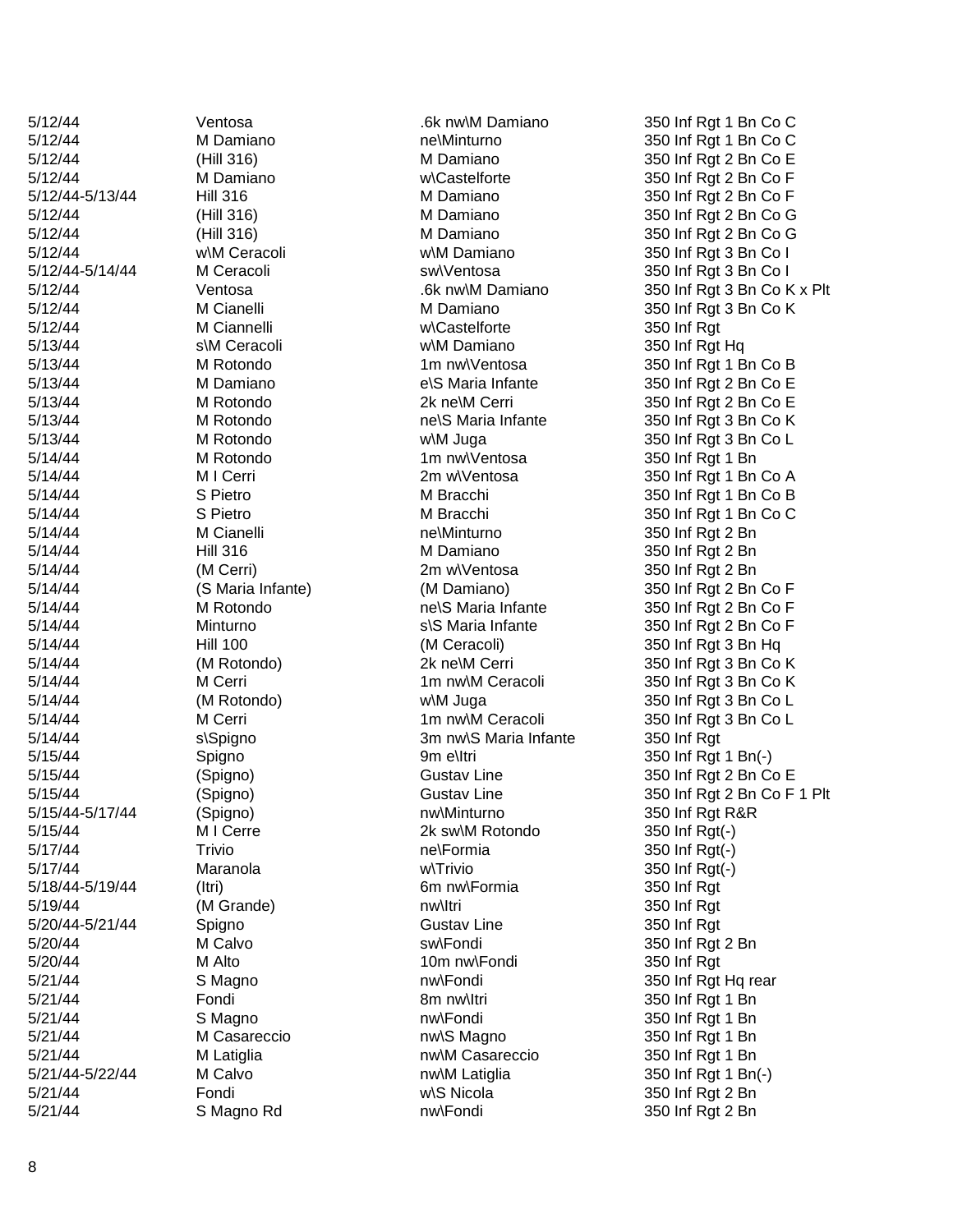5/21/44-5/22/44 5/21/44 5/22/44-5/23/44 5/22/44 5/22/44-5/23/44 5/22/44 M Cassareccio 5/22/44 5/22/44 M Calvo 5/22/44 5/22/44 -5/23/44 M Calvo 5/22/44-5/23/44 5/23/44 M Marino 5/23/44-5/24/44 5/24/44-5/25/44 5/24/44 M Sprago 5/24/44-5/25/44 5/24/44-5/25/44 5/24/44 Monticehio 5/24/44-5/25/44 5/24/44 5/26/44

5/21/44 S Biagio -S Magno Rd .6k n 5/21/44 (Fondi) re\Terracina 5/21/44 S Magno<br>
S Magno<br>
S Magno M Calvo e\M Latiglia e\M Latiglia e \M Latiglia M Salvatore 5/23/44 Roccasecca dei Volsci (Roccasecca dei Volsci) nel Sezze 5/25/44 (Roccasecca dei Volsci) e\Priverno n\Priverno

57/44<br>
57/44 S Biagio Swhpno Rd<br>
57/44 S Biagio Swhpno Rd<br>
257/44 S Biagio Swhpno Rd<br>
257/44 Processors and the method and the method and the problem<br>
257/44 Processors and the method and the method and the problem<br>
257/ 5/21/44 Itri Itri 6m nw\Formia 350 Inf Rgt 2 Bn Co F 5/21/44 (S Biagio) 1m sw\Fondi 350 Inf Rgt 2 Bn Co G n\S Biagio 5/21/44 Fondi 8m nw\Itri 350 Inf Rgt 3 Bn 5/21/44 S Magno nw\Fondi 350 Inf Rgt 3 Bn M Calvo **No. 22/44 M** Calvo nw\M Latiglia 350 Inf Rgt 3 Bn 5/21/44 M Martino (Fondi) 350 Inf Rgt M Alto **Mature 2018** M Alto **M** Alto 250 Inf Rgt 1 Bn 5/22/44 M Cassareccio nw\S Magno 350 Inf Rgt 2 Bn Co E nw\M Cassareccio 350 Inf Rgt 2 Bn Co E M Calvo **Notainglia** 250 Inf Rgt 2 Bn Co E n\M della Rocca nw\Fondi 350 Inf Rgt 2 Bn Co F w\Moniscardi 350 Inf Rgt 2 Bn Co F 5/22/44 M Cassareccio nw\Fondi 350 Inf Rgt 2 Bn Co G n\M della Rocca e\Sonnino s\M Alto 5/23/44 Roccasecca dei Volsci nw\M Calvo 350 Inf Rgt 1 Bn Co A 5/23/44 Roccasecca dei Volsci nw\M Alto 350 Inf Rgt 1 Bn Co B 5/23/44 Roccasecca dei Volsci nw\M Calvo 350 Inf Rgt 1 Bn Co C 5/23/44 Roccasecca dei Volsci nw\M Alto 350 Inf Rgt 1 Bn Co D w\M Calvo 350 Inf Rgt 2 Bn Co E 5/23/44 (M Sprago) and the munic munic of the state of the state of the state of the state of the state of the state of the state of the state of the state of the state of the state of the state of the state of the state o -5/24/44 M Marino nw\Fondi 350 Inf Rgt 2 Bn Co F 5/23/44 M Marino nw\M della Rocca 350 Inf Rgt 2 Bn Co G 5/23/44 (M Sprago) nw\M Calvo 350 Inf Rgt 2 Bn Co G n\Sonnino Roccasecca dei Volsci sw\Pico 350 Inf Rgt 1 Bn e\Sonnino 5/24/44 Monticehio nw\M Sprago 350 Inf Rgt 2 Bn Co E 5/24/44 M Sprago se\Roccasecca dei Volci ne\Sonnino 5/25/44 (Roccagorga) 2m n\Roccasecca dei Volci n\Sonnino 5/26/44 Roccagorga sw\Pico 350 Inf Rgt (Roccasecca dei Volci) 350 Inf Rgt 1 Bn 5/26/44 Amaseno River (Roccagorga) 350 Inf Rgt 3 Bn \Priverno (Roccagorga) 350 Inf Rgt 3 Bn

 $\frac{1}{10}$  -6k n\Hwy 7 350 Inf Rgt 2 Bn Co E x Plt 350 Inf Rgt 2 Bn Co F 1 Plt 350 Inf Rgt 2 Bn 350 Inf Rat 2 Bn ptl 350 Inf Rgt 2 Bn Co F 350 Inf Rgt 2 Bn Co G 350 Inf Rgt 2 Bn Co G 350 Inf Rgt 3 Bn 350 Inf Rgt 3 Bn 350 Inf Rgt 2 Bn Co E Monticehio  $-5$  sw\Amaseno 350 Inf Rgt 2 Bn Co E x Plt M Alto **No. 250 M** Alto nw\Monticehio 350 Inf Rgt 2 Bn Co E y Plt 350 Inf Rgt 2 Bn Co E z Plt 350 Inf Rgt 2 Bn Co G 5/24/44 M Sprago nw\M Calvo 350 Inf Rgt 2 Bn Co G x Plt 350 Inf Rgt 2 Bn Co G y Plt 350 Inf Rgt 2 Bn Co G z Plt M Alto **M** Alto **nw**\Monticehio 350 Inf Rgt 2 Bn Co G y Plt 350 Inf Rgt 2 Bn Co G z Plt 350 Inf Rgt 3 Bn 350 Inf Rgt 1 Bn Co B 5/25/44 (Roccasecca dei Volsci) nw\M Alto 350 Inf Rgt 2 Bn Co E y Plt 350 Inf Rgt 2 Bn Co E z Plt 350 Inf Rgt 2 Bn Co G y Plt 350 Inf Rgt 2 Bn Co G z Plt  $(-)$ 

5/26/44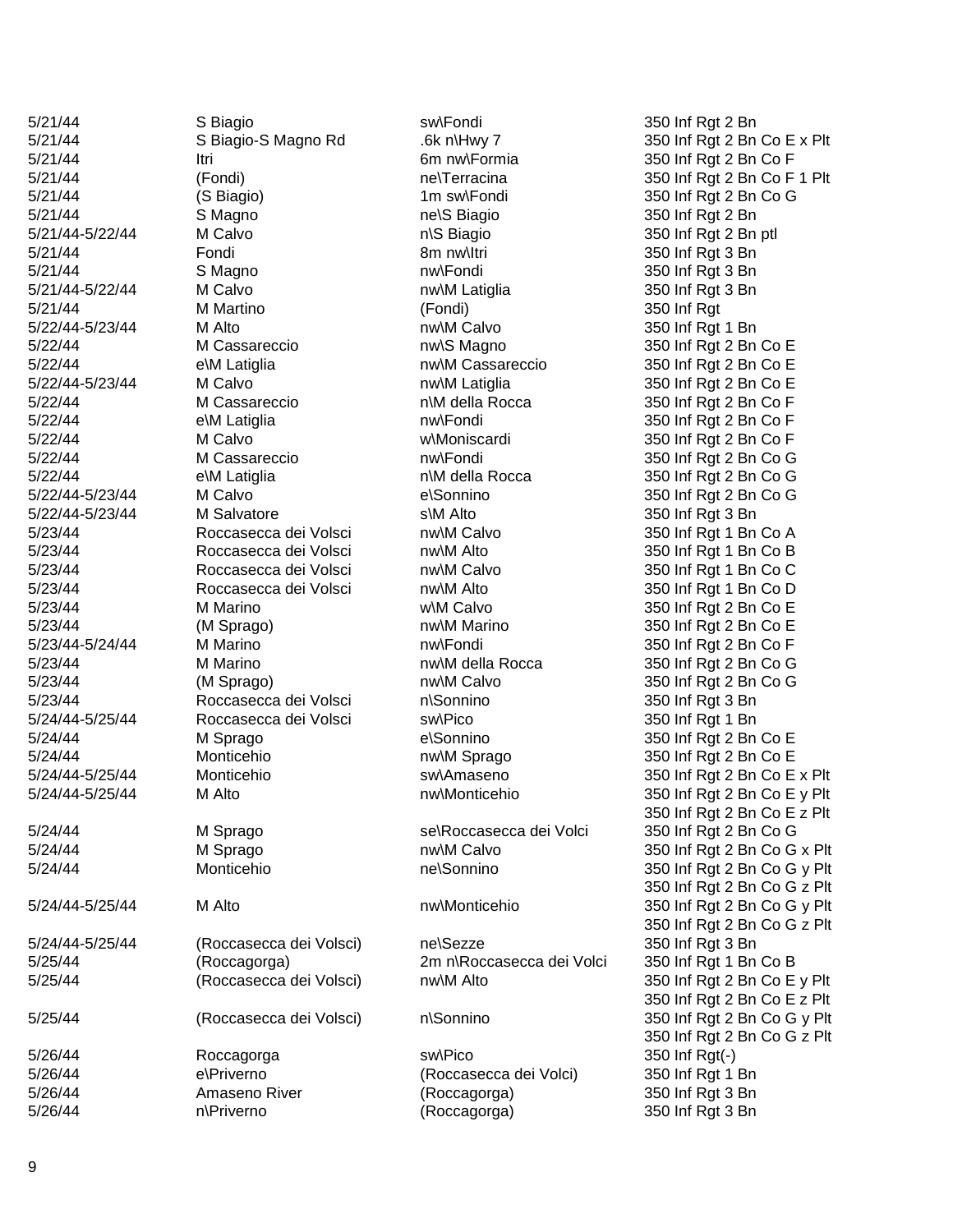5/27/44-5/28/44 5/28/44-5/30/44 5/30/44-5/31/44 5/30/44-5/31/44 5/31/44 -6/1/44 6/1/44 8m n\Anzio 6/2/44-6/3/44 6/3/44-6/4/44 6/4/44 Palestrina Rd 6/4/44 6/4/44 6/4/44 6/4/44-6/5/44 6/6/44 6/6/44 6/5/44-6/6/44 6/5/44-6/6/44 6/6/44 6/6/44 Formello 6/6/44 -6/7/44 6/6/44-6/7/44 6/6/44 6/6/44-6/7/44  $6/7/44$ 6/7/44 6/7/44-6/8/44 6/7/44-6/9/44 6/7/44 -6/13/44 5m n 6/12/44-6/21/44 6/21/44-7/6/44 7/6/44 -7/7/44 7/7/44 sw\Volterra 7/8/44 7/8/44 7/8/44 7/8/44 7/8/44 7/8/44 7/8/44 7/8/44

M S Angelo (Roccasecca dei Volci) M Castellone  $(M S \text{ Angelo})$  350 Inf Rgt 1 Bn (Roccagorga) (M Neri)  $(Piverno)$  350 Inf Rgt 3 Bn e\Anzio 5/31/44 Velletri 20m ne 5/31/44 -6/1/44 (Cori) 6m ne 6/1/44 Larinola (Anzio) 350 Inf Rgt Hq 6/1/44 (Cisterna di Littoria) 14m ne\Anzio -6/3/44 Hwy 6 (Lariano) 350 Inf Rgt 2 Bn Co F 6/3/44 (S Cesareo) 6/3/44 17m n\Anzio 6/3/44 (S Cesareo) 18m sel Rome -6/4/44 (S Cesareo) 5m nw\Labico 350 Inf Rgt 3 Bn 6/4/44 (Torrenova) 2m selCentocelle s\Centocelle 3m e 6/4/44 (Torrenova) 2m se s\Centocelle 3m e 6/4/44 (Torrenova) 2m selCentocelle s\Centocelle 3m e 6/4/44 Rome 35m nw\Anzio 350 Inf Rgt 1 Bn 6/4/44 S Cesareo 18m sel Rome -6/5/44 Rome 60m nw\Terracina 350 Inf Rgt 2 Bn( - ) 6/5/44 Ponte del Duca d'Aosta Rome 350 Inf Rgt 1 Bn -6/6/44 6m nw\Rome 140m nw\Salerno 350 Inf Rgt 1 Bn nw\Rome 100m nw\Naples 350 Inf Rgt 2 Bn Ospedaletto -6/6/44 (Torrevergara) (Ospedaletto) 350 Inf Rgt 3 Bn e \Viterba Rd s \Campagna di Roma Formello s\Antanao -6/7/44 (Formello) (Antanao) 350 Inf Rgt 3 Bn 5m n\Campagna di Roma n \Campagna di Roma Campagna di Roma -6/9/44 (Monterosi) nw\Lake Bracciano 350 Inf Rgt 3 Bn 5m n\Campagna di Roma (Albano) 15m se\Rome -7/6/44 (Tarquinia) 10m nw\Civitavecchia n \Pomerance 75m ne n\Pomerance n \Pomerance n \Pomerance n \Pomerance 7/8/44 1m w\Fogliano 1m nw\Pomerance 350 Inf Rgt 1 Bn n\Pomerance n \Pomerance w\Volterra ne\Saline w\Volterra ne\Saline

2m n\Roccasecca dei Volci 350 Inf Rgt 1 Bn 75m nw\Garigliano River 350 Inf Rgt 1 Bn 20m ne\Anzio 350 Inf Rat 3 Bn 6m ne\Cisterna 350 Inf Rgt 3 Bn 35m se\Rome e\Rome n \Rom n\Rome n\Rome n\Formello n\Rome \Antanao (Torrevergara) 350 Inf Rgt 3 Bn n\Rome n\Formello n\Rome n\Formello 75m ne\Tarquinia 350 Inf Rgt n\Pomerance sw\Florence 350 Inf Rgt Hq s\Volterra s\Volterra s\Volterra nw\Radicondoli 350 Inf Rgt 2 Bn n\Castenuovo

5/27/44 (M S Angelo) (Priverno) 350 Inf Rgt 1 Bn Co A 350 Inf Rat 1 Bn 350 Inf Rgt Hq 350 Inf Rgt 1 Bn 350 Inf Rat 1 Bn 350 Inf Rgt 2 Bn 350 Inf Rgt 1 Bn 350 Inf Rgt 1 Bn Co A 3m e\Rome 350 Inf Rat 1 Bn Co A \Centocelle 350 Inf Rgt 1 Bn Co B 3m e\Rome 350 Inf Rat 1 Bn Co B 350 Inf Rgt 1 Bn Co C 3m e\Rome 350 Inf Rgt 1 Bn Co C \Rome 350 Inf Rgt 2 B n 350 Inf Rat 3 Bn Ha 350 Inf Rgt 350 Inf Rgt 1 Bn 350 Inf Rgt 1 Bn 350 Inf Rat 2 Bn 350 Inf Rgt 1 Bn 350 Inf Rgt 2 Bn 350 Inf Rgt 2 Bn \Formello 350 Inf Rgt R&R \Rome 350 Inf Rgt R&R 350 Inf Rgt R&R 350 Inf Rgt I&R Plt 350 Inf Rgt 1 Bn Co A 350 Inf Rgt 1 Bn Co B 350 Inf Rgt 1 Bn Co C 350 Inf Rgt 3 Bn 350 Inf Rgt 3 Bn Co I 350 Inf Rgt 3 Bn Co K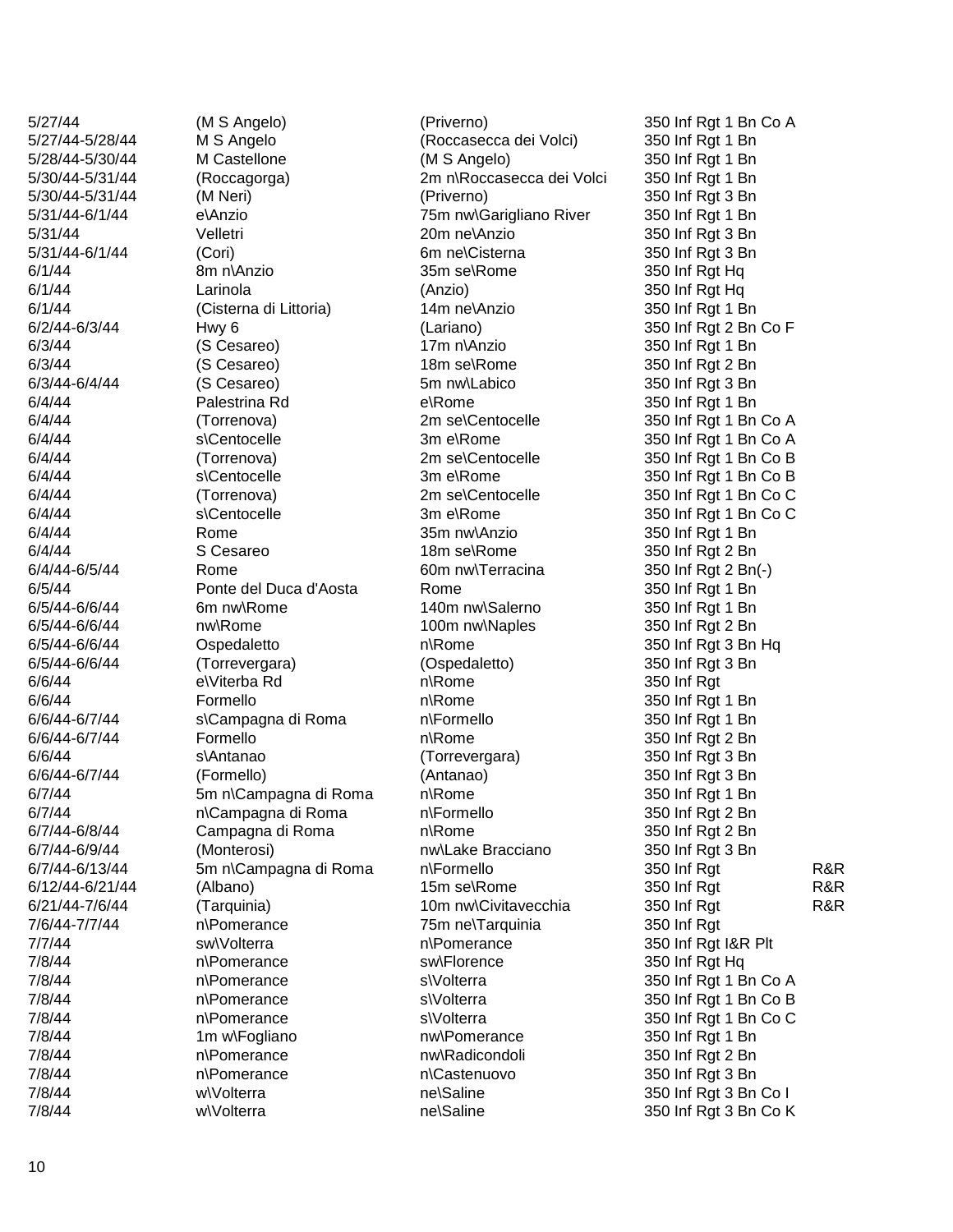7/8/44 -7/9/44 7/8/44-7/9/44 7/11/44 1.5m w\Villamagna 7/13/44 2m w\Villamagna 7/13/44 2m w\Cedri 7/14/44 7/15/44 -7/16/44 1.5m n 7/15/44 7/16/44 -7/17/44 7/17/44-7/20/44 7/17/44 (La Fornace) 7/18/44-7/22/44 7/18/44-7/22/44 7/18/44-7/22/44 7/18/44-7/22/44 7/18/44-7/22/44 7/18/44 (Tojano) 7/19/44 -7/20/44 7/19/44-7/21/44 7/19/44-7/21/44 7/20/44 S Stefano 7/20/44 Barbialla 7/20/44 -7/30/44 Tojano 7/24/44-7/30/44 7/2?/44 7/30/44 S Vivaldo 7/30/44 -8/12/44 8/2/44-8/20/44 8/20/44-9/6/44 8/20/44-9/7/44 8/20/44 -9/6/44 2.5m e

n\Pomerance 7/8/44 sw\Volterra 20m ne Volterra 7/13/44 nw\Villamagna se\Belvedere 1.5m n\Legoli (Tojano) 7/16/44 Ghizzano 2.25m s\Legoli s \Tojano 7/17/44 sw\Balonevisi ne\Tojano 7/17/44 sw\Balonevisi ne\Tojano 7/17/44 sw\Balonevisi ne\Tojano 7/17/44 sw\Balonevisi ne\Tojano 7/17/44 sw\Balonevisi ne\Tojano (Montaione) nel Villamagna Balconevisi **Balconevisi** Balconevisi **Balconevisi** Balconevisi 0.75m n \Balconevisi 7/2?/44 (S Vivaldo) entrancemental nel Villamagna s \Arno River s \S Miniato ne -8/20/44 2.5m ne \Villamagna 2.5m elLeghorn 2.5m elLeghorn

ne\Saline 7/9/44 (Era River) (Cipriano) 350 Inf Rgt 3 Bn n\Volterra e\Laiatico n\Volterra 7/13/44 Cedri (Villamagna) 350 Inf Rgt 2 Bn 7/13/44 (Laiatico) nw\Volterra 350 Inf Rgt 7/14/44 (Legoli) 2.25m n\Chizzano 7/14/44 (Tojano) (Cedri) 350 Inf Rgt 2 Bn 7/14/44 nw\Castelfalfi (Tojano) 350 Inf Rgt 3 Bn n\Volterra n\Volterra n\Legoli s\Arno River n\Volterra n\Volterra n\Volterra n\Volterra n\Volterra 7/18/44 Barbialla 3m se s\Arno River s\Arno River -7/21/44 (Collegali) (Barbialla) 350 Inf Rgt 3 Bn -7/21/44 (Leccio) (Collegali) 350 Inf Rgt 3 Bn n\Montaione s\S Miniato s\Arno River 7/21/44 3k nw\Selvasan (Balconevisi) 350 Inf Rgt 1 Bn ptls 7/22/44 (Colleerunacchi) 2m ne (Canneto) (Leccio) 350 Inf Rgt 3 Bn w\Empoli 350 Inf Rgt 7/30/44 **Barbialla** 3m selBalconevisi n\Volterra 7/30/44 (S Vivaldo) (California) 350 Inf Rgt 3 Bn ne\Balconevisi 350 Inf Rgt n\Volterra 8/??/44 350 Inf Rgt apo 4 Corps Reserve 5 Army 15 Army Gp \Leghorn 45m nw\Piombino 350 Inf Rgt Hq 10m sw\Pisa 350 Inf Rgt 1 Bn 2.5m e\Leghorn 150m nw\Rome 350 Inf Rgt 2 Bn

nw\S Dalmazio 350 Inf Rgt Cannon Co \Cecina 350 Inf Rgt 350 Inf Rgt 350 Inf Rgt 1 Bn Co C 350 Inf Rgt 1 Bn 350 Inf Rat 1 Bn 350 Inf Rgt 3 Bn 7/14/44 Chizzano (Cedri) 350 Inf Rgt 1 Bn Co B 350 Inf Rgt 1 Bn Sughera (Tojano) 350 Inf Rgt 2 Bn Co E 7/14/44 Tonda (Sughera) 350 Inf Rgt 2 Bn Co E 350 Inf Rgt 1 Bn 350 Inf Rat 3 Bn Co L 350 Inf Rgt Hq 350 Inf Rat 1 Bn 350 Inf Rgt 1 Bn Hq Co 350 Inf Rgt 1 Bn Co A 350 Inf Rgt 1 Bn Co B 350 Inf Rat 1 Bn Co C 350 Inf Rgt 1 Bn Co D 350 Inf Rgt 2 Bn 350 Inf Rgt 350 Inf Rgt 1 Bn Hq Co 350 Inf Rat 1 Bn Co A 350 Inf Rgt 1 Bn Co B 350 Inf Rgt 1 Bn Co C 350 Inf Rgt 1 Bn Co D 350 Inf Rgt 3 Bn 350 Inf Rgt 3 Bn Co I 350 Inf Rgt 1 Bn Hq 350 Inf Rgt 2 Bn 350 Inf Rgt 2 Bn 350 Inf Rat 2 Bn  $350$  Inf Rgt 1 Bn 350 Inf Rgt 1 Bn 350 Inf Rgt Hq 350 Inf Rgt 2 Bn 350 Inf Rgt **R&R**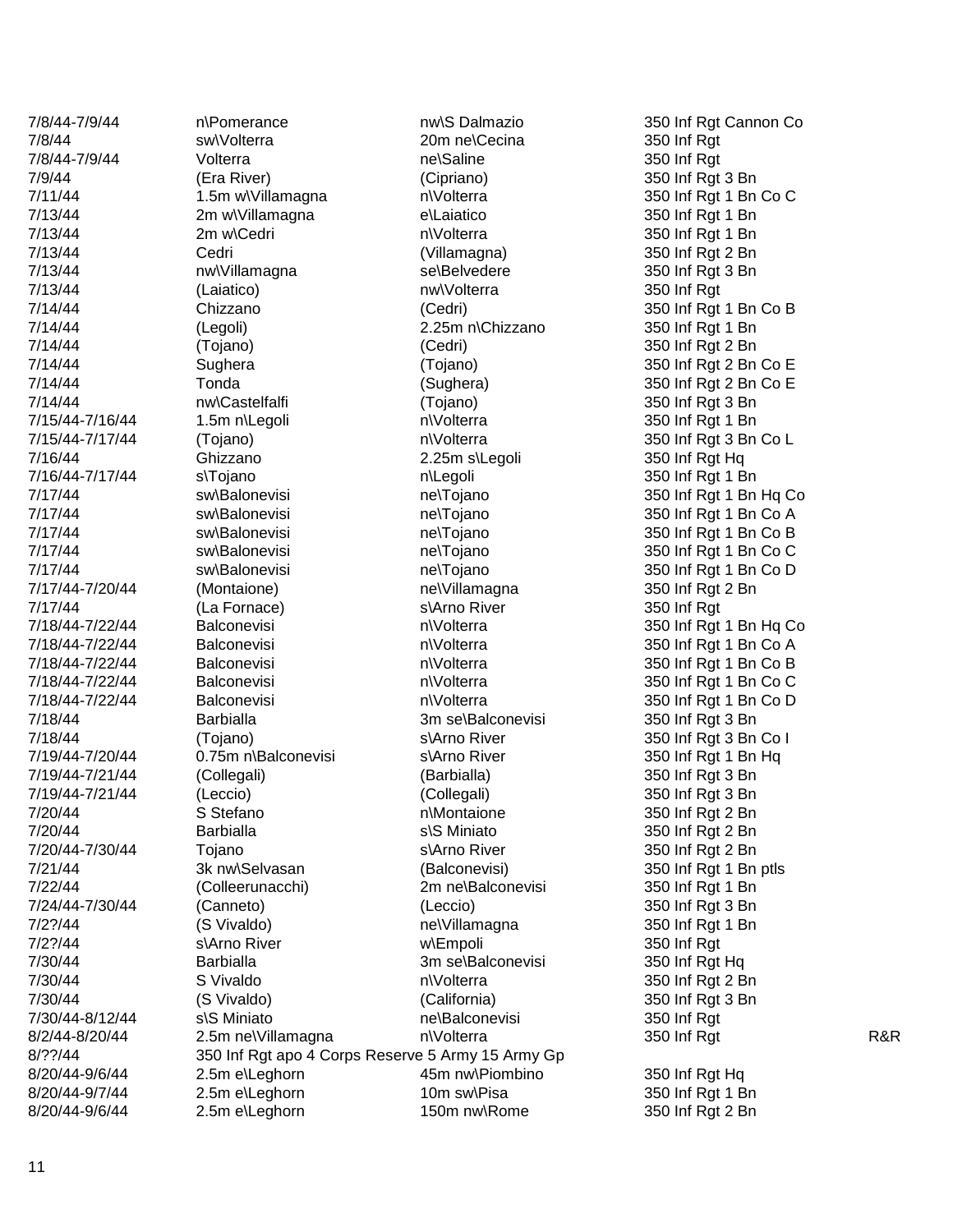8/20/44-9/6/44 9/6/44 -9/16/44 9/6/44 -9/16/44 9/7/44 -9/16/44 9/7/44 -9/16/44 9/17/44 9/16/44-9/17/44 9/17/44-9/19/44 9/17/44-9/18/44 9/17/4 4 9/17/44-9/19/44 9/18/44 (Riberio) 9/19/44-9/21/44 9/20/44 -9/21/44 ne 9/20/44 -9/21/44 ne 9/20/44-9/21/44 9/20/44 -9/21/44 ne 9/21/44-9/22/44 9/21/44-9/22/44  $9/21/44$ 9/21/44 -9/22/44 9/21/44-9/22/44 9/21/44-9/22/44 9/21/44-9/22/44 9/21/44 -9/22/44 M Bruno 9/22/44 (M del Fabbro) 9/22/44 M del Fabbro 9/22/44 M del Fabbro 9/24/44 M Faggiola 9/24/44 9/25/44 M del Puntale 9/25/44-9/27/44 9/26/44 -9/27/44 Hill 669

-9/6/44 2.5m e \Leghorn 45m se w\Galluzzo w\Galluzzo (S Piero a Sieve) (Vaglia) 20m n\Florence (Borgo S Lorenzo) (Ferracciano) sel Scarperia 2.5m nw\Borgo S Lorenzo (Barco) ne\M Altuzzo 9/19/44 (Borgo S Lorenzo) sel Scarperia M Montone 2k n\Hill 849 9/21/44 Moscheta selFirenzuola 9/21/44 Roncaccio hill nelMoscheta (Vallibona) 9/21/44 M del Fabbro **ne** Roncaccio hill ne\Vallibona ne\Montale s\Vallibona 9/21/44 **nw\Vallibona** se\Ca di Rabbio (Vallibona) 9/23/44 M della Croce 3m selCastel del Rio 9/24/44 M della Croce 1.2k s\M Acuto 9/24/44 MMacchia dei Caui ne\M Faggiola 9/24/44 M della Croce 3m selCastel del Rio n \M della Croce 9/25/44 (M del Puntale) ne\M della Croce 9/25/44 M della Croce 3m selCastel del Rio 9/25/44 M della Croce 3m selCastel del Rio 9/25/44 -9/26/44 M Alto ne  $9/26/44$  0.5k w\M del Puntale 9/26/44 M del Puntale ne\M della Croce 9/26/44 M Acuto 1.2k n\M della Croce

45m se\La Spezia 350 Inf Rgt 3 Bn 8/31/44 (Scandicci) sw\Florence 350 Inf Rgt w\Galluzzo 3m sw\Florence 350 Inf Rgt 2 Bn w\Galluzzo 3m sw\Florence 350 Inf Rgt 3 Bn s\Arno River s \Arno Rive n\Florence Romanelli (Borgo S Lorenzo) 350 Inf Rgt Hq s\M Altuzzo e\S Piero a Sieve 350 Inf Rgt 1.5k n\Borgo S Lorenzo 350 Inf Rgt 2 Bn 9/18/44 (Ferracciano) nw\Borgo S Lorenzo 350 Inf Rgt 3 Bn Hq ne\Moscheta **sw\Palazzuolo** 350 Inf Rgt 1 Bn \Moscheta sw\Palazzuolo 350 Inf Rgt 2 Bn ne\Moscheta sw\Palazzuolo 350 Inf Rgt 3 Bn Vallibona **M** del Fabbro 350 Inf Rgt 1 Bn Hq e\Firenzuola \Roncaccio hill 350 Inf Rgt 1 Bn( - ) M del Fabbro 350 Inf Rgt 1 Bn Co B e\Firenzuola -9/22/44 Hill 932 (M del Fabbro) 350 Inf Rgt 1 Bn M della Cistina  $\begin{array}{ccc} 1 & 1 \\ 2 & 50 \end{array}$  M della Cistina  $\begin{array}{ccc} 350 & 1 \end{array}$  M della Cistina n\M del Fabbro e\Firenzuola e\Firenzuola e\Firenzuola 9/24/44 Il Castellaccio (M Faggiola) 350 Inf Rgt 2 Bn n\M del Fabbro w\M del Puntale 350 Inf Rgt 3 Bn s\M Battaglia \M Battaglia 350 Inf Rgt 1 Bn( - ) -9/27/44 Roncozzola (M Faggiola) 350 Inf Rgt 2 Bn 9/25/44 M Acuto 2m sw\M Carnevale 350 Inf Rgt 3 Bn Co L ne\M Macchia dei Caui 350 Inf Rgt 1 Bn

350 Inf Rgt Hq 350 Inf Rgt 1 Bn 350 Inf Rat 350 Inf Rgt 2 Bn  $350$  Inf Rgt 2 Bn 350 Inf Rgt 3 Bn 350 Inf Rgt 350 Inf Rgt 1 Bn 350 Inf Rgt 3 Bn Co I 350 Inf Rgt Hq (rear) 350 Inf Rgt 350 Inf Rgt 1 Bn Hq Co 350 Inf Rgt 1 Bn Co A 350 Inf Rgt 1 Bn Co C 350 Inf Rat 1 Bn Co D 1 Plt 350 Inf Rgt 3 Bn 350 Inf Rat Ha 350 Inf Rgt 1 Bn Co A 350 Inf Rat 1 Bn Co C \Castel del Rio 350 Inf Rgt 3 Bn( - ) 350 Inf Rgt Hq 350 Inf Rgt 1 Bn 350 Inf Rgt 2 Bn 350 Inf Rgt 3 Bn Co I x Plt 350 Inf Rgt 2 Bn 350 Inf Rat 3 Bn Co K 350 Inf Rgt 3 Bn Co L 350 Inf Rgt 3 Bn Co ? ne\Firenzuola 350 Inf Rgt 2 Bn R&R  $350$  Inf Rat 1 Bn 350 Inf Rgt 2 Bn s \Vallamaggiore 350 Inf Rgt 2 Bn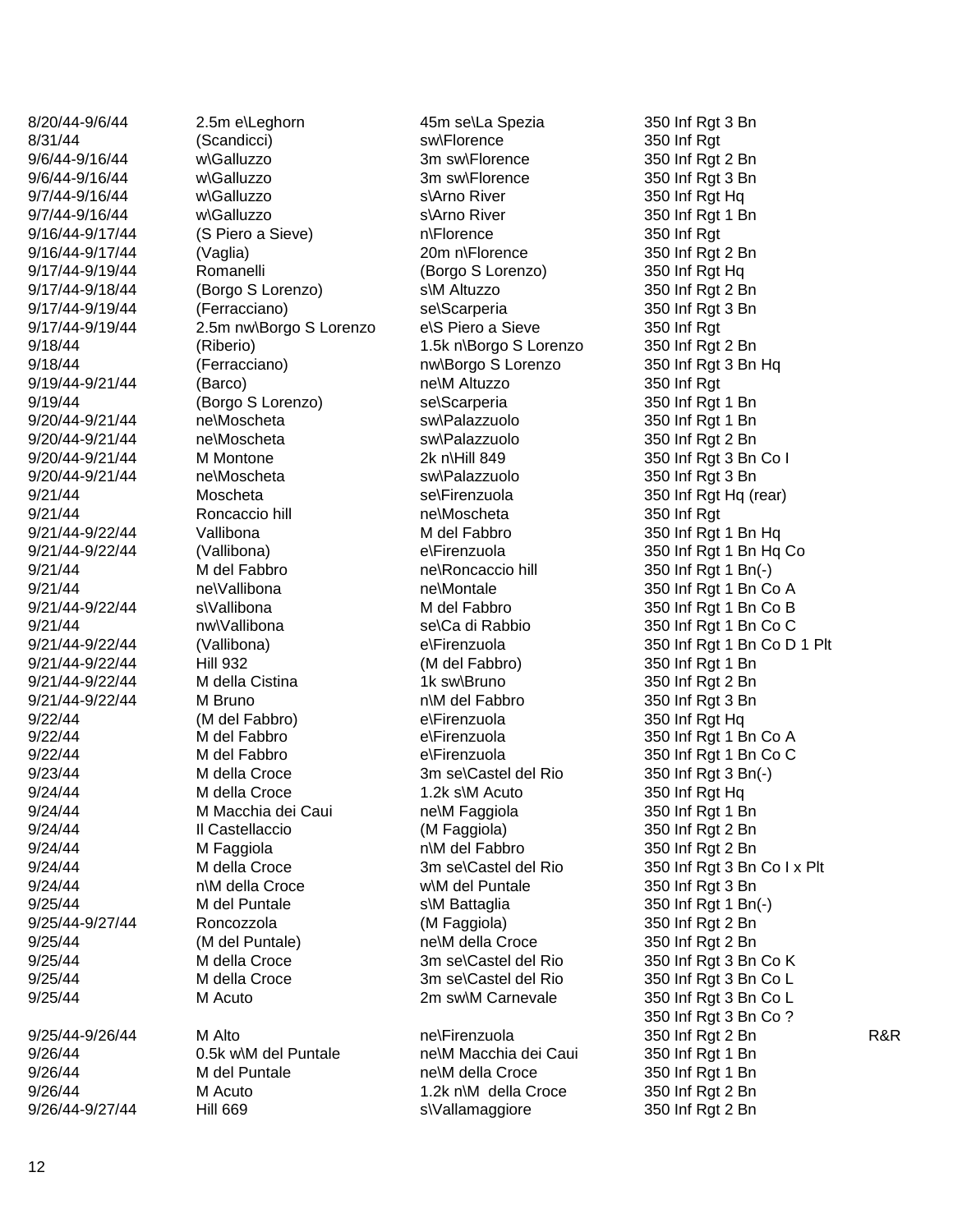9/30/44 350 Inf Rgt 2 Bn Co G = 50 men

9/26/44-9/27/44 M Carnavale 2m ne\M Acuto 350 Inf Rgt 2 Bn(-) 9/26/44 M Acuto 1.2k n\M della Croce 350 Inf Rgt 3 Bn 9/26/44 S\Vallmaggiore ne\Firenzuola 350 Inf Rgt 3 Bn 9/27/44 M Carnevale ne\Firenzuola 350 Inf Rgt Hq 9/27/44 (Castel del Rio) 5m sw\Fontanelice 350 Inf Rgt 1 Bn Co B 9/27/44 n\M del Puntale se\M Acuto 350 Inf Rgt 1 Bn Co C 9/27/44-9/28/44 M Carnavale 2m ne\M Acuto 350 Inf Rgt 1 Bn 9/27/44-10/2/44 M Battaglia 1.5m ne\M Carnavale 350 Inf Rgt 2 Bn Hq 9/27/44-10/2/44 M Battaglia se\Bologna 350 Inf Rgt 2 Bn Hq Co 9/27/44 M Carnavale **M** Carnavale ne\Firenzuola 350 Inf Rgt 2 Bn Co E 9/27/44-10/4/44 M Battaglia n\M del Puntale 350 Inf Rgt 2 Bn Co E 9/27/44 M Carnavale 1.5m sw\M Battaglia 350 Inf Rgt 2 Bn Co E 9/27/44-10/4/44 M Battaglia sw\Imola 350 Inf Rgt 2 Bn Co F 9/27/44 Vallamaggiore M Acuto 350 Inf Rgt 2 Bn Co G 9/27/44 M Carnavale 2m ne\M Acuto 350 Inf Rgt 2 Bn Co G 9/27/44-10/4/44 M Battaglia sw\Imola 350 Inf Rgt 2 Bn Co G 9/27/44-10/4/44 M Battaglia se\Bologna 350 Inf Rgt 2 Bn Co H 9/27/44 (Val Maffione) (M Carnavale) (M Carnavale) 350 Inf Rat 3 Bn Hq 9/27/44 (M Battaglia) ne\Firenzuola 350 Inf Rgt 3 Bn Co K 9/27/44 (La Carrovavaccia) swww. Battaglia 350 Inf Rgt 3 Bn(-) 9/28/44 0.4k\M Battaglia 3.5m ne\M Acuto 350 Inf Rgt Hq 9/28/44-9/29/44 Valmaggiore M Battaglia 350 Inf Rgt Hq 9/28/44-10/4/44 M Battaglia **ne**\Castel del Rio 350 Inf Rgt 1 Bn 9/28/44-10/5/44 M Battaglia 1.5m ne\M Carnavale 350 Inf Rgt 3 Bn Co K 9/29/44-10/5/44 M Battaglia se\Bologna 350 Inf Rgt Hq 9/29/44 (Valsalva) sw\M Battiglia 350 Inf Rgt 1 Bn 9/29/44-10/5/44 M Battaglia se\Bologna 350 Inf Rgt 1 Bn Co A 9/29/44-9/30/44 s\M Battaglia ne\Firenzuola 350 Inf Rgt 3 Bn Hq 9/29/44-10/2/44 M Battaglia sw\Imola 350 Inf Rgt 3 Bn Co I 9/29/44-10/2/44 M Battaglia 1.5m ne\M Carnavale 350 Inf Rgt 3 Bn Co L 9/29/44-10/4/44 M Battaglia se\M delle Tome 350 Inf Rgt 3 Bn Co M 9/30/44-10/2/44 M Battaglia n\M del Puntale 350 Inf Rgt 1 Bn Hq 9/30/44 (M Carnavale) 1.5m sw\M Battaglia 350 Inf Rgt 1 Bn Co B 9/30/44-10/1/44 M Battaglia se\Bologna 350 Inf Rgt 1 Bn Co B 9/30/44-10/2/44 M Battaglia 3.5m ne\M Acuto 350 Inf Rgt 1 Bn Co C 10/2/44-10/5/44 M Battaglia ne\Firenzuola 350 Inf Rgt Hq 10/2/44 M Cappello 2m w\M Battaglia 350 Inf Rgt ptls 10/2/44 (Valsalva) se\M Battaglia 350 Inf Rgt 1 Bn Co A 10/2/44 (Valsalva) se\M Battaglia 350 Inf Rgt 1 Bn Co B 10/2/44-10/5/44 M Battaglia ne\Firenzuola 350 Inf Rgt 3 Bn Co L 10/3/44-10/4/44 M Battaglia ne\Castel del Rio 350 Inf Rgt 1 Bn Co A 10/3/44-10/4/44 M Battaglia se\M delle Tombe 350 Inf Rgt 1 Bn Co B 10/3/44-10/8/44 e\Moraduccio sw\Valsalva 350 Inf Rgt 1 Bn 10/3/44-10/4/44 M Battaglia ne\Firenzuola 350 Inf Rgt 2 Bn(-) 10/3/44-10/8/44 w\Moraduccio 2.5m s\Castel del Rio 350 Inf Rgt 2 Bn 10/3/44-10/8/44 se\Moraduccio ne\Tirli 350 Inf Rgt 3 Bn 10/3/44-10/8/44 se\Tirli sw\Moraduccio 350 Inf Rgt AT Co 10/3/44-10/8/44 sw\Tirli e\Santerno River 350 Inf Rgt Cannon Co 10/5/44 (Valsalva) e\Santerno River 350 Inf Rgt 1 Bn Co A 10/5/44 (Valsalva) sw\Imola 350 Inf Rgt 1 Bn Co B

9/30/44-10/2/44 M Battaglia se\Sassoleone 350 Inf Rgt 1 Bn Co D x Plt 10/2/44-10/4/44 M Battaglia ne\Firenzuola 350 Inf Rgt 1 Bn Co D y Plt 350 Inf Rgt 1 Bn Co D z Plt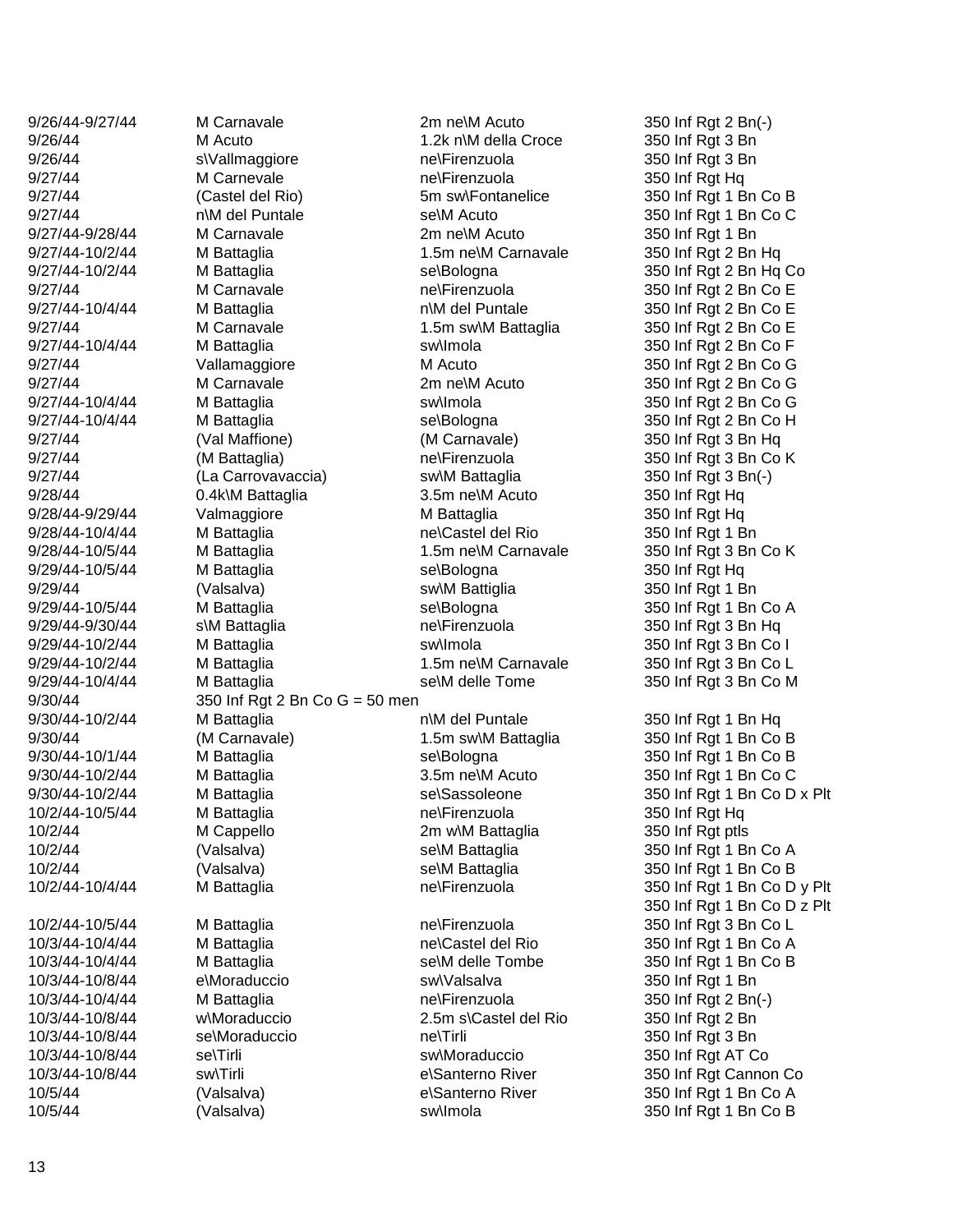10/9/44 (Sassoleone) 10/10/44 Castel del Rio 10m ne 10/10/44 10/10/44 10/10/44 Pezzola selLivergnano 10/10/44 Hill 548 10/10/44 10/10/44 Hill 587 10/11/44 10/11/44 10/11/44 (M della Tombe) 10/11/44-10/16/44 10/12/44 10/13/44 -10/14/44 10/13/44 10/13/44 -10/14/44 10/14/44 Mezzomonto nel Sassoleone 10/14/44 (Mezzomonte) 10/14/44 nw\M del Falchetto nw\Sassoleone 350 Inf Rgt 2 Bn 10/14/44 Hill 373 10/14/44 **Sillaro River 12 Sillaro River 12 Sillaro River 12 Sillaro River 20 Sillaro River 20 Sillaro River 1** 10/15/44 10/15/44 -10/16/44 10/15/44 10/15/44 -10/16/44 10/15/44 (Fontancies) (Sassoleone) 350 Inf Rgt 1 Bn 10/15/44 (M della Tombe) 10/15/44 Hill 390 nw\S Clemente 350 Inf Rgt 2 Bn 10/15/44 Mo del Sillaro 10/15/44 Hill 363 10/15/44 10/15/44 -10/16/44 Hill 396 10/15/44 Hill 363 10/15/44 10/15/44 -10/16/44 Hill 396 10/15/44 -10/16/44 Hill 363 10/15/44 1m n\Sillaro River 10/16/44 10/18/44 Ca Caprara Care nel Sassoleone 10/18/44 Ca di Sesso 10/18/44 10/19/44 (S Clemente) 10/19/44 Hill 454

10/5/44 (Valsalva) selCastel del Rio

n\Sassoleone 0.5k s \M delle Tombe ne -10/13/44 (Sassoleone) sw\Gesso 350 Inf Rgt 2 Bn 3.2k n\Curiolo nw\M del Falcheto **300 sw\M della Tombe** 350 Inf Rgt 3 Bn M delle Tombe M delle Tombe e \Sillaro River Sillaro River w\Sillaro River w\S Clemente ne\M del Falchetto n\Hill 363 w\S Clemente ne\M del Falchetto n\Hill 363 n \Hill 363 n \Hill 363 Hill 454

n \Castel del Rio 350 Inf Rgt nw\M Battaglia 350 Inf Rgt 1 Bn ne\M del Falcheto 350 Inf Rgt 1 Bn n\Pezzola  $1m$  n\Sassoleone s\M delle Tombe n\Sassoleone n\Gesso n\Sassoleone n\Gesso n\Mo del Sillaro n\Mo del Sillaro  $n$ Hill 363 n \Mo del Sillaro 350 Inf Rg n\Mo del Sillaro n\Hill 363 n\Mo del Sillaro n\S Clemente n\M della Tombe w\Frassineto 350 Inf Rgt 2 Bn

350 Inf Rgt 1 Bn Co D y Plt 350 Inf Rgt 1 Bn Co D z Plt 350 Inf Rgt Hq 350 Inf Rgt 2 Bn Hq 350 Inf Rgt 2 Bn 10/10/44 M del Falcheto nw\Sassoleone 350 Inf Rgt 3 Bn Co I 10/10/44 M del Falcheto nw\Sassoleone 350 Inf Rgt 3 Bn Co K 10/10/44 M del Falcheto nw\Sassoleone 350 Inf Rgt 3 Bn Co L  $(\cdot)$ 350 Inf Rgt 1 Bn 350 Inf Rgt AT Co \Gesso 350 Inf Rgt 10/12/44 (M della Tombe) nw\M Battiglia 350 Inf Rgt 1 Bn Co A 350 Inf Rgt 1 Bn Co C w\Hill 339 350 Inf Rgt 2 Bn(-) w\Hill 339 350 Inf Rgt 2 Bn(-) w\Hill 339 350 Inf Rgt 2 Bn(-) 350 Inf Rgt 1 Bn Hq 10/14/44 (Ca Caprara) (M delle Tombe) 350 Inf Rgt 1 Bn Co A (M delle Tombe) 350 Inf Rgt 1 Bn Co B 10/14/44 Calanco nw\Sassoleone 350 Inf Rgt 2 Bn Hq w\S Clemente 350 Inf Rgt 2 Bn(-) 10/14/44 Hill 12 (Calanco) 350 Inf Rgt 2 Bn Co G 350 Inf Rgt 1 Bn Co A nw\S Clemente 350 Inf Rgt 1 Bn Co A 350 Inf Rgt 1 Bn Co B nw\S Clemente 350 Inf Rgt 1 Bn Co B \Gesso 350 Inf Rgt 1 Bn( - ) w\S Clemente 350 Inf Rgt 2 Bn Co E 350 Inf Rgt 2 Bn Co E 350 Inf Rgt 2 Bn Co E 350 Inf Rgt 2 Bn Co E 350 Inf Rgt 2 Bn Co F 350 Inf Rgt 2 Bn Co F 350 Inf Rgt 2 Bn Co F 350 Inf Rgt 2 Bn Co G \Sillaro River nw\Gesso 350 Inf Rgt 2 Bn( - ) Ca Catanco (S Clemente) 350 Inf Rgt 1 Bn Hq adv 350 Inf Rgt 1 Bn Hq rear 350 Inf Rgt 1 Bn 10/18/44 Cassetto nw\S Clemente 350 Inf Rgt 3 Bn Hq adv 10/18/44 M Melsillaro (Sassoleone) 350 Inf Rgt 3 Bn Hq rear w\Frassineto 350 Inf Rgt 3 Bn Co K  $350$  Inf Rgt 1 Bn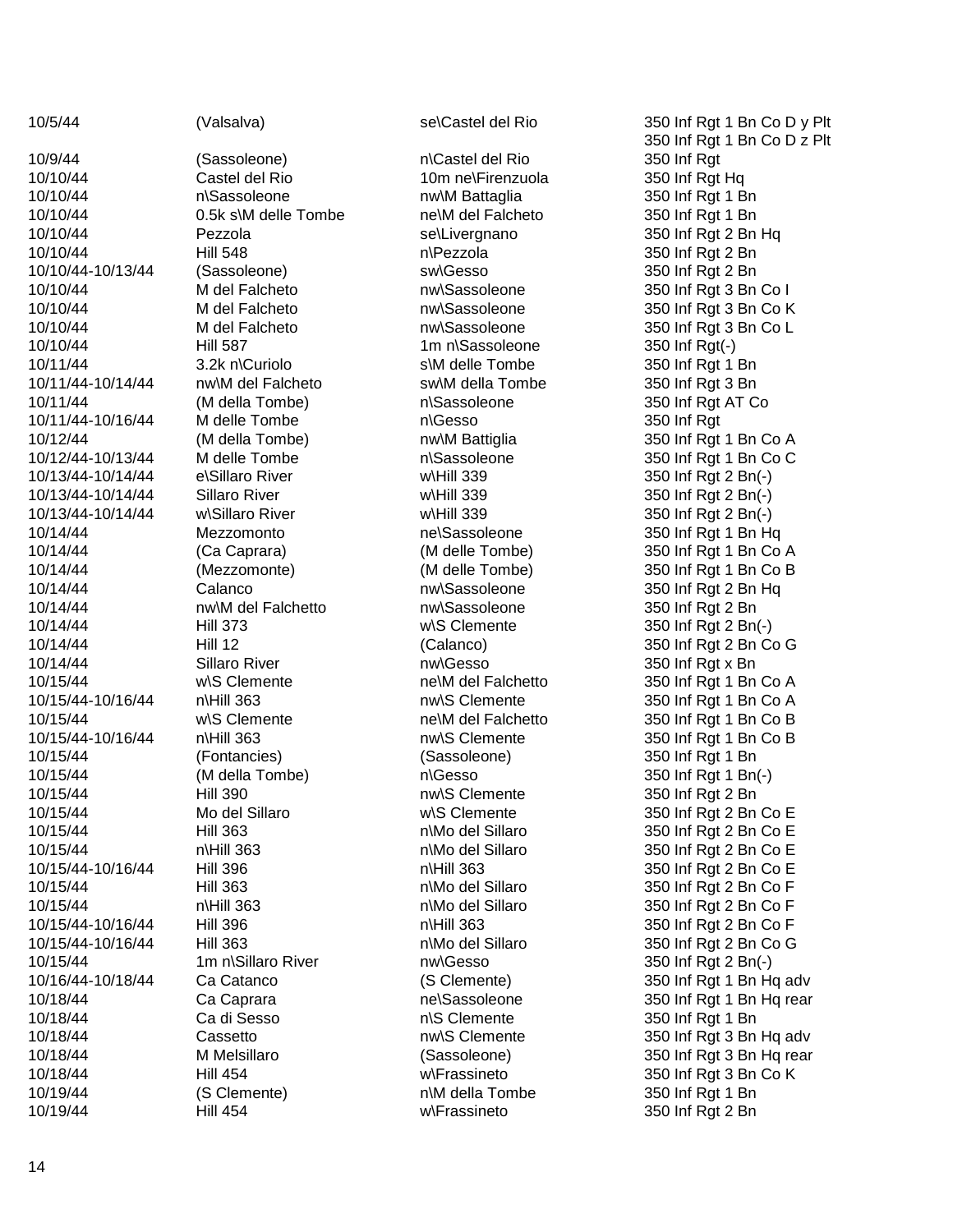10/19/44 .5k s\M Cuccoli 10/19/44 Hill 454 10/19/44 (S Clemente) 10/19/44 Sw\M Cuccoli nw\S Clemente 350 Inf Rgt 3 Bn 10/19/44 (Castelvecchio) 3k sw\M Grande 350 Inf Rgt 3 Bn 10/20/44 (Parrdi Rignano) (M Grande) 350 Inf Rgt 2 Bn Hq 10/20/44 M Grande ne\M Cuccoli 10/20/44 Farneto 1m w\M Grande 350 Inf Rgt 2 Bn( - ) 10/20/44 (Parrdi Rignano) (M Grande) 350 Inf Rgt 3 Bn Hq 10/22/44 10/24/44 -10/27/44 M Grande 10/25/44 Gasolina (M Grande) 350 Inf Rgt Hq 10/25/44 - 10/26/44 M Grande 8m ne 10/26/44 Montecalderaro 10/27/44 **Frassineto** Frassineto SelM Grande 10/27/44 Sillaro Valley (M Grande) 350 Inf Rgt 1 Bn 10/28/44 10/29/44 M Grande 3m ne\M Fano 10/29/44 (Ca di Sasso) sw\M Grande 350 Inf Rgt 3 Bn 10/30/44-10/31/44 10/30/44 -10/31/44 (Vezzoli) 10/30/44 - 11/1/44 11/1/44 11/1/44 11/1/44 11/1/44 11/6/44 (Casetta) (Casetta 11/6/44 (Casetta 11/6/44 (Casetta 1) 11/6/44-11/19/44 11/7/44 11/?/44 (Vezzola) M Grande 350 Inf Rgt 1 Bn 11/8/44-11/??/44 11/1?/44 (Savazza) sw\M Grande 350 Inf Rgt Hq 11/18/44 11/19/44 (Savazza) 11/??/44 (Baccanello) nel nel original 11/23/44 Fiumetto ne 11/23/44 Ca Bacca (M Fano) 350 Inf Rgt 2 Bn 11/23/44 M Fano 3m sw\M Grande 350 Inf Rgt 3 Bn 12/1/44 12/1/44 12/1/44-12/7/44 12/2/44 12/2/44-12/15/44 12/8/44-12/15/44 Fiumetto sw\M Fano 350 Inf Rgt 1 Bn 12/8/44-12/21/44 12/15/44 12/15/44 -12/21/44 Fiumetto se

n\M Grande 8m ne (Vezzoli) Montecalderaro M Grande (S Clemente) (M Grande) (M Grande) Montecatini nelelelasa nelenga melenga mengenakan anak mengenakan anak mengenakan anak mengenak mengenak menge Montecatini nelLucca Montecatini nelleghorn 2m s\Baccanello Ca Rocca 2m\Fiumetto

nw\Frassineto 350 Inf Rgt 2 Bn w\Frassineto 350 Inf Rgt 3 Bn n\M della Tombe 8m ne\Livergnano 350 Inf Rgt n\Gesso n\M Grande M Grande **18 M Grande** 1k nw\M Cerere 350 Inf Rgt 1 Bn s\Bologna s\Bologna e\Pianoro s\Montecalderaro s\M Grande 8m ne\Livergnano n\Gesso e\Monterumici s\Baccanello Fiumetto Sw\Baccanello 350 Inf Rgt 2 Bn -12/15/44 Ca Rocca (M Fano) 350 Inf Rgt 3 Bn -12/21/44 (Ca Vaglie) (M Fano) 350 Inf Rgt 2 Bn se\Pianoro 350 Inf Rgt 3 Bn

350 Inf Rgt 3 Bn 10/20/44 Ca di Lucca sw\M Grande 350 Inf Rgt 1 Bn Co A 10/20/44 Ca di Lucca sw\M Grande 350 Inf Rgt 1 Bn Co C 10/20/44 Ca di Lucca sw\M Grande 350 Inf Rgt 1 Bn Co D 350 Inf Rgt 2 Bn Co F 10/20/44 M Cuccoli sw\M Grande 350 Inf Rgt 3 Bn Co I 350 Inf Rgt 3 Bn 8m ne\Livergnano 350 Inf Rgt 1 Bn Co C 350 Inf Rat 350 Inf Rgt 350 Inf Rgt 2 Bn -10/31/44 (Vezzoli) M Grande 350 Inf Rgt 1 Bn Co C 350 Inf Rgt 2 Bn ? Plt 350 Inf Rgt 2 Bn ? Plt 350 Inf Rgt 3 Bn Co I 350 Inf Rgt 1 Bn 350 Inf Rat 1 Bn 350 Inf Rgt 1 Bn 350 Inf Rgt 2 Bn 350 Inf Rgt 3 Bn 350 Inf Rgt 1 Bn \Pisa 350 Inf Rgt 2 Bn R&R 350 Inf Rgt 3 Bn R&R 350 Inf Rgt 1 Bn R&R 350 Inf Rgt 3 Bn 350 Inf Rat 2 Bn 350 Inf Rgt 1 Bn \Savazza 350 Inf Rgt 1 Bn -12/7/44 (Ca Vaglie) M Fano 350 Inf Rgt 1 Bn Co A (Ca Vaglie) M Fano 350 Inf Rgt 1 Bn Co B -12/7/44 (Ca Vaglie) M Fano 350 Inf Rgt 1 Bn Co C 12/3/44 (Pizzano) M Fano 350 Inf Rgt 1 Bn Co B ptl  $350$  Inf Rgt 1 Bn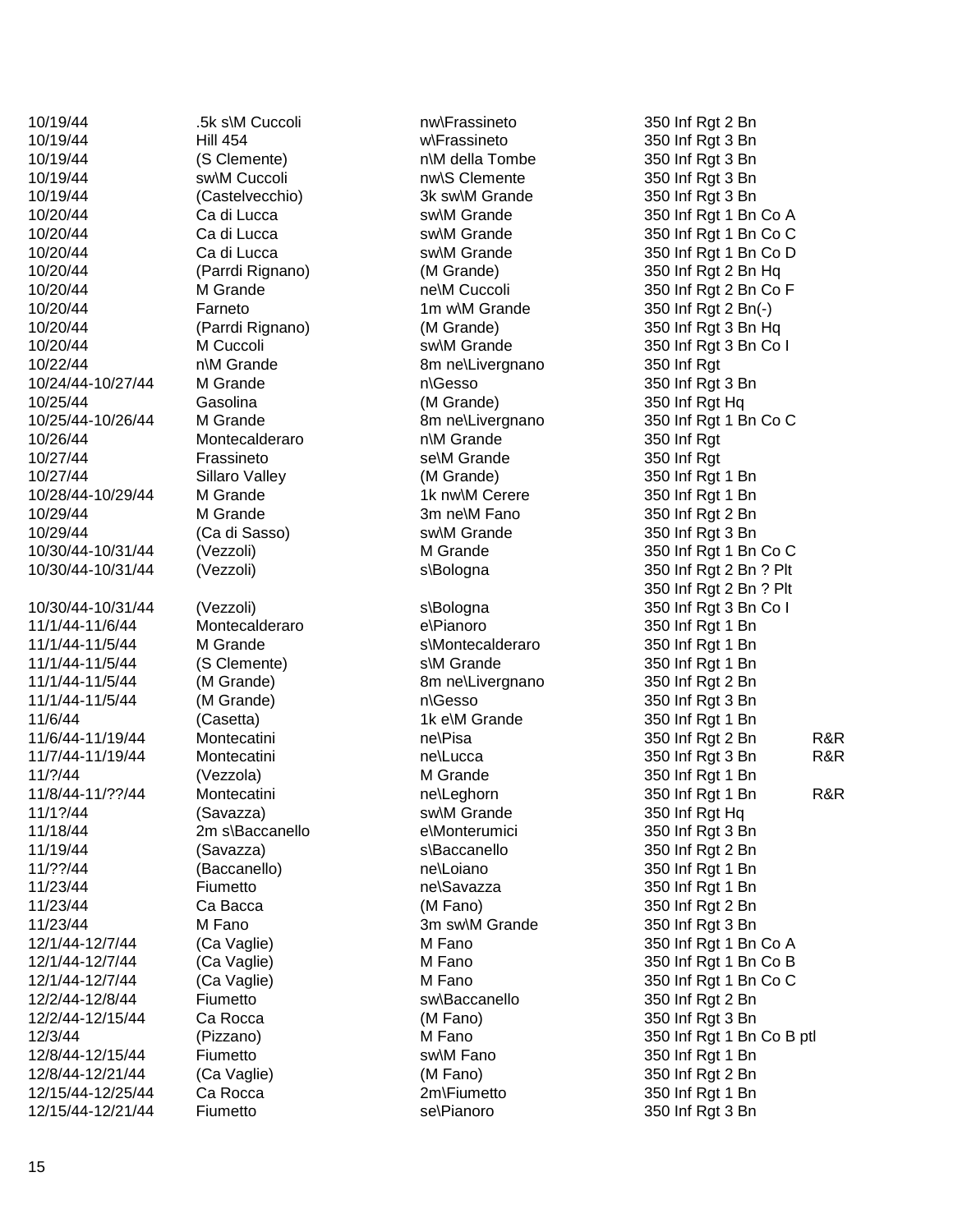12/21/44 -12/25/44 Fiumetto se 12/21/44 12/26/44 12/29/44 -12/31/4 12/31/44 Fiumetto 1/?/45-1/8/45 1/1/45-1/7/45 1/1/45 1/1/45-1/6/45 1/8/45-1/12/45 1/8/45-1/13/45 1/8/45 1/8/45-1/1?/45 1/1?/45-1/2?/45 1/14/45-1/2?/45 1/16/45-1/23/45 1/2?/45 -2/1/45 1.5k s 1/23/45 (Farne) 1/23/45 (Farne) 1/23/45 (Farne) 1/23/45 -1/28/45 La Valle 1/23/45 2.5m se \Anconella 1/23/45 1/24/45 -2/7/45 2/1/45-2/2/45 2/2/45 0.6k ne 2/2/45 2/2/45 Ca Furcoli 2/2/45-2/7/45 2/7/45-2/18/45 2/7/45-2/19/45 2/7/45-2/23/45 2/1?/45 La Guarda 2/18/45-3/3/45 2/18/45-2/28/45 2/20/45-3/3/45 2/23/45 -3/3/45 3/1/45 -3/5/45 3/?/45-4/1/45  $3/2/45 - 4/1/45$ 3/?/45-3/5/45 3/?/45-3/5/45 3/6/45-4/1/45 4/1/45-4/5/45 4/1/45-4/5/45 4/1/45-4/5/45 4/6/45 -4/11/45

12/22/44 Pizzano Pe\Livergnano Montecatini Fiumetto 2m\Ca Rocca (S Benedetto) (Boschi) nelloiano 1/6/45 -1/15/45 (Ca Aie) 7m (M Fano) (Castelvecchia) Ca Vaglia **1988** Ca Vaglia 1999 1/13/45 **Fiumetto** Fiumetto 6m\Castelvecchia Montecatini 85m\Fiumetto 1/2?/45 Anconella 2m n\Loiano 1/23/45 (Livergnano) 10m s\Bologna (La Valle) se\Monterumici s \Monterumici 0.6k ne\Monzuno s \Ca Furcoli 3.5k n (Trasasso) Anconella 2m n\Loiano Livergnano 12m\Trasasso (Livergnano) 10m s\Bologna (Monterumici) s \Monterumici s \Pianoro 4m n (Scascoli) 3/31/45 Florence Afld nw\Florence 0.8k se\Pietramala

se\M delle Formiche 350 Inf Rgt 2 Bn -12/29/44 (Ca Vaglie) (M Fano) 350 Inf Rgt 3 Bn 12/25/44 (Ca Rocca) (M Fano) 350 Inf Rgt 2 Bn e\Livergnano w\M Belmonte 350 Inf Rgt 2 Bn Maceratoio **11/7/45 Maceratoio** (M delle Formiche) 350 Inf Rgt 1 Bn Hq (M delle Formiche) sw\Baccanello 350 Inf Rgt 1 Bn 7m\Boschi 350 Inf Rgt 3 Bn 3m ne\M delle Formiche 350 Inf Rgt 1 Bn ne\M delle Formiche 350 Inf Rgt 1 Bn Fiumetto se\M delle Formiche 1.5k s\Monzuno sw\Livergnano 350 Inf Rgt 1 Bn s\La Valle s\La Valle s\La Valle s\M Adone n\Monghidoro n\Munzuno sw\Anonella 350 Inf Rgt 1 Bn nw\Loiano 350 Inf Rgt 1 Bn Hq 3.5k n\Monzuno 350 Inf Rgt 1 Bn Co A s\Monterumici -2/7/45 (Monzuno) sw\Livergnano 350 Inf Rgt 1 Bn s\Bologna -2/19/45 (Bibulona) nw\Loiano 350 Inf Rgt 2 Bn s\Livergnano w\Livergnano 350 Inf Rgt 2 Bn s\M Adone 4m n\Livergnano 350 Inf Rgt 1 Bn -3/5/45 Scascoli sw\Livergnano 350 Inf Rgt 3 Bn Hq s\Monterumici 6k nw\Firenzuola 350 Inf Rgt 1 Bn

350 Inf Rgt 1 Bn Co A ptl w\Prato 350 Inf Rgt 1 Bn R&R 350 Inf Rgt 3 Bn 350 Inf Rat 1 Bn 350 Inf Rgt 3 Bn 350 Inf Rgt 1 Bn 350 Inf Rgt 2 Bn Montecatini Sw\Pistoia 350 Inf Rgt 2 Bn R&R 350 Inf Rat 1 Bn 350 Inf Rgt 1 Bn R&R Montecatini Sw\Ca Aie 350 Inf Rgt 3 Bn R&R 350 Inf Rgt Hq 350 Inf Rgt 1 Bn Co A 350 Inf Rgt 1 Bn Co B 350 Inf Rgt 1 Bn Co C 350 Inf Rgt 1 Bn Co D 350 Inf Rgt 3 Bn Hq 350 Inf Rgt 3 Bn 350 Inf Rat 3 Bn 350 Inf Rgt 2 Bn 350 Inf Rgt 1 Bn Co A 350 Inf Rgt 1 Bn 350 Inf Rgt 3 Bn 350 Inf Rgt Hq \Trasasso 350 Inf Rgt 1 Bn Hq 350 Inf Rgt 1 Bn 350 Inf Rgt 3 Bn -4/1/45 (Prato) 10m nw\Florence 350 Inf Rgt 1 Bn R&R -4/1/45 (Prato) 10m nw\Florence 350 Inf Rgt 2 Bn R&R 350 Inf Rgt 3 Bn -4/1/45 (Gonoriana) (Florence) 350 Inf Rgt 3 Bn R&R  $(-)$ -4/5/45 (Arno River) (Pisa) 350 Inf Rgt 1 Bn R&R -4/5/45 (Arno River) (Pisa) 350 Inf Rgt 2 Bn R&R -4/5/45 (Arno River) (Pisa) 350 Inf Rgt 3 Bn R&R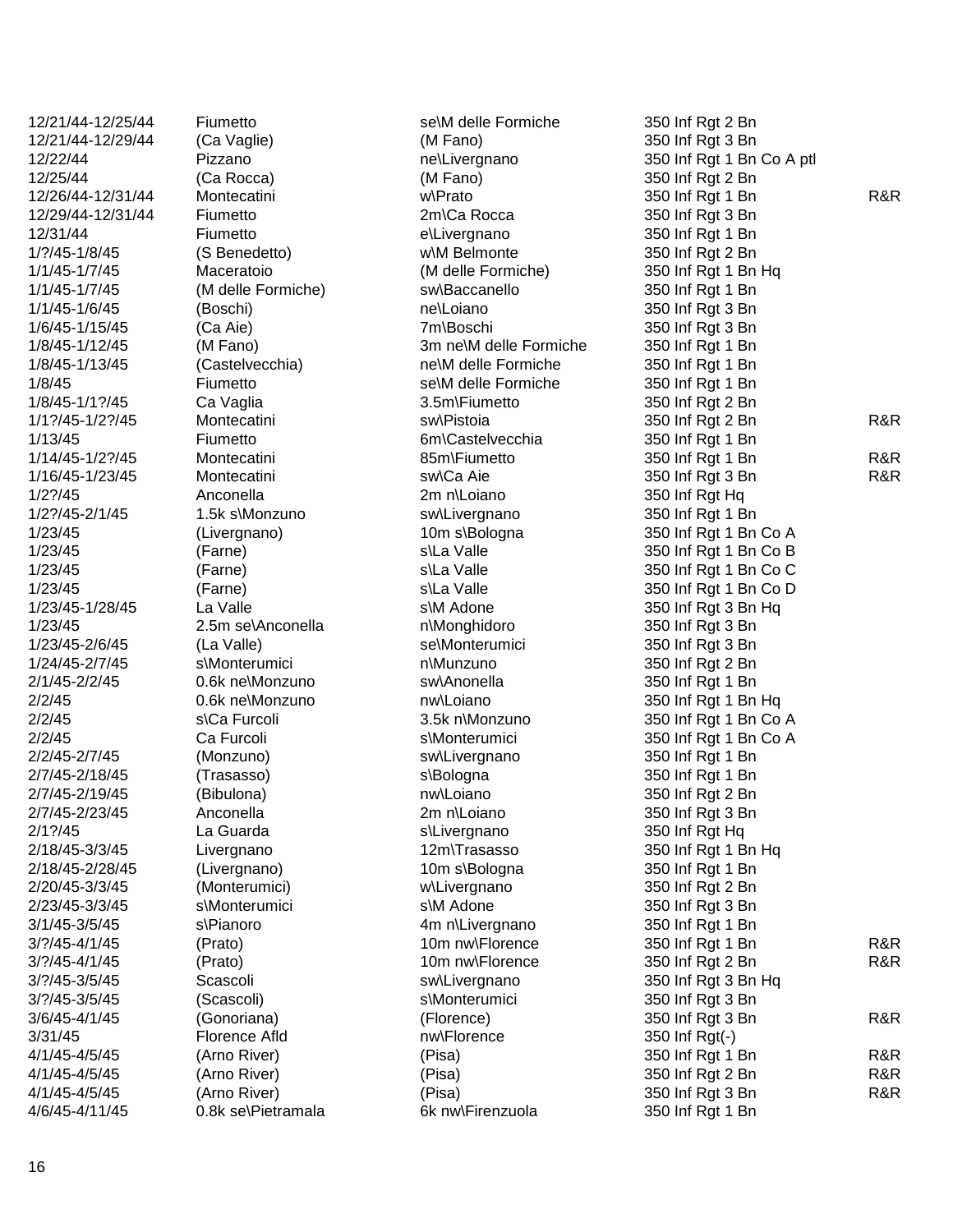| 4/6/45-4/11/45     | (Pietramala)                               | n\Pagliana             | 350 Inf Rgt 2 Bn Co E       |
|--------------------|--------------------------------------------|------------------------|-----------------------------|
| 4/6/45-4/13/45     | (Pietramala)                               | s\Monghidoro           | 350 Inf Rgt 2 Bn Co F       |
| 4/6/45-4/13/45     | (Pietramala)                               | sw\M La Fine           | 350 Inf Rgt 2 Bn Co G       |
| 4/6/45-4/11/45     | (Pietramala)                               | s\Bologna              | 350 Inf Rgt 2 Bn Co H       |
| 4/6/45-4/12/45     | (Boschetto)                                | (Pietramala)           | 350 Inf Rgt 3 Bn            |
| 4/11/45            | La Valle                                   | nw\Anconella           | 350 Inf Rgt Hq adv          |
| 4/11/45            | Anconella                                  | 2m n\Loiano            | 350 Inf Rgt Hq rear         |
| 4/11/45            | La Valle                                   | nw\Anconella           | 350 Inf Rgt 1 Bn Hq         |
| 4/11/45            | Anconella                                  | ne\Monzuno             | 350 Inf Rgt 1 Bn            |
| 4/11/45            | (La Valle)                                 | se\Monterumici         | 350 Inf Rgt 1 Bn            |
| 4/11/45            | Co E 2 Bn 350 Inf Rgt apo 1 Bn 350 Inf Rgt |                        |                             |
|                    | Co H 2 Bn 350 Inf Rgt apo 1 Bn 350 Inf Rgt |                        |                             |
| 4/11/45            | Anconella                                  | 16m n\Pietramala       | 350 Inf Rgt 2 Bn Co E       |
| 4/11/45            | Anconella                                  | 16m n\Pietramala       | 350 Inf Rgt 2 Bn Co H       |
| 4/12/45            | Sabiano                                    | ne\Loiano              | 350 Inf Rgt 3 Bn            |
| 4/12/45            | Mollinoli                                  | 5.5m\Sabiano           | 350 Inf Rgt 3 Bn            |
| 4/12/45            | s\Monghidoro                               | 4m s\Loiano            | 350 Inf Rgt Service Co      |
| $4/1$ ?/45         | (Anconella)                                | s\Monterumici          | 350 Inf Rgt Cannon Co       |
| 4/15/45            | Laglia                                     | e\Fazzano              |                             |
|                    | Ca di Boscia                               |                        | 350 Inf Rgt 2 Bn Hq adv     |
| 4/15/45<br>4/15/45 |                                            | s\Laglia<br>nw\Fazzano | 350 Inf Rgt 2 Bn Hq rear    |
|                    | (Ca di Mazza)                              |                        | 350 Inf Rgt 2 Bn Co F       |
| 4/15/45-4/18/45    | se\Fazzano                                 | n\La Piana             | 350 Inf Rgt 2 Bn Co F       |
| 4/15/45-4/18/45    | se\Fazzano                                 | s\M Adone              | 350 Inf Rgt 2 Bn Co G       |
| 4/15/45            | La Piana                                   | nw\Anconella           | 350 Inf Rgt 3 Bn Hq adv     |
| 4/15/45            | Mollinoli                                  | sw\Livergnano          | 350 Inf Rgt 3 Bn Hq rear    |
| 4/15/45            | n\La Piana                                 | s\M Adone              | 350 Inf Rgt 3 Bn Co I       |
| 4/15/45            | Monterumici                                | w\Livergnano           | 350 Inf Rgt 3 Bn Co I       |
| 4/15/45            | La Piana                                   | s\Fazzano              | 350 Inf Rgt 3 Bn Co K       |
| 4/15/45            | M Monterumici                              | w\La Piana             | 350 Inf Rgt 3 Bn Co K       |
| 4/15/45            | e\Di Sotto                                 | ne\Di Sopra            | 350 Inf Rgt 3 Bn Co K       |
| 4/15/45            | (La Piana)                                 | w\Livergnano           | 350 Inf Rgt 3 Bn Co L       |
| 4/15/45            | Fazzanello                                 | ne\Fazzano             | 350 Inf Rgt 3 Bn Co L       |
| 4/16/45            | La Piana                                   | e\Monterumici          | 350 Inf Rgt 1 Bn Co A       |
| 4/16/45            | La Valle                                   | nw\Anconella           | 350 Inf Rgt 1 Bn Co C       |
| 4/16/45            | La Tombe                                   | nw\La Valle            | 350 Inf Rgt 1 Bn Co C       |
| 4/16/45            | (Di Sotto)                                 | (M Grande)             | 350 Inf Rgt 2 Bn Co E       |
| 4/16/45            | Fazzano                                    | e\M Monterumici        | 350 Inf Rgt 2 Bn Co F       |
| 4/16/45            | Di Sotto                                   | sw\Castel S Pietro     | 350 Inf Rgt 2 Bn Co x       |
| 4/16/45            | (La Mandrie)                               | w\S Cecilia            | 350 Inf Rgt 2 Bn            |
| 4/16/45            | M Sole                                     | 3m w\M Monterumici     | 350 Inf Rgt 2 Bn(-)         |
| 4/16/45            | <b>Hill 578</b>                            | M Monterumici          | 350 Inf Rgt 3 Bn Co I       |
| 4/16/45-4/17/45    | La Torre                                   | n\Di Sotto             | 350 Inf Rgt 3 Bn Co I       |
| 4/16/45            | M Monterumici                              | nw\Anconella           | 350 Inf Rgt 3 Bn Co K       |
| 4/16/45            | Di Sotto                                   | M Monterumici          | 350 Inf Rgt 3 Bn Co K       |
| 4/16/45            | 0.4k s\La Torre                            | M Monterumici          | 350 Inf Rgt 3 Bn Co K       |
| 4/16/45            | La Torre                                   | n\Di Sotto             | 350 Inf Rgt 3 Bn Co K x Plt |
| 4/16/45            | ne\Di Sopra                                | sw\Di Sotto            | 350 Inf Rgt 3 Bn Co K       |
| 4/16/45            | w\Fazzano                                  | n\La Piana             | 350 Inf Rgt 3 Bn Co L       |
| 4/16/45            | M Monterumici                              | w\La Piana             | 350 Inf Rgt 3 Bn Co L       |
| 4/16/45            | Fazzanello                                 | e\M Monterumici        | 350 Inf Rgt 3 Bn Co L       |
| 4/16/45            | (La Mandrie)                               | w\S Cecilia            | 350 Inf Rgt 3 Bn Co L       |
| 4/17/45            | 0.5k e\La Torre                            | w\La Piana             | 350 Inf Rgt 1 Bn Co A       |
| 4/17/45            | e\Di Sotta                                 | M Monterumici          | 350 Inf Rgt 1 Bn Co A 1 Plt |
|                    |                                            |                        | 350 Inf Rgt 1 Bn Co A 2 Plt |
|                    |                                            |                        |                             |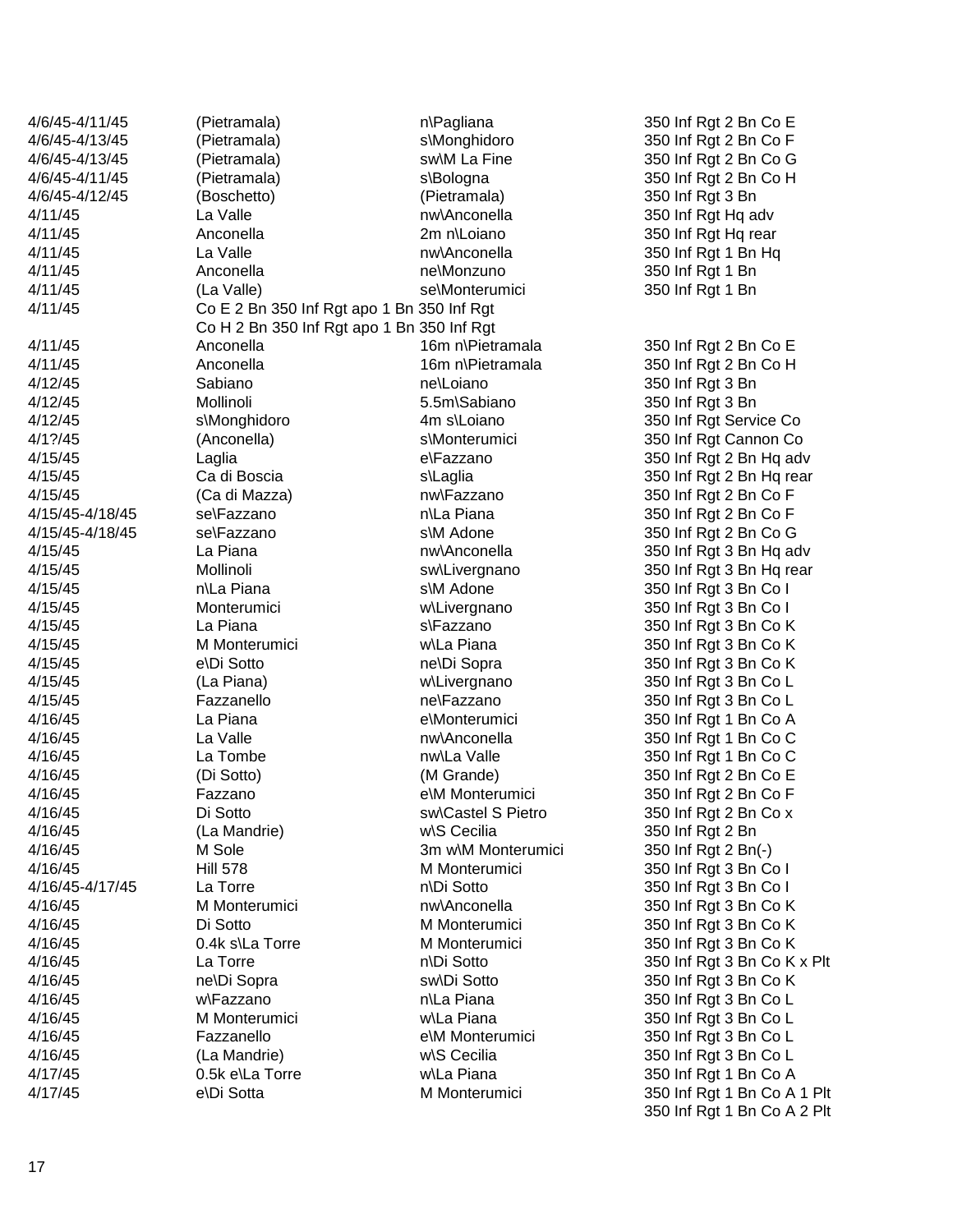| 4/17/45         | Di Sotta              | ne\Di Sopra          | 350 Inf Rgt 1 Bn Co A 3 Plt |
|-----------------|-----------------------|----------------------|-----------------------------|
| 4/17/45         | La Torre              | n\Di Sotta           | 350 Inf Rgt 1 Bn Co A 1 Plt |
| 4/17/45         | Di Sopra              | M Monterumici        | 350 Inf Rgt 1 Bn Co A       |
| 4/17/45         | Di Sopra              | w\La Tomba           | 350 Inf Rgt 1 Bn Co B       |
| 4/17/45         | n\La Torre            | n\Di Sotta           | 350 Inf Rgt 1 Bn Co B       |
| 4/17/45         | S Cecilia             | ne\La Torre          | 350 Inf Rgt 1 Bn Co B       |
| 4/17/45         | (La Mandrie)          | w\S Cecilia          | 350 Inf Rgt 1 Bn Co B       |
| 4/17/45         | La Torre              | se\La Mandrie        | 350 Inf Rgt 1 Bn Co B       |
| 4/17/45         | Di Sopra              | sw\Di Sotto          | 350 Inf Rgt 1 Bn Co C       |
| 4/17/45         | n\Di Sopra            | M Monterumici        | 350 Inf Rgt 1 Bn Co C       |
| 4/17/45         | Laglia                | se\Ca di Mazza       | 350 Inf Rgt 2 Bn Co E       |
| 4/17/45         | Fazzano               | w\Laglia             | 350 Inf Rgt 2 Bn Co E       |
| 4/17/45         | 0.3k se\Ca di Mazza   | nw\Fazzano           | 350 Inf Rgt 2 Bn Co E       |
| 4/17/45         | (Ca di Mazza)         | s\M Adone            | 350 Inf Rgt 2 Bn Co F       |
| 4/17/45         | e\S Lucia             | w\Fazzano            | 350 Inf Rgt 2 Bn Co G       |
| 4/17/45         | M Adone               | s\Bologna            | 350 Inf Rgt 2 Bn            |
| 4/17/45         | Di Sopra              | M Monterumici        | 350 Inf Rgt 3 Bn Co K       |
| 4/17/45         | La Piana              | se\S Ceclia          | 350 Inf Rgt 3 Bn Co L       |
| 4/17/45         | Di Sopra              | sw\La Piana          | 350 Inf Rgt 3 Bn Co L       |
| 4/18/45         | Badola                | nw\M Adone           | 350 Inf Rgt Hq              |
| 4/18/45         | (Badola)              | nw\La Serra          | 350 Inf Rgt 1 Bn Co A       |
| 4/18/45         | (Badola)              | nw\La Serra          | 350 Inf Rgt 1 Bn Co B       |
| 4/18/45         | 1m s\M Mario          | n\Badola             |                             |
|                 |                       |                      | 350 Inf Rgt 1 Bn Co C       |
| 4/18/45         | Setta River           | nw\Monterumici       | 350 Inf Rgt 1 Bn            |
| 4/18/45         | e\Setta River         | 1m s\M Mario         | 350 Inf Rgt 1 Bn            |
| 4/18/45         | Badola                | nw\M Adone           | 350 Inf Rgt 2 Bn Hq         |
| 4/18/45         | Ca di Mazza           | s\M Adone            | 350 Inf Rgt 2 Bn Co E       |
| 4/18/45         | S Lucia               | s\Ca di Mazza        | 350 Inf Rgt 2 Bn Co E       |
| 4/18/45         | Vale di Fazze         | w\M Adone            | 350 Inf Rgt 2 Bn Co E       |
| 4/18/45         | Quercia               | nw\M Adone           | 350 Inf Rgt 2 Bn Co E       |
| 4/18/45         | Tre de Barto          | nw\M Adone           | 350 Inf Rgt 2 Bn            |
| 4/18/45         | (Pianazza)            | (Badola)             | 350 Inf Rgt 2 Bn            |
| 4/18/45         | Monterumici           | nw\Loiano            | 350 Inf Rgt 3 Bn            |
| 4/18/45         | M Mario               | nw\M dei Frati       | 350 Inf Rgt                 |
| 4/19/45         | 350 Inf Rgt apo 91 ID |                      |                             |
| 4/19/45         | Della Leone           | (M Mario)            | 350 Inf Rgt 1 Bn Co A       |
| 4/19/45         | Mol Albano            | (Della Leone)        | 350 Inf Rgt 1 Bn Co B       |
| 4/19/45         | M Mario               | nw\M dei Frati       | 350 Inf Rgt 2 Bn Co E       |
| 4/19/45         | Ca Nuova              | (M Mario)            | 350 Inf Rgt 2 Bn Co F       |
| 4/19/45         | s\Sasso Bolognese     | nw\M Mario           | 350 Inf Rgt 2 Bn Co G       |
| 4/20/45         | Villa Quiete          | (Sasso Bolognese)    | 350 Inf Rgt 2 Bn            |
| 4/20/45         | (Sasso Bolognese)     | nw\Pianoro           | 350 Inf Rgt 3 Bn            |
| 4/21/45         | Gesso                 | s\M Grande           | 350 Inf Rgt Hq              |
| 4/21/45         | Gesso                 | sw\Bologna           | 350 Inf Rgt 1 Bn            |
| 4/21/45-4/22/45 | Modena Rd             | nw\Bologna           | 350 Inf Rgt 1 Bn            |
| 4/21/45         | Malcantone            | w\Bologna            | 350 Inf Rgt 2 Bn            |
| 4/21/45         | Anzola dell Emilia    | 8m n\Gesso           | 350 Inf Rgt 3 Bn            |
| 4/22/45         | Crevalcore            | nw\Bologna           | 350 Inf Rgt Hq              |
| 4/22/45         | (Crevalcore)          | n\Gesso              | 350 Inf Rgt 1 Bn            |
| 4/22/45         | (Villa Nuova)         | 15m n\Malcantone     | 350 Inf Rgt 2 Bn            |
| 4/22/45         | Scuola                | n\Anzola dell Emilia | 350 Inf Rgt 3 Bn            |
| 4/22/45-4/23/45 | S Bernadino           | (Crevalcore)         | 350 Inf Rgt 3 Bn            |
| 4/23/45         | (Camposanto)          | nw\Bologna           | 350 Inf Rgt 1 Bn            |
| 4/23/45         | (Camposanto)          | ne\Modena            | 350 Inf Rgt 2 Bn            |
|                 |                       |                      |                             |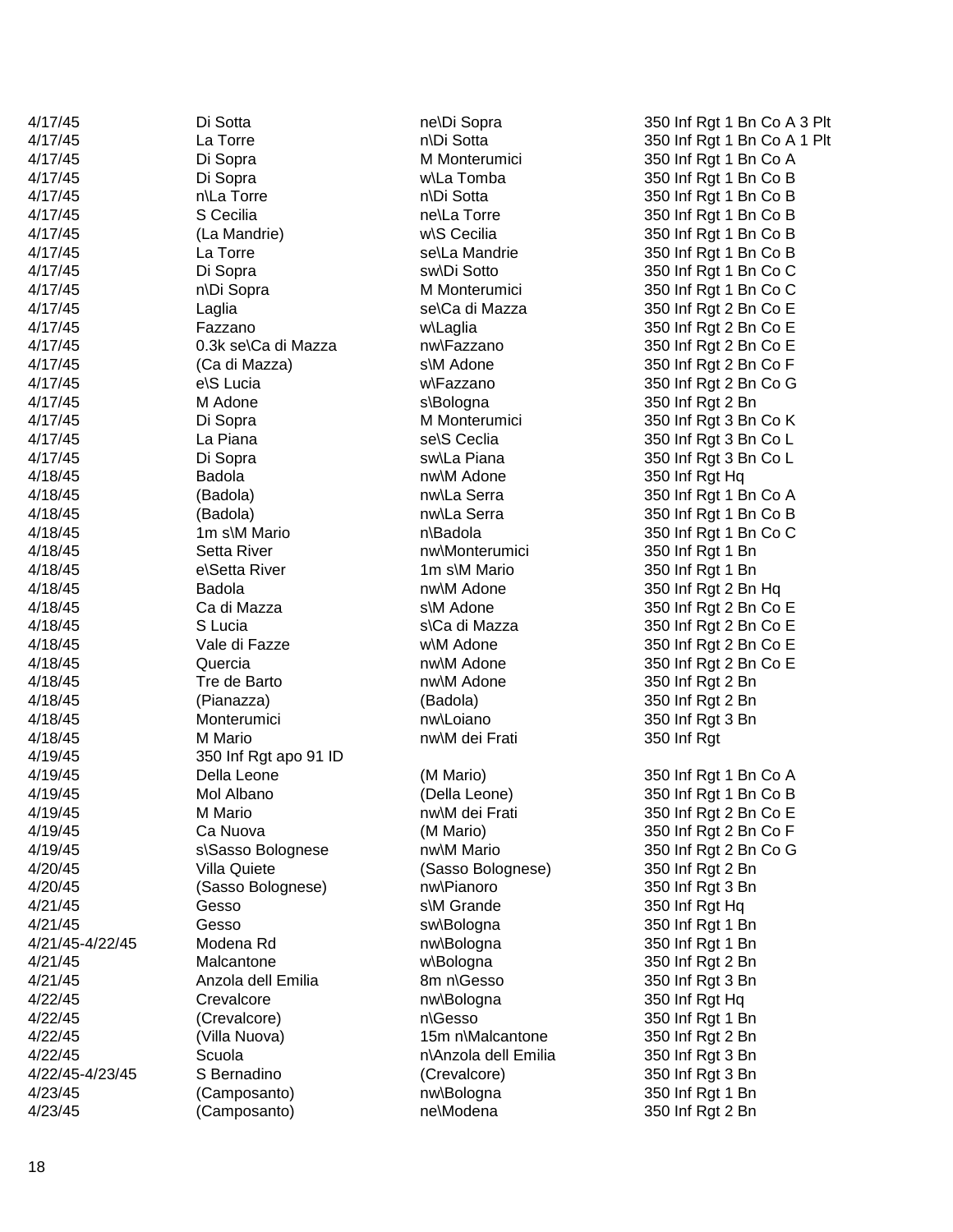| 4/23/45         | S Felice           | n\Camposanto       | 350 Inf Rgt 2 Bn              |
|-----------------|--------------------|--------------------|-------------------------------|
| 4/23/45-4/24/45 | Bonizzo            | Po River           | 350 Inf Rgt 2 Bn              |
| 4/23/45         | s\Po River         | (Pieve di Coriano) | 350 Inf Rgt 2 Bn Co E         |
| 4/23/45         | (Camposanto)       | 6m ne\Bomporto     | 350 Inf Rgt 3 Bn              |
| 4/23/45         | s\Panaro River     | e\Camposanto       | 350 Inf Rgt(-)                |
| 4/23/45         | Panaro River       | e\Camposanto       | 350 Inf Rgt(-)                |
| 4/23/45         | n\Panaro River     | e\Camposanto       | 350 Inf Rgt(-)                |
| 4/24/45         | Pieve di Coriano   | s\Po River         | 350 Inf Rgt 1 Bn Hq           |
| 4/24/45         | s\Po River         | (Pieve di Coriano) | 350 Inf Rgt 1 Bn              |
| 4/24/45         | Po River           | (Pieve di Coriano) | 350 Inf Rgt 1 Bn              |
| 4/24/45         | n\Po River         | (Pieve di Coriano) | 350 Inf Rgt 1 Bn              |
| 4/24/45         | s\Po River         | (Pieve di Coriano) | 350 Inf Rgt 2 Bn              |
| 4/24/45         | Po River           | (Pieve di Coriano) | 350 Inf Rgt 2 Bn              |
| 4/24/45         | n\Po River         | (Pieve di Coriano) | 350 Inf Rgt 2 Bn              |
| 4/24/45         | (Serravalle)       | 8m n\Po River      | 350 Inf Rgt 2 Bn              |
| 4/24/45         | Le Teste           | s\Po River         | 350 Inf Rgt 3 Bn              |
| 4/24/45         | s\Po River         | (Le Teste)         | 350 Inf Rgt 3 Bn              |
| 4/24/45         | Po River           | (Le Teste)         | 350 Inf Rgt 3 Bn              |
| 4/24/45         | n\Po River         | (Le Teste)         | 350 Inf Rgt 3 Bn              |
| 4/24/45-4/25/45 | Serrabbe           | 7m n\Po River      | 350 Inf Rgt 3 Bn              |
| 4/25/45         | (S Ferraro)        | s\Verona           | 350 Inf Rgt 1 Bn              |
| 4/25/45         | Nogara             | s\Verona           | 350 Inf Rgt 2 Bn Co E         |
| 4/25/45         | Ca di David        | s\Verona           | 350 Inf Rgt 3 Bn              |
| 4/26/45         | Verona             | 27m nw\Ostiglia    | 350 Inf Rgt 1 Bn              |
| 4/26/45         | Raldon             | (Verona)           | 350 Inf Rgt 1 Bn              |
| 4/26/45         |                    |                    |                               |
|                 | <b>Adige River</b> | (Raldon)           | 350 Inf Rgt 1 Bn              |
| 4/26/45         | S Martino          | e\Raldon           | 350 Inf Rgt 1 Bn              |
| 4/26/45         | s\Verona           | n\Nogara           | 350 Inf Rgt 2 Bn Co E         |
| 4/26/45         | <b>Adige River</b> | (Verona)           | 350 Inf Rgt 2 Bn              |
| 4/26/45         | S Martino          | e\Verona           | 350 Inf Rgt 2 Bn              |
| 4/26/45         | Musella            | 14k e\Adige River  | 350 Inf Rgt 2 Bn              |
| 4/26/45         | s\Adige River      | Verona             | 350 Inf Rgt 3 Bn              |
| 4/26/45         | <b>Adige River</b> | Verona             | 350 Inf Rgt 3 Bn              |
| 4/26/45         | n\Adige River      | Verona             | 350 Inf Rgt 3 Bn              |
| 4/26/45         | n\S Martino        | e\Verona           | 350 Inf Rgt 3 Bn              |
| 4/27/45         | Perarota           | e\Verona           | 350 Inf Rgt 1 Bn              |
| 4/27/45         | S Bonifacio        | (Perarota)         | 350 Inf Rgt 1 Bn Co A         |
| 4/27/45-4/28/45 |                    | 12k sw\Vicenza     | 350 Inf Rgt 1 Bn              |
| 4/27/45         | (Vicenza)          | 51k nelVerona      | 350 Inf Rgt 2 Bn              |
| 4/28/45         | sw\Vicenza         | 20m nw\Padua       | 350 Inf Rgt 1 Bn Co C         |
| 4/28/45         | Vicenza            | 51k nelVerona      | 350 Inf Rgt 1 Bn Co C         |
| 4/28/45         | S Pietro in Gu     | e\Vicenza          | 350 Inf Rgt 1 Bn              |
| 4/28/45         | S Pietro in Gu     | (Dueville)         | 350 Inf Rgt 2 Bn              |
| 4/28/45         | Grantorto          | (S Pietro in Gu)   | 350 Inf Rgt 2 Bn Hq Co AT Plt |
| 4/28/45         | Grantorto          | (S Pietro in Gu)   | 350 Inf Rgt 2 Bn Co E         |
| 4/28/45         | Grantorto          | (S Pietro in Gu)   | 350 Inf Rgt 2 Bn Co F         |
| 4/28/45         | Grantorto          | (S Pietro in Gu)   | 350 Inf Rgt 2 Bn Co H         |
| 4/28/45         | Vicenza            | 20m nw\Padua       | 350 Inf Rgt 3 Bn              |
| 4/28/45         | S Pietro in Gu     | e\Vicenza          | 350 Inf Rgt 3 Bn              |
| 4/29/45         | (S Pietro in Gu)   | (Grantorto)        | 350 Inf Rgt 1 Bn Co A         |
| 4/29/45-4/30/45 | (S Pietro in Gu)   | e\Vicenza          | 350 Inf Rgt 2 Bn              |
| 4/29/45         | w\Brenta River     | s\Porzoleone       | 350 Inf Rgt 3 Bn Co I         |
| 4/29/45         | w\Brenta River     | s\Porzoleone       | 350 Inf Rgt 3 Bn Co K         |
| 4/29/45         | (S Pietro in Gu)   | e\Vicenza          | 350 Inf Rgt Cannon Co         |
|                 |                    |                    |                               |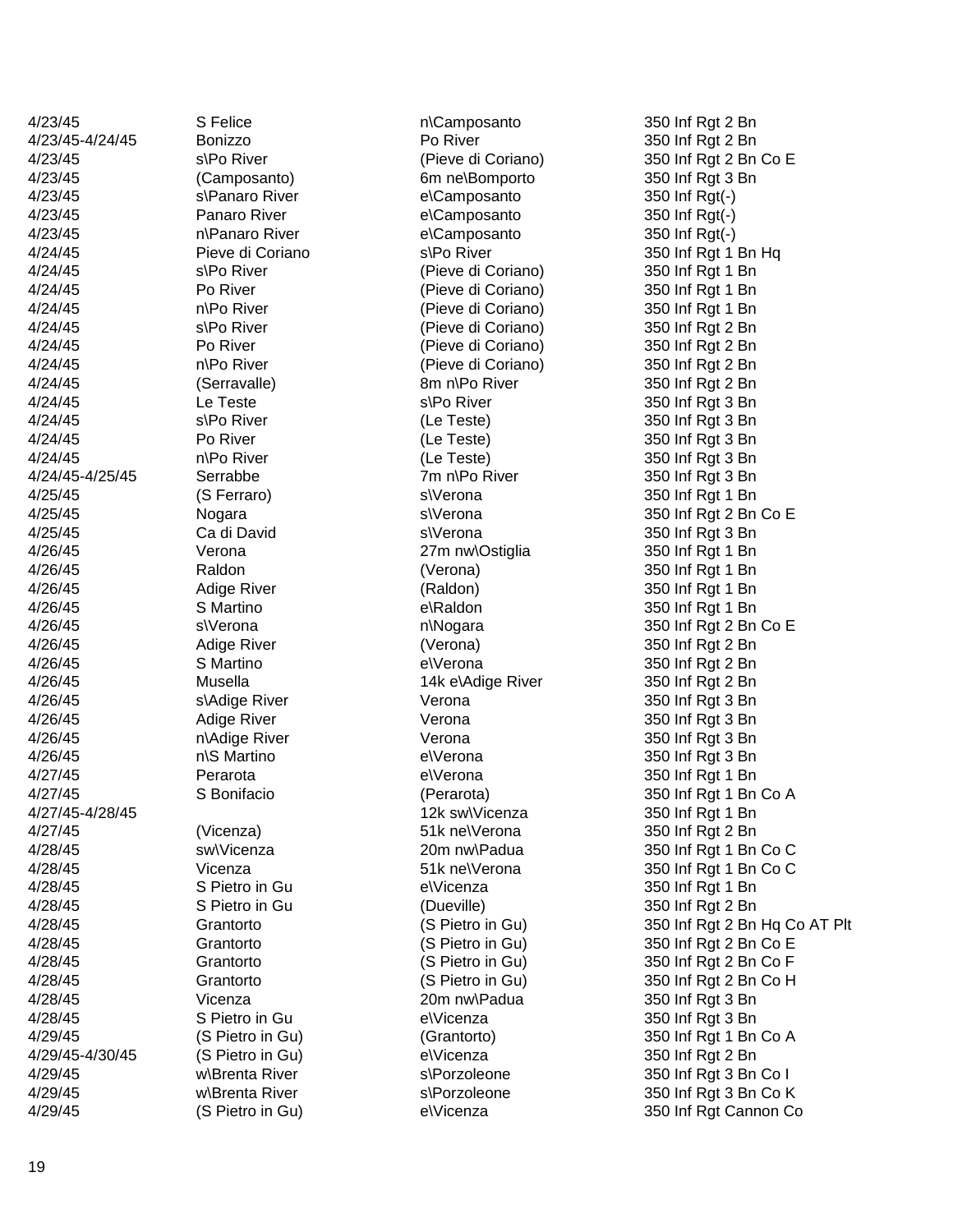| 4/30/45-5/2/45<br>4/30/45-5/2/45<br>4/30/45-5/2/45<br>5/2/45<br>5/2/45<br>5/2/45<br>5/2/45<br>8/14/45 | Marostica<br><b>Dueville</b><br>Sandrigo<br>S Marino<br>Mellame<br>Primalano<br>Arsie<br>Modena | w\Bassano<br>6.5m\S Pietro in Gu<br>n\Marostica<br>n\Bassano<br>(Arsie)<br>(Mellame)<br>(S Marino)<br>Italy | 350 Inf Rgt 1 Bn<br>350 Inf Rgt 2 Bn<br>350 Inf Rgt 3 Bn<br>350 Inf Rgt<br>350 Inf Rgt 1 Bn<br>350 Inf Rgt 2 Bn<br>350 Inf Rgt 3 Bn<br>350 Inf Rgt |
|-------------------------------------------------------------------------------------------------------|-------------------------------------------------------------------------------------------------|-------------------------------------------------------------------------------------------------------------|----------------------------------------------------------------------------------------------------------------------------------------------------|
| 351 Infantry Regiment                                                                                 |                                                                                                 |                                                                                                             |                                                                                                                                                    |
| 11/12/43                                                                                              | Hampton Roads                                                                                   | VA                                                                                                          | 351 Inf Rgt(-)<br>embarked                                                                                                                         |
| 11/19/43                                                                                              | <b>Newport News</b>                                                                             | VA                                                                                                          | 351 Inf Rgt(-)<br>embarked                                                                                                                         |
| 11/27/43                                                                                              | Casablanca                                                                                      | 458m sw\Oran                                                                                                | 351 Inf Rgt(-)<br>debarked                                                                                                                         |
| 12/4/43                                                                                               |                                                                                                 | North Africa                                                                                                | 351 Inf Rgt(-)<br>debarked                                                                                                                         |
| 2/3/44                                                                                                | Oran                                                                                            | 22m sw\Arzew                                                                                                | 351 Inf Rgt<br>embarked                                                                                                                            |
| 2/6/44                                                                                                | <b>Naples</b>                                                                                   | 40m se\Anzio                                                                                                | debarked<br>351 Inf Rgt                                                                                                                            |
| 2/9/44-2/27/44                                                                                        | se\Piedimonte d'Alife                                                                           | nw\Benevento                                                                                                | 351 Inf Rgt                                                                                                                                        |
| 2/27/44                                                                                               | (Caira)                                                                                         | nw\Cassino                                                                                                  | 351 Inf Rgt 2 Bn                                                                                                                                   |
| 2/28/44                                                                                               | M Castellone                                                                                    | nw\Cassino                                                                                                  | 351 Inf Rgt 2 Bn(-)                                                                                                                                |
| 3/4/44-3/31/44                                                                                        | (Minturno)                                                                                      | 20m s\Cassino                                                                                               | 351 Inf Rgt                                                                                                                                        |
| 3/29/44                                                                                               | e\Minturno                                                                                      | 3m w\Garigliano                                                                                             | 351 Inf Rgt Hq                                                                                                                                     |
| 4/14/44                                                                                               | (S Maria Infante)                                                                               | 2m n\Minturno                                                                                               | 351 Inf Rgt                                                                                                                                        |
| 5/? / 44                                                                                              | (Tufo)                                                                                          | ne\Minturno                                                                                                 | 351 Inf Rgt                                                                                                                                        |
| 5/11/44-5/12/44                                                                                       | Minturno                                                                                        | 20m s\Cassino                                                                                               | 351 Inf Rgt Hq                                                                                                                                     |
| 5/11/44                                                                                               | Tufo                                                                                            | ne\Minturno                                                                                                 | 351 Inf Rgt 1 Bn                                                                                                                                   |
| 5/11/44                                                                                               | <b>Cemetery Ridge</b>                                                                           | 0.5 n\Minturno                                                                                              | 351 Inf Rgt 2 Bn Co E                                                                                                                              |
| 5/11/44                                                                                               | e\S Maria Infante Rd                                                                            | n\Minturno                                                                                                  | 351 Inf Rgt 2 Bn Co E                                                                                                                              |
| 5/11/44                                                                                               | <b>Right Tit</b>                                                                                | s\S Maria Infante                                                                                           | 351 Inf Rgt 2 Bn Co E 2 Plt                                                                                                                        |
| 5/11/44<br>5/11/44                                                                                    | n\Right Tit                                                                                     | e\S Maria-Minturno Rd<br>0.5 n\Minturno                                                                     | 351 Inf Rgt 2 Bn Co E 1 Plt                                                                                                                        |
| 5/11/44                                                                                               | <b>Cemetery Ridge</b><br>S Maria Infante Rd                                                     | n\Minturno                                                                                                  | 351 Inf Rgt 2 Bn Co F<br>351 Inf Rgt 2 Bn Co F                                                                                                     |
| 5/11/44                                                                                               | w\S Maria Infante Rd                                                                            | n\Minturno                                                                                                  | 351 Inf Rgt 2 Bn Co F 1 Plt                                                                                                                        |
|                                                                                                       |                                                                                                 |                                                                                                             | 351 Inf Rgt 2 Bn Co F 2 Plt                                                                                                                        |
|                                                                                                       |                                                                                                 |                                                                                                             | 351 Inf Rgt 2 Bn Co F 3 Plt                                                                                                                        |
| 5/11/44                                                                                               | w\S Maria-Minturno Rd                                                                           | .05k n\cemetery                                                                                             | 351 Inf Rgt 2 Bn Co F 3 Plt                                                                                                                        |
|                                                                                                       |                                                                                                 |                                                                                                             | 351 Inf Rgt 2 Bn Co F 4 Plt                                                                                                                        |
| 5/11/44                                                                                               | s\Left Tit                                                                                      | w\S Maria-Minturno Rd                                                                                       | 351 Inf Rgt 2 Bn Co F 3 Plt                                                                                                                        |
| 5/11/44                                                                                               | Left Tit                                                                                        | s\S Maria Infante                                                                                           | 351 Inf Rgt 2 Bn Co F 3 Plt                                                                                                                        |
| 5/11/44                                                                                               | n\Left Tit                                                                                      | w\S Maria-Minturno Rd                                                                                       | 351 Inf Rgt 2 Bn Co F 3 Plt                                                                                                                        |
| 5/11/44                                                                                               | <b>Hill 156</b>                                                                                 | n\Minturno                                                                                                  | 351 Inf Rgt 2 Bn Co G                                                                                                                              |
| 5/11/44                                                                                               | <b>Hill 130</b>                                                                                 | e\S Maria-Minturno Rd                                                                                       | 351 Inf Rgt 2 Bn Co G                                                                                                                              |
| 5/11/44                                                                                               | <b>Cemetery Ridge</b>                                                                           | 0.5 n\Minturno                                                                                              | 351 Inf Rgt 2 Bn Co H ? MG sect                                                                                                                    |
| 5/11/44                                                                                               | w\S Maria Infante Rd                                                                            | n\Minturno                                                                                                  | 351 Inf Rgt 2 Bn Co H MG sect                                                                                                                      |
| 5/11/44                                                                                               | nw\Minturno                                                                                     | 3m s\S Maria Infante                                                                                        | 351 Inf Rgt 3 Bn                                                                                                                                   |
| 5/11/44                                                                                               | (Minturno)                                                                                      | 5m sw\Castelforte                                                                                           | 351 Inf Rgt AT Co                                                                                                                                  |
| 5/11/44                                                                                               | S Maria Rd                                                                                      | n\Minturno                                                                                                  | 351 Inf Rgt AT Co Mine Plt                                                                                                                         |
| 5/11/44-5/14/44                                                                                       | s\Tufo Rd                                                                                       | e\Minturno                                                                                                  | 351 Inf Rgt Cannon Co                                                                                                                              |
| 5/12/44                                                                                               | <b>Right Tit</b>                                                                                | s\S Maria Infante                                                                                           | 351 Inf Rgt 2 Bn Co E Hq                                                                                                                           |
|                                                                                                       |                                                                                                 |                                                                                                             | 351 Inf Rgt 2 Bn Co E 3 Plt                                                                                                                        |
|                                                                                                       |                                                                                                 |                                                                                                             | 351 Inf Rgt 2 Bn Co E 4 Plt                                                                                                                        |
| 5/12/44                                                                                               | n\Right Tit                                                                                     | n\Minturno                                                                                                  | 351 Inf Rgt 2 Bn Co E 3 Plt                                                                                                                        |
|                                                                                                       |                                                                                                 |                                                                                                             | 351 Inf Rgt 2 Bn Co E 4 Plt                                                                                                                        |
| 5/12/44-5/14/44                                                                                       | The Spur                                                                                        | se\S Maria Infante                                                                                          | 351 Inf Rgt 2 Bn Co E 1 Plt                                                                                                                        |
|                                                                                                       |                                                                                                 |                                                                                                             | 351 Inf Rgt 2 Bn Co E 2 Plt                                                                                                                        |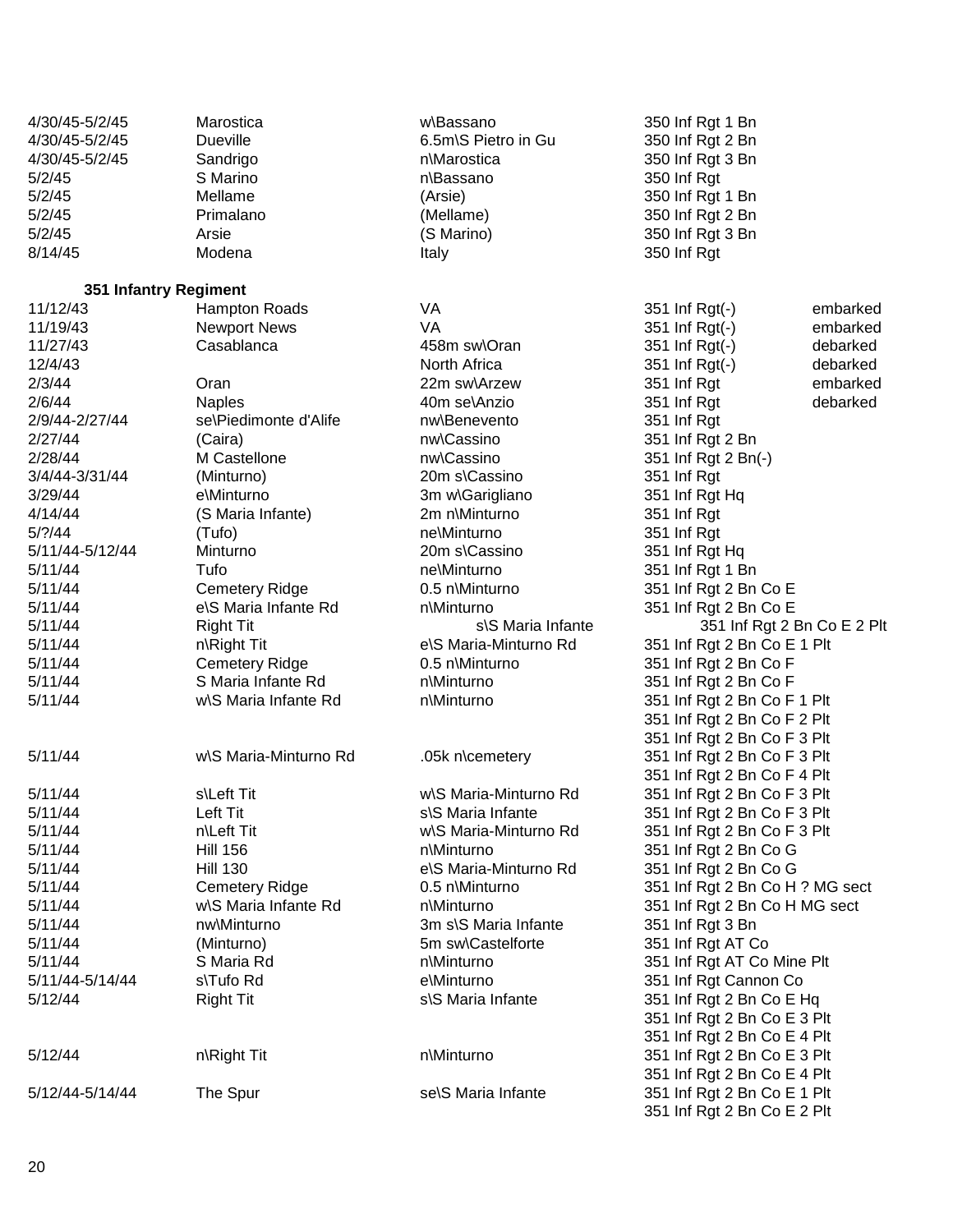|                 |                       |                        | 351 Inf Rgt 2 Bn Co E 3 Plt         |
|-----------------|-----------------------|------------------------|-------------------------------------|
|                 |                       |                        | 351 Inf Rgt 2 Bn Co E 4 Plt         |
| 5/12/44         | w\Minturno Rd         | s\S Maria Infante      | 351 Inf Rgt 2 Bn Co<br>F 1 Plt      |
|                 |                       |                        | 351 Inf Rgt 2 Bn Co F 4 Plt         |
| 5/12/44         | s\Left Tit            | w\S Maria-Minturno Rd  | 351 Inf Rgt 2 Bn Co F 2 Plt         |
| 5/12/44         | e\Left Tit            | n\Minturno             | 351 Inf Rgt 2 Bn Co F 2 Bn 2 Plt    |
| 5/12/44         | Left Tit              | n\Minturno             | 351 Inf Rgt 2 Bn Co F 3 Plt         |
|                 |                       |                        | 351 Inf Rgt 2 Bn Co F 4 Plt         |
| 5/12/44         | nw\Left Tit           | w\S Maria-Minturno Rd  | 351 Inf Rgt 2 Bn Co F 2 Plt         |
| 5/12/44         | n\Left Tit            | s\Hill 103             | 351 Inf Rgt 2 Bn Co F 1 Plt         |
|                 |                       |                        | 351 Inf Rgt 2 Bn Co F 4 Plt         |
| 5/12/44         | w\Hill 103            | s\S Maria Infante      | 351 Inf Rgt 2 Bn Co F Hq            |
|                 |                       |                        | 351 Inf Rgt 2 Bn Co F 3 Plt         |
|                 |                       |                        | 351 Inf Rgt 2 Bn Co F 4 Plt         |
| 5/12/44         | <b>Hill 103</b>       | n\Left Tit             | 351 Inf Rgt 2 Bn Co F Hq            |
|                 |                       |                        | 351 Inf Rgt 2 Bn Co F 1 Plt         |
|                 |                       |                        | 351 Inf Rgt 2 Bn Co F 2 Plt         |
|                 |                       |                        | 351 Inf Rgt 2 Bn Co F 3 Plt         |
|                 |                       |                        | 351 Inf Rgt 2 Bn Co F 4 Plt         |
| 5/12/44         | $n$ Hill 103          | s\S Maria Infante      | 351 Inf Rgt 2 Bn Co F               |
| 5/12/44         | S Maria-Tame Rd       | .4k n\Hill 103         | 351 Inf Rgt 2 Bn Co F Hq            |
|                 |                       |                        | 351 Inf Rgt 2 Bn Co F 1 Plt         |
|                 |                       |                        | 351 Inf Rgt 2 Bn Co F 3 Plt         |
|                 |                       |                        | 351 Inf Rgt 2 Bn Co F 4 Plt         |
| 5/12/44         | w\S Maria Infante Rd  | e\Tame                 | 351 Inf Rgt 2 Bn Co F 4 Plt MG sect |
|                 |                       |                        | 351 Inf Rgt 2 Bn Co F 4 Plt MG sect |
| 5/12/44         | Tame                  | 0.4k w\S Maria Infante | 351 Inf Rgt 2 Bn Co F ? Sqd         |
| 5/12/44         | <b>Right Tit</b>      | s\S Maria Infante      | 351 Inf Rgt 2 Bn Co G               |
| 5/12/44         | n\Right Tit           | n\Minturno             | 351 Inf Rgt 2 Bn Co G               |
| 5/12/44-5/14/44 | The spur              | se\S Maria Infante     | 351 Inf Rgt 2 Bn Co G               |
| 5/12/44         | w\Minturno Rd         | s\S Maria Infante      | 351 Inf Rgt 2 Bn Co<br>H MG sect    |
| 5/12/44         | w\Hill 103            | s\S Maria Infante      | 351 Inf Rgt 2 Bn Co H ? MG sect     |
| 5/12/44         | <b>Hill 103</b>       | n\Left Tit             | 351 Inf Rgt 2 Bn Co H               |
| 5/12/44         | S Maria-Tame Rd       | 0.4k n\Hill 103        | 351 Inf Rgt 2 Bn Co H MG sect       |
| 5/12/44         | w\S Maria Infante Rd  | e\Tame                 | 351 Inf Rgt 2 Bn Co H ? MG sect     |
| 5/12/44         | S Maria Infante Rd    | n\Minturno             | 351 Inf Rgt 3 Bn                    |
| 5/12/44         | w\S Maria-Minturno Rd | s\Left Tit             | 351 Inf Rgt 3 Bn Co I               |
| 5/12/44         | sw\Left Tit           | s\S Maria Infante      | 351 Inf Rgt 3 Bn Co I               |
| 5/12/44-5/14/44 | <b>Hill 103</b>       | s\S Maria Infante      | 351 Inf Rgt 3 Bn Co I 1 Plt         |
|                 |                       |                        | 351 Inf Rgt 3 Bn Co I 3 Plt         |
| 5/12/44         | w\S Maria-Minturno Rd | s\Left Tit             | 351 Inf Rgt 3 Bn Co K               |
| 5/12/44         | Left Tit              | n\Minturno             | 351 Inf Rgt 2 Bn Co K               |
| 5/12/44         | n\Left Tit            | s\Hill 103             | 351 Inf Rgt 2 Bn Co K 1 Plt         |
|                 |                       |                        | 351 Inf Rgt 3 Bn Co K 2 Plt         |
| 5/12/44         | s\Hill 103            | s\S Maria Infante      | 351 Inf Rgt 3 Bn Co K 1 Plt         |
|                 |                       |                        | 351 Inf Rgt 3 Bn Co K 2 Plt         |
| 5/12/44-5/13/44 | <b>Hill 103</b>       | n\Left Tit             | 351 Inf Rgt 3 Bn Co K 1 Plt         |
| 5/12/44         | w\S Maria-Minturno Rd | s\Left Tit             | 351 Inf Rgt 3 Bn Co L               |
| 5/12/44-5/13/44 | sw\Left Tit           | ne\Solacciano          | 351 Inf Rgt 3 Bn Co L               |
| 5/12/44-5/14/44 | n\Left Tit            | s\Hill 103             | 351 Inf Rgt 3 Bn Co M               |
| 5/12/44         | S Maria Infante Rd    | n\Minturno             | 351 Inf Rgt AT Co                   |
| 5/13/44         | <b>Cemetery Ridge</b> | 0.5 n\Minturno         | 351 Inf Rgt 1 Bn                    |
| 5/13/44         | Peralgia creek        | e\S-Ridge              | 351 Inf Rgt 1 Bn                    |
| 5/13/44         | S Maria Infante Rd    | n\Minturno             | 351 Inf Rgt 1 Bn Hq                 |
|                 |                       |                        |                                     |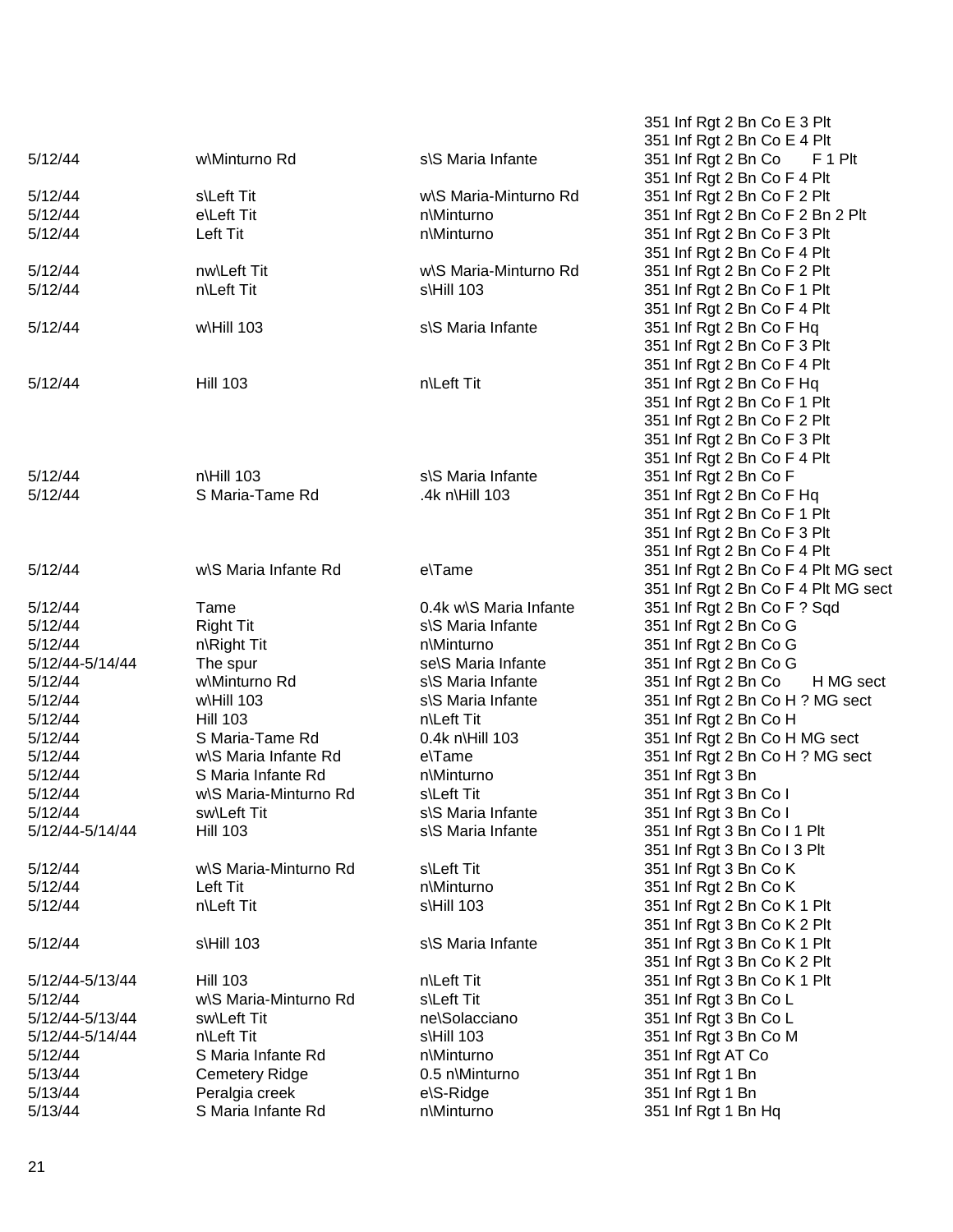| 5/13/44         | e\S-Ridge            | nw\Minturno            | 351 Inf Rgt 1 Bn Hq            |
|-----------------|----------------------|------------------------|--------------------------------|
| 5/13/44         | M Natale             | nw\Minturno            | 351 Inf Rgt 1 Bn Co A          |
| 5/13/44         | e\Hill 109           | S-Ridge                | 351 Inf Rgt 1 Bn Co A          |
| 5/13/44         | S Maria Infante Rd   | n\Minturno             | 351 Inf Rgt 1 Bn Co A          |
| 5/13/44         | S Maria Infante Rd   | n\Minturno             | 351 Inf Rgt 1 Bn Co B          |
| 5/13/44         | e\Hill 109           | S-Ridge                | 351 Inf Rgt 1 Bn Co B          |
| 5/13/44         | <b>Hill 131</b>      | S-Ridge                | 351 Inf Rgt 1 Bn Co B          |
| 5/13/44         | S Maria Infante Rd   | n\Minturno             | 351 Inf Rgt 1 Bn Co C          |
| 5/13/44         | e\Hill 109           | S-Ridge                | 351 Inf Rgt 1 Bn Co C          |
| 5/13/44-5/14/44 | <b>Hill 109</b>      | S-Ridge                | 351 Inf Rgt 1 Bn Co C          |
| 5/13/44         | S Maria Infante Rd   | n\Minturno             | 351 Inf Rgt 1 Bn Co D          |
| 5/13/44         | M Natale             | nw\Minturno            | 351 Inf Rgt 1 Bn Co D x MG Plt |
|                 |                      |                        | 351 Inf Rgt 1 Bn Co D y MG Plt |
| 5/13/44         | e\Hill 109           | S-Ridge                | 351 Inf Rgt 1 Bn Co D x MG Plt |
|                 |                      |                        | 351 Inf Rgt 1 Bn Co D y MG Plt |
| 5/13/44         | (Hill 101)           | w\S Maria-Minturno Rd  | 351 Inf Rgt 1 Bn Co D Mor Plt  |
| 5/13/44         | s\Hill 109           | ne\Solacciano          | 351 Inf Rgt 1 Bn Hq Co AT Plt  |
| 5/13/44-5/14/44 | e\S Maria Infante Rd | n\Minturno             | 351 Inf Rgt 2 Bn Co E          |
| 5/13/44-5/14/44 | w\S Maria Infante Rd | n\Minturno             | 351 Inf Rgt 2 Bn Co F          |
| 5/13/44-5/14/44 | s\Hill 103           | n\Minturno             | 351 Inf Rgt 3 Bn Co I          |
| 5/13/44-5/14/44 | s\Hill 103           | n\Minturno             | 351 Inf Rgt 3 Bn Co K          |
|                 |                      | s\S Maria Infante      |                                |
| 5/13/44-5/14/44 | <b>Hill 103</b>      |                        | 351 Inf Rgt 3 Bn Co L 2 Plt    |
|                 |                      |                        | 351 Inf Rgt 3 Bn Co L 3 Plt    |
| 5/13/44         | $s$ Hill 103         | n\Left Tit             | 351 Inf Rgt 3 Bn Co L 1 Plt    |
|                 |                      |                        | 351 Inf Rgt 3 Bn Co L 4 Plt    |
| 5/13/44         | (Spigno)             | <b>Gustav Line</b>     | 351 Inf Rgt 3 Bn               |
| 5/14/44         | <b>Hill 109</b>      | S-Ridge                | 351 Inf Rgt 1 Bn Co A          |
| 5/14/44         | <b>Hill 126</b>      | S-Ridge                | 351 Inf Rgt 1 Bn Co A          |
| 5/14/44         | M Bracchi            | ne\S Maria Infante     | 351 Inf Rgt 1 Bn Co A          |
| 5/14/44         | <b>Hill 131</b>      | S-Ridge                | 351 Inf Rgt 1 Bn Co B          |
| 5/14/44         | <b>Hill 128</b>      | sw\Tame                | 351 Inf Rgt 1 Bn               |
| 5/14/44         | Tame                 | 0.4k w\S Maria Infante | 351 Inf Rgt 1 Bn               |
| 5/14/44         | Hill 80              | nw\Tame                | 351 Inf Rgt 1 Bn Co ? Plt      |
| 5/14/44         | e\S Maria Infante    | 2m n\Minturno          | 351 Inf Rgt 2 Bn               |
| 5/14/44         | S Maria Infante      | Bracchi hills          | 351 Inf Rgt 2 Bn(-)            |
| 5/14/44         | <b>Hill 103</b>      | s\S Maria Infante      | 351 Inf Rgt 3 Bn Co I          |
| 5/14/44         | S Maria Infante      | Bracchi hills          | 351 Inf Rgt 3 Bn Co I          |
| 5/14/44         | <b>Hill 103</b>      | s\S Maria Infante      | 351 Inf Rgt 3 Bn Co L          |
| 5/14/44         | S Maria Infante      | Bracchi hills          | 351 Inf Rgt 3 Bn Co L          |
| 5/15/44         | M Passasera          | nw\M Civita            | 351 Inf Rgt 1 Bn               |
| 5/15/44         | M La Civita          | 2m nw\S Maria Infante  | 351 Inf Rgt 1 Bn(-)            |
| 5/15/44-5/16/44 | (Spigno)             | ne\M Civita            | 351 Inf Rgt 1 Bn(-)            |
| 5/15/44         | Spigno               | 3m nw\S Maria Infante  | 351 Inf Rgt 1 Bn ptl           |
| 5/15/44         | M La Civita          | 2m nw\S Maria Infante  | 351 Inf Rgt 3 Bn(-)            |
| 5/15/44-5/16/44 | (Spigno)             | ne\M La Civita         | 351 Inf Rgt 3 Bn(-)            |
| 5/16/44         | M S Angelo           | 3m w\Spigno            | 351 Inf Rgt 1 Bn               |
| 5/16/44-5/17/44 | M Ruazzo             | 3m w\M S Angelo        | 351 Inf Rgt 1 Bn               |
| 5/16/44         | M S Angelo           | 3m w\Spigno            | 351 Inf Rgt 3 Bn               |
| 5/16/44-5/17/44 | M Ruazzo             | 3m w\M S Angelo        | 351 Inf Rgt 3 Bn               |
| 5/18/44         | 0.8k e\Pico-Itri Rd  | w\M Ruazzo             | 351 Inf Rgt 1 Bn               |
| 5/18/44-5/19/44 | M Peretta            | e\Pico-Itri Rd         | 351 Inf Rgt 1 Bn               |
| 5/18/44-5/19/44 | M Peretta            | e\Pico-Itri Rd         | 351 Inf Rgt 2 Bn               |
| 5/18/44         | 0.8k e\Pico-Itri Rd  | w\M Ruazzo             | 351 Inf Rgt 3 Bn               |
| 5/18/44-5/19/44 | M Peretta            | e\Pico-Itri Rd         | 351 Inf Rgt 3 Bn               |
|                 |                      |                        |                                |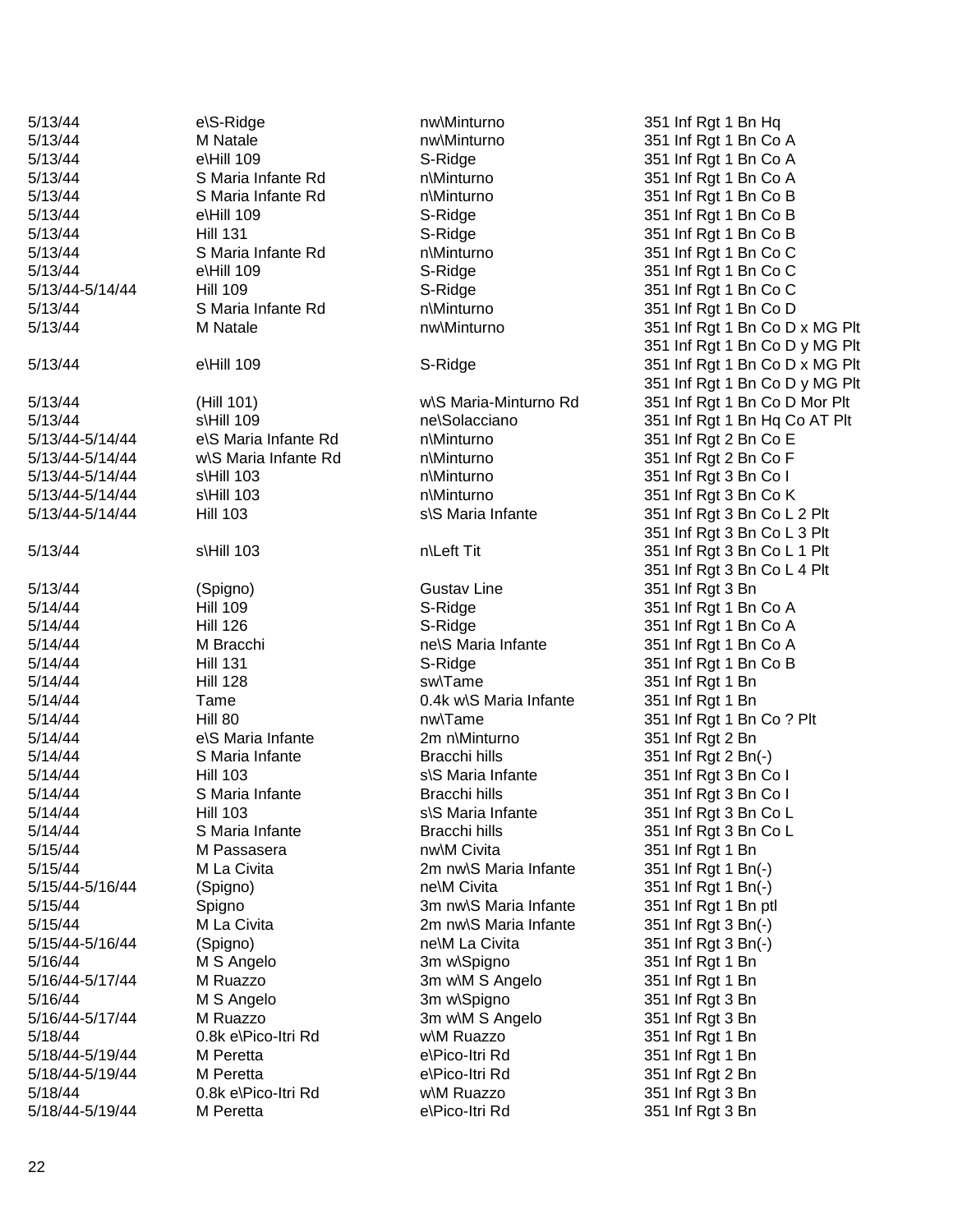| 5/19/44         | e\Itri-Pico Rd   | ne\M Grande          | 351 Inf Rgt 1 Bn(-) |
|-----------------|------------------|----------------------|---------------------|
| 5/19/44         | Itri-Pico Rd     | ne\M Grande          | 351 Inf Rgt 1 Bn(-) |
| 5/19/44         | w\ltri-Pico Rd   | ne\M Grande          | 351 Inf Rgt 1 Bn(-) |
| 5/19/44         | M Grande         | nw\ltri              | 351 Inf Rgt 1 Bn(-) |
| 5/19/44         | e\Itri-Pico Rd   | ne\M Grande          | 351 Inf Rgt 3 Bn(-) |
| 5/19/44         | Itri-Pico Rd     | ne\M Grande          | 351 Inf Rgt 3 Bn(-) |
| 5/19/44         | w\ltri-Pico Rd   | ne\M Grande          | 351 Inf Rgt 3 Bn(-) |
| 5/19/44         | M Grande         | nw\ltri              | 351 Inf Rgt 3 Bn(-) |
| 5/19/44         | Itri             | 8.5k nw\Formia       | 351 Inf Rgt ptl     |
| 5/20/44         | w\Fondi          | 8m nw\ltri           | 351 Inf Rgt 3 Bn C  |
| 5/21/44         | (M Grande)       | se\Fondi             | 351 Inf Rgt         |
| 5/21/44         | M Valletonda     | (Fondi)              | 351 Inf Rgt         |
| 5/24/44         | M Monsicardi     | e\M Calvo            | 351 Inf Rgt 1 Bn(-) |
| 5/24/44         | M Pizzuto        | nw\M Monsicardi      | 351 Inf Rgt 1 Bn(-) |
| 6/1/44          | n\Lariano        | 23m se\Rome          | 351 Inf Rgt         |
| 6/2/44          | S Cesareo        | 7m nw\Valmontone     | 351 Inf Rgt 2 Bn C  |
| 6/2/44          | Carchitta        | se\Rome              | 351 Inf Rgt 2 Bn(-) |
| 6/2/44          | S Cesareo        | 7m nw\Valmontone     | 351 Inf Rgt 3 Bn    |
| 6/2/44          | Carchitta        | se\Rome              | 351 Inf Rgt 3 Bn    |
| 6/3/44          | Colonna          | 15m e\Rome           | 351 Inf Rgt Hq Co   |
| 6/3/44          | Colonna          | 15m e\Rome           | 351 Inf Rgt I&R Plt |
| 6/3/44          | (Colonna)        | 3m nw\S Cesareo      | 351 Inf Rgt 3 Bn    |
| 6/3/44-6/4/44   | (Aniene River)   | 4k ne\Rome           | 351 Inf Rgt         |
| 6/4/44          | n\Centocelle     | 3m e\Rome            | 351 Inf Rgt I&R Plt |
| 6/4/44          | n\Centocelle     | 3m e\Rome            | 351 Inf Rgt 1 Bn C  |
| 6/4/44          | Rome             | 35m nw\Anzio         | 351 Inf Rgt 1 Bn    |
| 6/4/44          | Ponte Milvio     | Rome                 | 351 Inf Rgt 1 Bn    |
| 6/4/44          | e\Centocelle     | 3m e\Rome            | 351 Inf Rgt(-)      |
| 6/5/44          | Rome             | <b>Tiber River</b>   | 351 Inf Rgt(-)      |
| 6/6/44          | e\Viterbo Rd     | n\Rome               | 351 Inf Rgt         |
| 6/7/44          | (Monterosi)      | n\Rome               | 351 Inf Rgt 3 Bn C  |
| 6/9/44          |                  | n\Rome               | 351 Inf Rgt 3 Bn    |
| 6/??/44-7/ /44  | (Tarquina)       | 10m nw\Civitavecchia | 351 Inf Rgt R&R     |
| 7/?/44          | Laiatico Ridge   | nw\Volterra          | 351 Inf Rgt 2 Bn C  |
| 7/8/44          | Volterra         | ne\Saline            | 351 Inf Rgt         |
| 7/9/44-7/11/44  | (Laiatico)       | nw\Volterra          | 351 Inf Rgt 3 Bn    |
| 7/11/44         | (Laiatico)       | nw\Volterra          | 351 Inf Rgt 1 Bn    |
| 7/11/44         | (Laiatico)       | nw\Volterra          | 351 Inf Rgt 2 Bn C  |
| 7/11/44         | s\Laiatico       | se\Chianni           | 351 Inf Rgt 2 Bn C  |
| 7/11/44         | Laiatico         | 8m nw\Volterra       | 351 Inf Rgt(-)      |
| 7/12/44         | w\Laiatico       | se\Leghorn           | 351 Inf Rgt 2 Bn    |
| 7/12/44         | <b>Hill 212</b>  | w\Laiatico           | 351 Inf Rgt 2 Bn    |
| 7/12/44         | <b>Hill 166</b>  | w\Laiatico           | 351 Inf Rgt 2 Bn    |
| 7/12/44         | Laiatico         | sw\Florence          | 351 Inf Rgt 2 Bn(-) |
| 7/12/44-7/13/44 | .8k n\Laiatico   | nw\Volterra          | 351 Inf Rgt 2 Bn    |
| 7/12/44-7/13/44 | e\Laiatico       | ne\Cecina            | 351 Inf Rgt 3 Bn    |
| 7/12/44         | se\Laiatico      | se\Chianni           | 351 Inf Rgt         |
| 7/13/44         | s\Laiatico       | n\Orciatico          | 351 Inf Rgt 2 Bn    |
| 7/13/44         | Laiatico         | se\Chianni           | 351 Inf Rgt 2 Bn(-) |
| 7/13/44         | s\Laiatico       | se\Chianni           | 351 Inf Rgt 3 Bn    |
| 7/1?/44         | <b>Belvedere</b> | n\Volterra           | 351 Inf Rgt 1 Bn    |
| 7/1?/44         | <b>Belvedere</b> | n\Volterra           | 351 Inf Rgt 2 Bn    |
| 7/15/44         | Peccioli         | nw\Volterra          | 351 Inf Rgt x Bn    |
| 7/15/44         | M Foscoli        | n\Volterra           | 351 Inf Rgt y Bn    |

\M Grande 351 Inf Rgt 1 Bn( - ) 351 Inf Rgt ptl 8m nw\Itri 351 Inf Rgt 3 Bn Co K 351 Inf Rgt 7m nw\Valmontone 351 Inf Rgt 2 Bn Co G 1 Plt 351 Inf Rgt I&R Plt 351 Inf Rgt 1 Bn Co C  $(\cdot)$ 351 Inf Rgt 351 Inf Rgt 3 Bn Co I 351 Inf Rgt 3 Bn e mw\Volterra 351 Inf Rgt 2 Bn Co G nw\Volterra 351 Inf Rgt 2 Bn Co G se\Chianni 351 Inf Rgt 2 Bn Co H MG Plt  $(\cdot)$ 351 Inf Rgt 2 Bn 351 Inf Rgt 1 Bn 351 Inf Rgt 2 Bn 351 Inf Rgt y Bn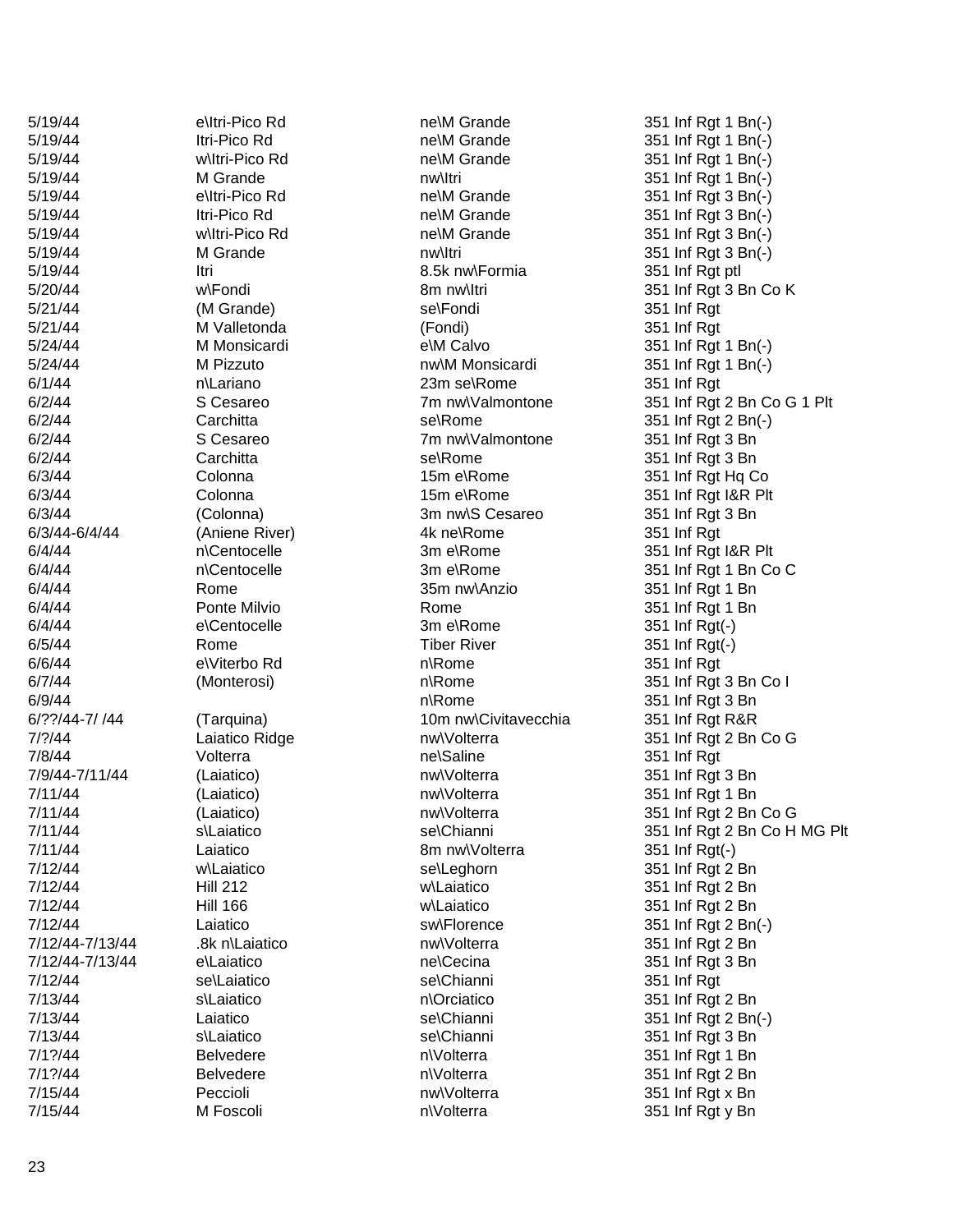| 7/16/44           | M Foscoli                     | n\Volterra            | 351 Inf Rgt         |  |
|-------------------|-------------------------------|-----------------------|---------------------|--|
| 7/17/44           | Partino                       | s\S Romano            | 351 Inf Rgt         |  |
| 7/18/44           | 1 Bn 351 Inf Rgt apo TF Ramey |                       |                     |  |
| 7/18/44           | Montaione                     | ne\Volterra           | 351 Inf Rgt 1 Bn    |  |
| 7/25/44           | S Romano                      | nw\S Miniato          | 351 Inf Rgt         |  |
| 7/25/44           | <b>Buche</b>                  | s\Arno River          | 351 Inf Rgt         |  |
| 7/??/44-8/??/44   | (Volterra)                    | sw\Florence           | 351 Inf Rgt R&R     |  |
| 8/31/44           | (Scandicci)                   | sw\Florence           | 351 Inf Rgt         |  |
| 9/1?/44-9/21/44   | (S Piero)                     | s\Firenzuola          | 351 Inf Rgt         |  |
| 9/24/44           | Firenzuola Rd                 | sw\Castel del Rio     | 351 Inf Rgt         |  |
| 9/25/44           | Moraduccio                    | 2.5m s\Castel del Rio | 351 Inf Rgt         |  |
| 9/26/44           | Castel del Rio                | 10m ne\Firenzuola     | 351 Inf Rgt 3 Bn    |  |
| 9/27/44           | M Guasteto                    | (M Battaglia)         | 351 Inf Rgt 2 Bn    |  |
| 9/27/44-10/1/44   | M Capello                     | 2m ne\Castel del Rio  | 351 Inf Rgt 2 Bn    |  |
| 9/27/44           | (Castel del Rio)              | 20m sw\lmola          | 351 Inf Rgt 3 Bn C  |  |
| 9/27/44           | Castel del Rio                | 5m sw\Fontanelice     | 351 Inf Rgt(-)      |  |
| 9/28/44           | (Castel del Rio)              | nw\M Battaglia        | 351 Inf Rgt(-)      |  |
| 9/28/44           | 0.8k se\M Capello             | 2m ne\Castel del Rio  | 351 Inf Rgt 2 Bn C  |  |
| 9/29/44           | M Capello                     | 2m w\M Battaglia      | 351 Inf Rgt Hq Co   |  |
| 9/29/44           | M Capello                     | 2m w\M Battaglia      | 351 Inf Rgt 1 Bn    |  |
| 9/29/44           | M Capello                     | 2m w\M Battaglia      | 351 Inf Rgt 2 Bn    |  |
| 9/30/44-10/1/44   | M Cappello                    | 2m ne\Castel del Rio  | 351 Inf Rgt(-)      |  |
| 10/1/44           | Imola Rd                      | n\Castel del Rio      | 351 Inf Rgt 3 Bn    |  |
| 10/4/44           | 1.5m ne\Sassoleone            | nw\M Cappello         | 351 Inf Rgt 3 Bn(-) |  |
| 10/9/44           | (Gesso)                       | e\M Falchetto         | 351 Inf Rgt 1 Bn(-) |  |
| 10/10/44-10/12/44 | Gesso Ridge                   |                       | 351 Inf Rgt(-)      |  |
| 10/10/44-10/11/44 | Gesso                         | e\M Falchetto         | 351 Inf Rgt 3 Bn    |  |
| 10/11/44          | M della Tombe                 | n\Gesso               | 351 Inf Rgt 1 Bn    |  |
| 10/11/44          | <b>Hill 471</b>               | (La Mores)            | 351 Inf Rgt 1 Bn H  |  |
| 10/2?/44          | (M Grande)                    | se\Pianoro            | 351 Inf Rgt 3 Bn C  |  |
| 10/22/44-10/24/44 | M Grande                      | 6m sw\Castel S Pietro | 351 Inf Rgt 1 Bn C  |  |
| 10/22/44-10/24/44 | M Grande                      | 6m sw\Castel S Pietro | 351 Inf Rgt 1 Bn C  |  |
| 10/22/44-10/24/44 | M Grande                      | 6m sw\Castel S Pietro | 351 Inf Rgt 1 Bn C  |  |
| 10/22/44          | M Grande                      | 8m ne\Livergnano      | 351 Inf Rgt 3 Bn    |  |
| 10/22/44          | <b>Hill 568</b>               | n\M Grande            | 351 Inf Rgt(-)      |  |
| 10/23/44-10/24/44 | Vedriano                      | 1.5m ne\Hill 568      | 351 Inf Rgt 2 Bn C  |  |
| 10/23/44          | <b>Hill 568</b>               | 1k ne\M Grande        | 351 Inf Rgt 3 Bn(-) |  |
| 10/23/44          | Montecalderaro                | e\Pianoro             | 351 Inf Rgt 3 Bn    |  |
| 10/24/44          | w\Vedriano                    | 1m\M Castellazzo      | 351 Inf Rgt 1 Bn C  |  |
| 10/24/44-10/26/44 | 1.2k w\Vedriano               | se\Bologna            | 351 Inf Rgt 2 Bn C  |  |
| 10/24/44-10/26/44 | 1.2k w\Vedriano               | se\Bologna            | 351 Inf Rgt 2 Bn C  |  |
| 10/24/44          | Vedriano                      | 1.5m ne\Hill 568      | 351 Inf Rgt 2 Bn C  |  |
| 10/24/44          | (Vedriano)                    | 1m\M Castellazzo      | 351 Inf Rgt 3 Bn    |  |
| 10/25/44-10/26/44 | w\Vedriano                    | sw\Castel S Pietro    | 351 Inf Rgt 1 Bn C  |  |
| 10/25/44-10/26/44 | nw\Vedriano                   | sw\Castel S Pietro    | 351 Inf Rgt 1 Bn C  |  |
| 10/25/44-10/26/44 | w\Vedriano                    | sw\Castel S Pietro    | 351 Inf Rgt 1 Bn C  |  |
| 10/25/44          | (Vedriano)                    | ne\M Grande           | 351 Inf Rgt 2 Bn C  |  |
| 10/25/44          | (Vedriano)                    | w\lmola               | 351 Inf Rgt 2 Bn C  |  |
| 10/28/44-10/29/44 | M Grande                      | 1k nw\M Cerere        | 351 Inf Rgt x Bn    |  |
| 10/31/44          | Sillaro Valley                | (M Grande)            | 351 Inf Rgt 3 Bn    |  |
| 11/144            | (Montecatini Terme)           | 40k w\Florence        | 351 Inf Rgt R&R     |  |
| 12/25/44          | e\Firenzuola Rd               | s\Bologna             | 351 Inf Rgt         |  |
| 1/17/45           | (Montecatini Terme)           | 40k w\Florence        | 351 Inf Rgt R&R     |  |
| 1/21/45-1/23/45   | sw\M Belmonte                 | ne\Livergnano         | 351 Inf Rgt         |  |
|                   |                               |                       |                     |  |

Rgt 3 Bn Co K  $\log^2 2$  Bn Co F م<br>10 Mg to 1 Bn Hq 29t 3 Bn Co M 2gt 1 Bn Co A 2gt 1 Bn Co B <mark>Rgt 1 Bn Co C</mark><br>रेgt 3 Bn  $Rgt 2$  Bn Co G  $Rgt$  1 Bn Co ?  $\overline{2}$ gt 2 Bn Co E Puest 2 Bn Co F  $\log t$  2 Bn Co G(-) 2gt 1 Bn Co A oundert Arian Co Bills & Contract Serveston Structure Serveston Structure 3.1 In 1980 Structure 354 Interaction 25 Andrew 2015 Interaction and Return 251 Interaction 250 Interaction 250 Interaction 250 Interaction 250 Inte  $2gt 1$  Bn Co C  $Rgt 2$  Bn Co E  $\overline{2}$ gt 2 Bn Co F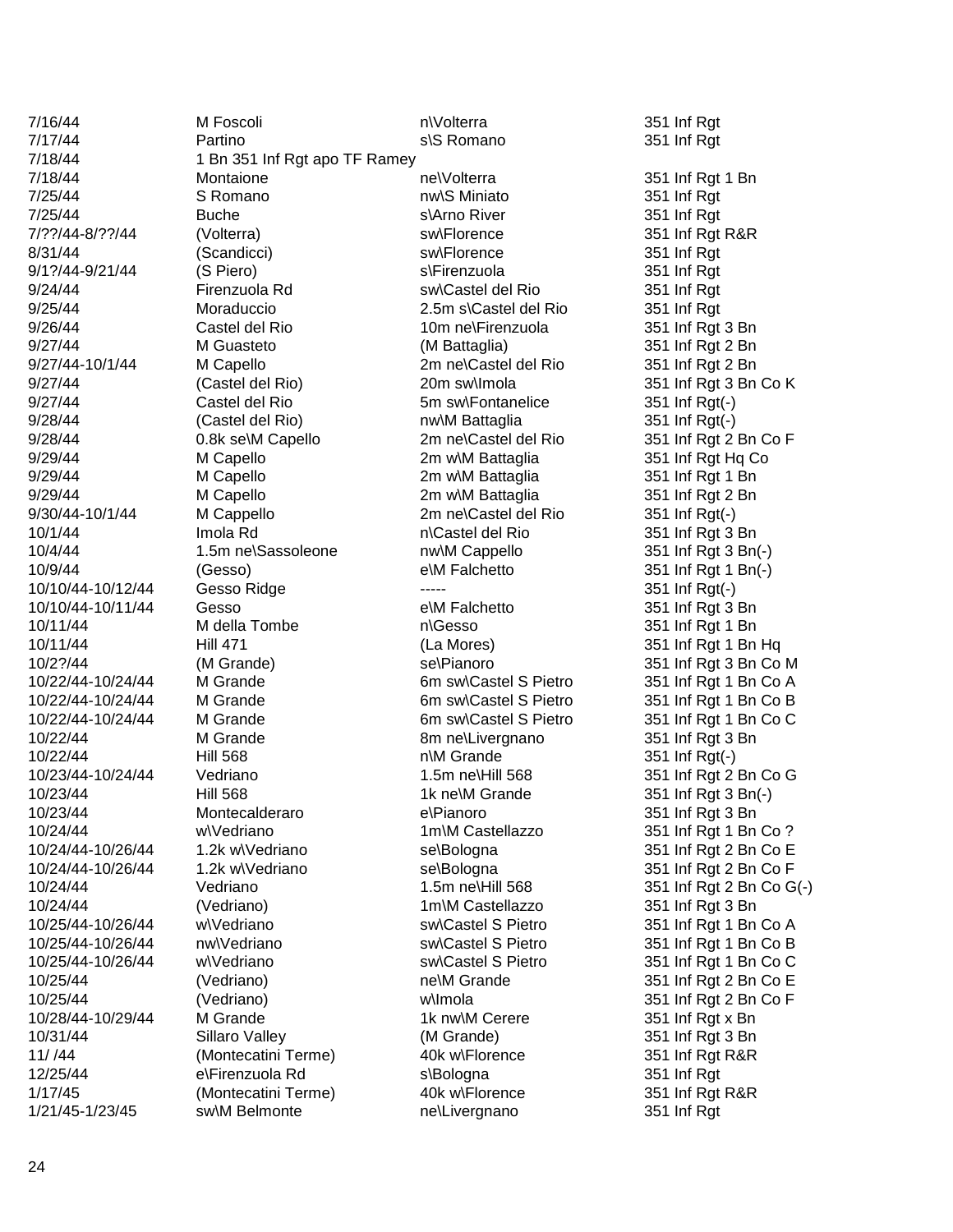| $2/145 - 3/?145$       | (Firenzuola Rd)                      | s\Bologna             | 351 Inf Rgt               |          |
|------------------------|--------------------------------------|-----------------------|---------------------------|----------|
| 3/ / 45                | (Florence)                           | 55m s\Bologna         | 351 Inf Rgt R&R           |          |
| 3/31/45                | <b>Florence Afld</b>                 | nw\Florence           | 351 Inf Rgt               |          |
| 4/ / 45                | Pisa                                 | 55m w\Florence        | 351 Inf Rgt               |          |
| 4/16/45                | Trasasso                             | s\Bologna             | 351 Inf Rgt               |          |
| 4/20/45                | M Capra                              | s\Gesso               | 351 Inf Rgt(-)            |          |
| 4/20/45                | 1m w\Casalecchio                     | ne\M Capra            | 351 Inf Rgt(-)            |          |
| 4/22/45                | s\Panaro River                       | e\Panaro River bridge | 351 Inf Rgt 1 Bn(-)       |          |
| 4/22/45                | Panaro River                         | e\Panaro River bridge | 351 Inf Rgt 1 Bn(-)       |          |
| 4/22/45                | n\Panaro River                       | e\Panaro River bridge | 351 Inf Rgt 1 Bn(-)       |          |
| 4/22/45                | s\Panaro River bridge                | e\Camposanto          | 351 Inf Rgt 2 Bn(-)       |          |
| 4/22/45                | Panaro River bridge                  | e\Camposanto          | 351 Inf Rgt 2 Bn(-)       |          |
| 4/22/45                | n\Panaro River bridge                | e\Camposanto          | 351 Inf Rgt 2 Bn(-)       |          |
| 4/23/45                | (Camposanto)                         | nw\Bologna            | 351 Inf Rgt               |          |
| 4/24/45                | s\Po River                           | (Ostiglia)            | 351 Inf Rgt Hq Co I&R Plt |          |
| 4/24/45                | Po River                             | (Ostiglia)            | 351 Inf Rgt Hq Co I&R Plt |          |
| 4/24/45                | n\Po River                           | (Ostiglia)            | 351 Inf Rgt Hq Co I&R Plt |          |
| 4/25/45-4/26/45        | Verona                               | 31k n\Ostiglia        | 351 Inf Rgt 1 Bn(-)       |          |
| 4/25/45                | <b>Buttapietra</b>                   | (Verona)              | 351 Inf Rgt 2 Bn Co E     |          |
| 4/25/45                | Magnano                              | (Verona)              | 351 Inf Rgt 2 Bn Co E     |          |
| 4/25/45-4/26/45        | Verona                               | 31k n\Ostiglia        | 351 Inf Rgt 2 Bn Co E     |          |
| 4/25/45                | n\Po River                           | (Ostiglia)            | 351 Inf Rgt 2 Bn(-)       |          |
| 4/25/45-4/26/45        | Verona                               | 31k n\Ostiglia        | 351 Inf Rgt 3 Bn(-)       |          |
| 4/29/45-4/30/45        | s\Brenta River                       | (Bassano)             | 351 Inf Rgt               |          |
| 4/30/45                | Marostica                            | ne\Vicenza            | 351 Inf Rgt               |          |
| 4/30/45                | <b>Brenta River</b>                  | (Bassano)             | 351 Inf Rgt               |          |
| 4/30/45                | n\Brenta River                       | (Bassano)             | 351 Inf Rgt               |          |
| 4/30/45                | Bassano                              | ne\Vicenza            | 351 Inf Rgt(-)            |          |
| 5/1/45                 | Fonzaso                              | n\Bassano             | 351 Inf Rgt(-)            |          |
| 5/2/45                 | <b>Borgo</b>                         | w\Feltre              | 351 Inf Rgt               |          |
| 8/14/45                | Ghedi                                | Italy                 | 351 Inf Rgt               |          |
|                        |                                      |                       |                           |          |
| 313 Engineer Battalion |                                      |                       |                           |          |
| 11/13/43               | <b>Newport News</b>                  | VA                    | 313 Eng Bn                | embarked |
| 12/4/43                | Casablanca                           | 458m sw\Oran          | 313 Eng Bn                | debarked |
| 2/3/44                 | Oran                                 | 22m sw\Arzew          | 313 Eng Bn                | embarked |
| 2/6/44                 | <b>Naples</b>                        | 40m se\Anzio          | 313 Eng Bn                | debarked |
| 2/?/44-2/27/44         | se\Piedimonte d'Alife                | nw\Benevento          | 313 Eng Bn                |          |
| 2/27/44-2/28/44        | <b>Hill 706</b>                      | (Cervaro)             | 313 Eng Bn Co C 1 Plt     |          |
| 5/11/44                | 313 Eng Bn apo 350 Inf Rgt           |                       |                           |          |
| 5/11/44                |                                      | (Minturno)            | 313 Eng Bn                |          |
| $5/1$ ?/44             | (Spigno)                             | 3m nw\S Maria Infante | 313 Eng Bn                |          |
| $5/1$ ?/44             | (Maranola)                           | 2.5m w\Castellonorato | 313 Eng Bn                |          |
| $5/1$ ?/44             | Guanello                             | (Itri)                | 313 Eng Bn                |          |
| 5/19/44                | Itri Rd                              | w\Maranola            | 313 Eng Bn                |          |
| 6/4/44                 | Co x 313 Eng Bn apo 1 Bn 350 Inf Rgt |                       |                           |          |
| 6/4/44                 | (S Cesareo)                          | n\Anzio               | 313 Eng Bn Co x           |          |
| 6/4/44                 | Palestrina Rd                        | e\Rome                | 313 Eng Bn Co x           |          |
| 6/4/44                 | (Torrenova)                          | 2m se\Centocelle      | 313 Eng Bn Co x           |          |
| 6/4/44                 | s\Centocelle                         | 3m e\Rome             | 313 Eng Bn Co x           |          |
| 6/4/44                 | Rome                                 | 35m nw\Anzio          | 313 Eng Bn Co x           |          |
| 7/5/44                 | (Pomerance)                          | s\Volterra            | 313 Eng Bn                |          |
| 7/8/44                 | n\Pomerance                          | s\Volterra            | 313 Eng Bn(-)             |          |
| 7/16/44                | (Chizzano)                           | n\Volterra            | 313 Eng Bn Co B           |          |
|                        |                                      |                       |                           |          |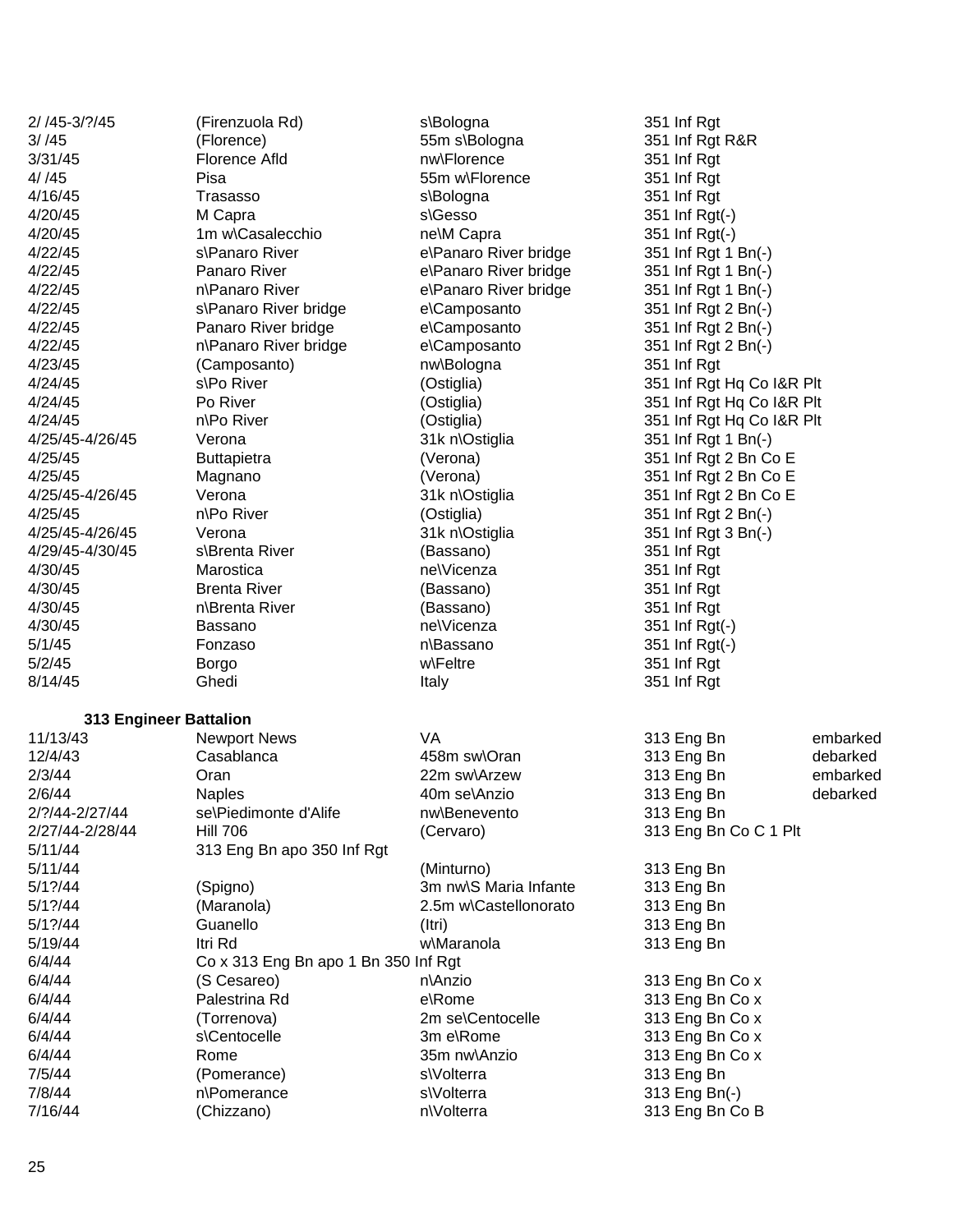| 9/25/44                   | (Santerno River)                     | ne\Firenzuola         | 313 Eng Bn Co B |          |
|---------------------------|--------------------------------------|-----------------------|-----------------|----------|
| $9/?$ ?/44<br>M Battaglia |                                      | ne\Castel del Rio     | 313 Eng Bn Co B |          |
| 4/1/45                    | Co B 313 Eng Bn apo 350 Inf Rgt      |                       |                 |          |
| 8/14/45                   | Rezzato                              | Italy                 | 313 Eng Bn      |          |
|                           | 337 Field Artillery Battalion        |                       |                 |          |
| 11/24/43                  | <b>Newport News</b>                  | VA                    | 337 FA Bn       | embarked |
| 12/15/44                  | Casablanca                           | 458m sw\Oran          | 337 FA Bn       | debarked |
| 2/1/44-2/2/44             | Oran                                 | 22m sw\Arzew          | 337 FA Bn       | embarked |
| 2/6/44                    | <b>Naples</b>                        | 40m se\Anzio          | 337 FA Bn       | debarked |
| 2/1?/44-2/27/44           | se\Piedimonte d'Alife                | nw\Benevento          | 337 FA Bn       |          |
| 5/14/44                   | 334 FA Bn apo 85 ID                  |                       |                 |          |
| 6/5/44                    | Rome                                 | 70m nw\Cassino        | 337 FA Bn       |          |
| 7/8/44                    | *e\Volterra                          | 20m ne\Cecina         | 337 FA Bn       |          |
| 7/8/44                    | *w\Volterra                          | ne\Saline             | 337 FA Bn       |          |
| 7/2?/44                   | *Calenzano                           | n\Volterra            | 337 FA Bn       |          |
| 8/1/44                    | 337 FA Bn apo 178 Art Gp             |                       |                 |          |
| 8/1/44                    | s\Arno River                         | w\Florence            | 337 FA Bn       |          |
| 9/23/44                   | *(M La Fine)                         | 7m ne\Firenzuola      | 337 FA Bn       |          |
| 2/12/45-3/6/45            | 337 FA Bn apo 91 ID                  |                       |                 |          |
| 2/12/45-3/6/45            | (Baccanello)                         | ne\M delle Formiche   | 337 FA Bn       |          |
| 4/145                     | w\Firenzuola Rd                      | s\Bologna             | 337 FA Bn       |          |
| 8/14/45                   | Aversa                               | Italy                 | 337 FA Bn       |          |
|                           | 338 Field Artillery Battalion        |                       |                 |          |
| 12/2/43                   | <b>Newport News</b>                  | <b>VA</b>             | 338 FA Bn       | embarked |
| 12/22/43                  | Casablanca                           | 458m sw\Oran          | 338 FA Bn       | debarked |
| 2/1/44-2/2/44             | Oran                                 | 22m sw\Arzew          | 338 FA Bn       | embarked |
| 2/6/44                    | <b>Naples</b>                        | 40m se\Anzio          | 338 FA Bn       | debarked |
| 2/1?/44-2/27/44           | se\Piedimonte d'Alife                | nw\Benevento          | 338 FA Bn       |          |
| 3/4/44                    |                                      | (Minturno)            | 338 FA Bn       |          |
| 5/19/44                   | 1m elltri                            | 6m nw\Formia          | 338 FA Bn Bty B |          |
| 5/26/44                   | Priverno                             | (Fondi)               | 338 FA Bn       |          |
| 5/26/44                   | *Roccagorga                          | sw\Pico               | 338 FA Bn       |          |
| 6/4/44                    | x Bty 338 FA Bn apo 1 Bn 350 Inf Rgt |                       |                 |          |
| 6/4/44                    | (S Cesareo)                          | n\Anzio               | 338 FA Bn Bty x |          |
| 6/4/44                    | Palestrina Rd                        | e\Rome                | 338 FA Bn Bty x |          |
| 6/4/44                    | (Torrenova)                          | 2m se\Centocelle      | 338 FA Bn Bty y |          |
| 6/4/44                    | s\Centocelle                         | 3m e\Rome             | 338 FA Bn Bty y |          |
| 6/4/44                    | Rome                                 | 35m nw\Anzio          | 338 FA Bn Bty x |          |
| 6/5/44                    | Rome                                 | 70m nw\Cassino        | 338 FA Bn       |          |
| 7/8/44-7/9/44             | n\Pomerance                          | s\Volterra            | 338 FA Bn       |          |
| 9/17/44                   | (S Piero a Sieve)                    | s\Firenzuola          | 338 FA Bn       |          |
| $9/?$ ?/44                | *M Battaglia                         | 3.5m ne\M Acuto       | 338 FA Bn       |          |
| 10/1/44                   | *M Battaglia                         | ne\Firenzuola         | 338 FA Bn       |          |
| 10/2?/44                  | *(M Grande)                          | 6m sw\Castel S Pietro | 338 FA Bn       |          |
| 2/12/45-3/6/45            | 338 FA Bn apo 91 ID                  |                       |                 |          |
| 2/12/45-3/6/45            | (Baccanello)                         | ne\M delle Formiche   | 338 FA Bn       |          |
| 4/1/45                    | 338 FA Bn apo 350 Inf Rgt            |                       |                 |          |
| 4/16/45                   | *M Adone                             | n\Monterumici         | 338 FA Bn       |          |
| 4/145                     | w\Firenzuola Rd                      | s\Bologna             | 338 FA Bn       |          |
| 8/14/45                   | Fagianeria                           | Italy                 | 338 FA Bn       |          |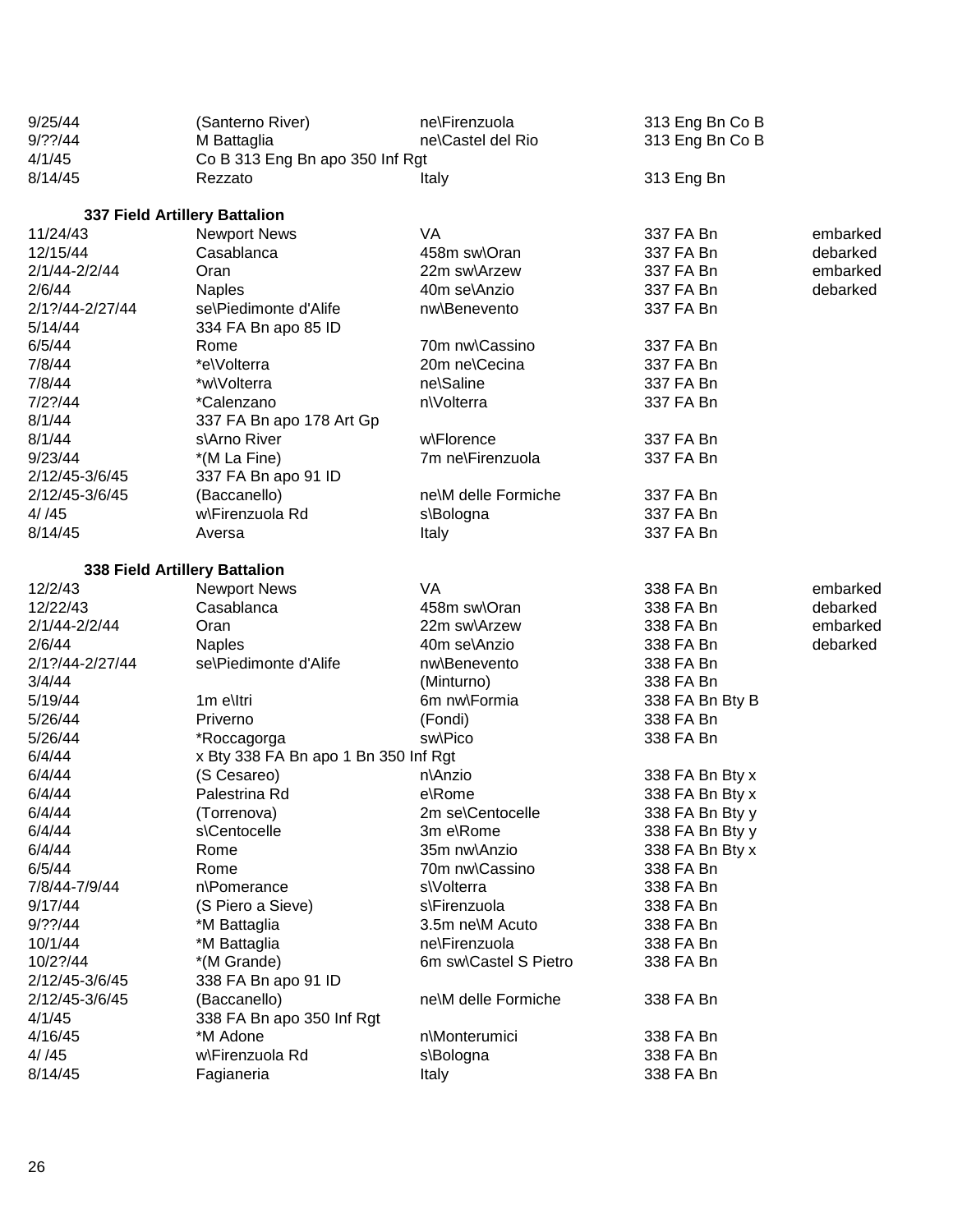| 339 Field Artillery Battalion      |                                             |                               |                        |          |  |  |  |
|------------------------------------|---------------------------------------------|-------------------------------|------------------------|----------|--|--|--|
| 12/2/43                            | <b>Newport News</b>                         | <b>VA</b>                     | 339 FA Bn              | embarked |  |  |  |
| Casablanca<br>12/22/44             |                                             | 458m sw\Oran                  | 339 FA Bn              | debarked |  |  |  |
| 2/1/44-2/2/44<br>Oran              |                                             | 22m sw\Arzew                  | 339 FA Bn              | embarked |  |  |  |
| 2/6/44                             | <b>Naples</b>                               | 40m se\Anzio                  | 339 FA Bn              | debarked |  |  |  |
| 2/1?/44-2/27/44                    | se\Piedimonte d'Alife                       | nw\Benevento                  | 339 FA Bn              |          |  |  |  |
| 3/5/44                             | (Tyrrhenian Coast)                          | w\Minturno                    | 339 FA Bn              |          |  |  |  |
| 5/11/44                            | (Tyrrhenian Coast)                          | se\Minturno                   | 339 FA Bn              |          |  |  |  |
| 6/4/44                             | e\Rome                                      | 35m nw\Anzio                  | 339 FA Bn Bty B        |          |  |  |  |
| 6/5/44                             | Rome                                        | 70m nw\Cassino                | 339 FA Bn              |          |  |  |  |
| 8/1/44                             | 339 FA Bn apo 178 FA Gp                     |                               |                        |          |  |  |  |
| 8/1/44                             | s\Arno River                                | w\Florence                    | 339 FA Bn              |          |  |  |  |
| 9/12/44                            | 339 FA Bn apo 178 FA Gp                     |                               |                        |          |  |  |  |
| 9/12/44-9/16/44                    | (Sieve River)                               | s\M Altuzzo                   | 339 FA Bn              |          |  |  |  |
| 10/1/44                            | *(M Battaglia)                              | ne\Firenzuola                 | 339 FA Bn              |          |  |  |  |
| 7/13/44                            | (Laiatico)                                  | nw\Volterra                   | 339 FA Bn              |          |  |  |  |
| $7/2$ ?/44                         | *Calenzano                                  | sw\Empoli                     | 339 FA Bn Bty ?        |          |  |  |  |
| 2/12/45-3/6/45                     | 339 FA Bn apo 91 ID                         |                               |                        |          |  |  |  |
| 2/12/45-3/6/45                     | (Baccanello)                                | ne\M delle Formiche           | 339 FA Bn              |          |  |  |  |
| 4/ / 45                            | w\Firenzuola Rd                             | s\Bologna                     | 339 FA Bn              |          |  |  |  |
| 5/6/45                             | Bolzano                                     | 35m s\Brenner pass            | 339 FA Bn              |          |  |  |  |
| 8/14/45                            | Ghedi                                       | Italy                         | 339 FA Bn              |          |  |  |  |
|                                    |                                             |                               |                        |          |  |  |  |
| 913 Field Artillery Battalion      |                                             |                               |                        |          |  |  |  |
| 11/12/43                           | <b>Newport News</b>                         | VA                            | 913 FA Bn              | embarked |  |  |  |
| 12/3/44                            | Casablanca                                  | 458m sw\Oran                  | 913 FA Bn              | debarked |  |  |  |
| 2/3/44                             | Oran                                        | 22m sw\Arzew                  | 913 FA Bn              | embarked |  |  |  |
| 2/4/44-2/6/44                      | <b>Naples</b>                               | 40m se\Anzio                  | 913 FA Bn              | debarked |  |  |  |
| 2/?/44-2/27/44                     | se\Piedimonte d'Alife                       | nw\Benevento                  | 913 FA Bn              |          |  |  |  |
| 2/27/44-2/29/44                    | e\Rapido River                              | (Cassino)                     | 913 FA Bn Bty A        |          |  |  |  |
| 2/27/44-2/29/44                    | e\Rapido River                              | (Cassino)                     | 913 FA Bn Bty B        |          |  |  |  |
| 2/27/44-2/29/44                    | e\Rapido River                              | (Cassino)                     | 913 FA Bn Bty C        |          |  |  |  |
| 2/28/44                            | *Monastery                                  | w\Cassino                     | 913 FA Bn Bty C        |          |  |  |  |
| 5/11/44-5/14/44<br>5/11/44-5/14/44 | s\Tufo Rd                                   | e\Minturno                    | 913 FA Bn              |          |  |  |  |
|                                    | *S Maria Infante<br>*0.7k e\S Maria Infante | 3m se\Spigno<br>2m n\Minturno | 913 FA Bn              |          |  |  |  |
| 5/12/44                            |                                             |                               | 913 FA Bn              |          |  |  |  |
| 5/13/44                            | *Pulcherini                                 | ne\S Maria Infante            | 913 FA Bn              |          |  |  |  |
| 5/14/44<br>5/21/44                 | *Hill 126                                   | S-Ridge<br><b>Hitler Line</b> | 913 FA Bn<br>913 FA Bn |          |  |  |  |
| 6/5/44                             | (Fondi)<br>Pincio Gardens                   | Rome                          | 913 FA Bn              |          |  |  |  |
| $7/2$ ?/44                         | *Calenzano                                  | sw\Empoli                     | 913 FA Bn              |          |  |  |  |
| 9/28/44                            | *(M Capello)                                | 2m ne\Castel del Rio          | 913 FA Bn              |          |  |  |  |
| 2/12/45-3/6/45                     | 913 FA Bn apo 91 ID                         |                               |                        |          |  |  |  |
| 2/12/45-3/6/45                     | (Baccanello)                                | ne\M delle Formiche           | 913 FA Bn              |          |  |  |  |
| 4/ / 45                            | w\Firenzuola Rd                             | s\Bologna                     | 913 FA Bn              |          |  |  |  |
| $4/2$ ?/45                         | *(Crevalcore)                               | ne\Modena                     | 913 FA Bn              |          |  |  |  |
| 4/22/45                            | (Camposanto)                                | sw\Finale nell Emilia         | 913 FA Bn              |          |  |  |  |
| 8/14/45                            | Leghorn                                     | Italy                         | 913 FA Bn              |          |  |  |  |
|                                    |                                             |                               |                        |          |  |  |  |

## **COMMAND ROSTER**

88 Infantry Division Kendall, 88 ID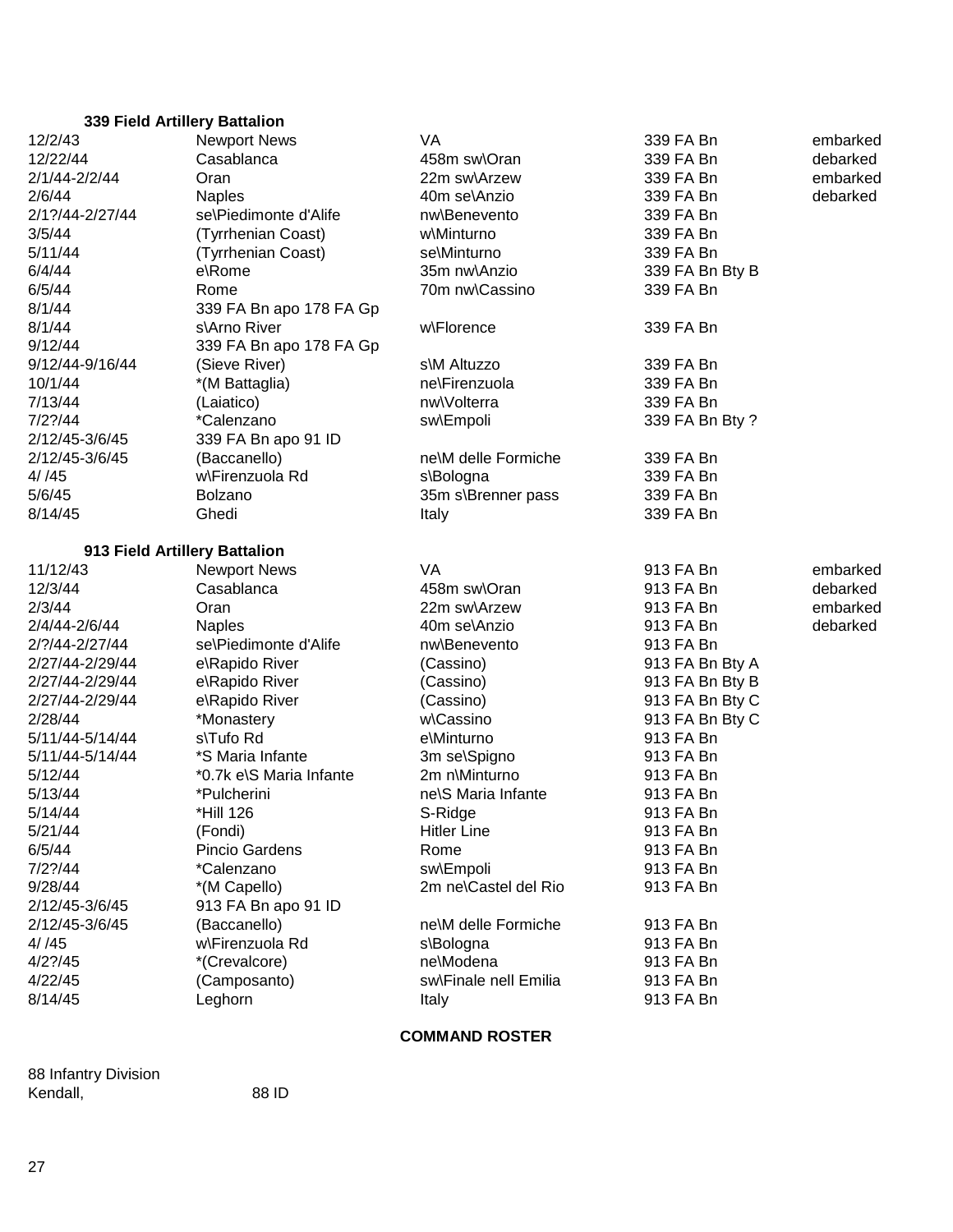| 88 Reconnaissance Troop<br>Berent,                                                                                  | 88 ID 88 Rcn Tp 1 Plt                                                                                                                                                                                                                                                                          |
|---------------------------------------------------------------------------------------------------------------------|------------------------------------------------------------------------------------------------------------------------------------------------------------------------------------------------------------------------------------------------------------------------------------------------|
| 349 Infantry Regiment<br>Crawford,<br>la Stourgeon,<br>Ernser,<br>Ernser,                                           | 88 ID 349 Inf Rgt<br>88 ID 349 Inf Rgt<br>88 ID 349 Inf Rgt 1 Bn<br>88 ID 349 Inf Rgt 1 Bn Co A                                                                                                                                                                                                |
| Behnke,<br>Kelly,                                                                                                   | 88 ID 349 Inf Rgt 2 Bn Co F<br>88 ID 349 Inf Rgt 2 Bn Co G                                                                                                                                                                                                                                     |
| Yeager,                                                                                                             | 88 ID 349 Inf Rgt 3 Bn                                                                                                                                                                                                                                                                         |
| 350 Infanty Regiment<br>Cochrane,<br>Fry,                                                                           | 88 ID 350 Inf Rgt<br>88 ID 350 Inf Rgt                                                                                                                                                                                                                                                         |
| Bare,<br>Deshon,<br>Holland,<br>Oreskovitch,<br>Scott,<br>Haegstron,<br>Dornacker,<br>Lynch,<br>Throssel,<br>Ritts, | 88 ID 350 Inf Rgt 1 Bn<br>88 ID 350 Inf Rgt 1 Bn<br>88 ID 350 Inf Rgt 1 Bn<br>88 ID 350 Inf Rgt 1 Bn<br>88 ID 350 Inf Rgt 1 Bn Co A<br>88 ID 350 Inf Rgt 1 Bn Co B<br>88 ID 350 Inf Rgt 1 Bn Co C<br>88 ID 350 Inf Rgt 1 Bn Co C<br>88 ID 350 Inf Rgt 1 Bn Co C<br>88 ID 350 Inf Rgt 1 Bn Co D |
| Williamson,<br>Yongue,<br>Charbonnet,<br>Drogowski,<br>McCollum,<br>Maher,<br>Roeder,<br>Witter,<br>Bell,           | 88 ID 350 Inf Rgt 2 Bn<br>88 ID 350 Inf Rgt 2 Bn<br>88 ID 350 Inf Rgt 2 Bn Co F<br>88 ID 350 Inf Rgt 2 Bn Co F<br>88 ID 350 Inf Rgt 2 Bn Co F<br>88 ID 350 Inf Rgt 2 Bn Co G<br>88 ID 350 Inf Rgt 2 Bn Co G<br>88 ID 350 Inf Rgt 2 Bn Co G<br>88 ID 350 Inf Rgt 2 Bn Co G 3 Plt                |
| Butsch,<br>Coleman,<br>Witter,<br>Carpenter,<br>MacDonald,<br>Stroup,<br>Cussans,<br>Smith,<br>Smith,               | 88 ID 350 Inf Rgt 3 Bn<br>88 ID 350 Inf Rgt 3 Bn<br>88 ID 350 Inf Rgt 3 Bn<br>88 ID 350 Inf Rgt 3 Bn Co I<br>88 ID 350 Inf Rgt 3 Bn Co I<br>88 ID 350 Inf Rgt 3 Bn Co K<br>88 ID 350 Inf Rgt 3 Bn Co L<br>88 ID 350 Inf Rgt 3 Bn Co L<br>88 ID 350 Inf Rgt 3 Bn Co M                           |
| 351 Infantry Regiment<br>Champeny,<br>Miller,                                                                       | 88 ID 351 Inf Rgt<br>88 ID 351 Inf Rgt                                                                                                                                                                                                                                                         |
| Brown,                                                                                                              | 88 ID 351 Inf Rgt 1 Bn                                                                                                                                                                                                                                                                         |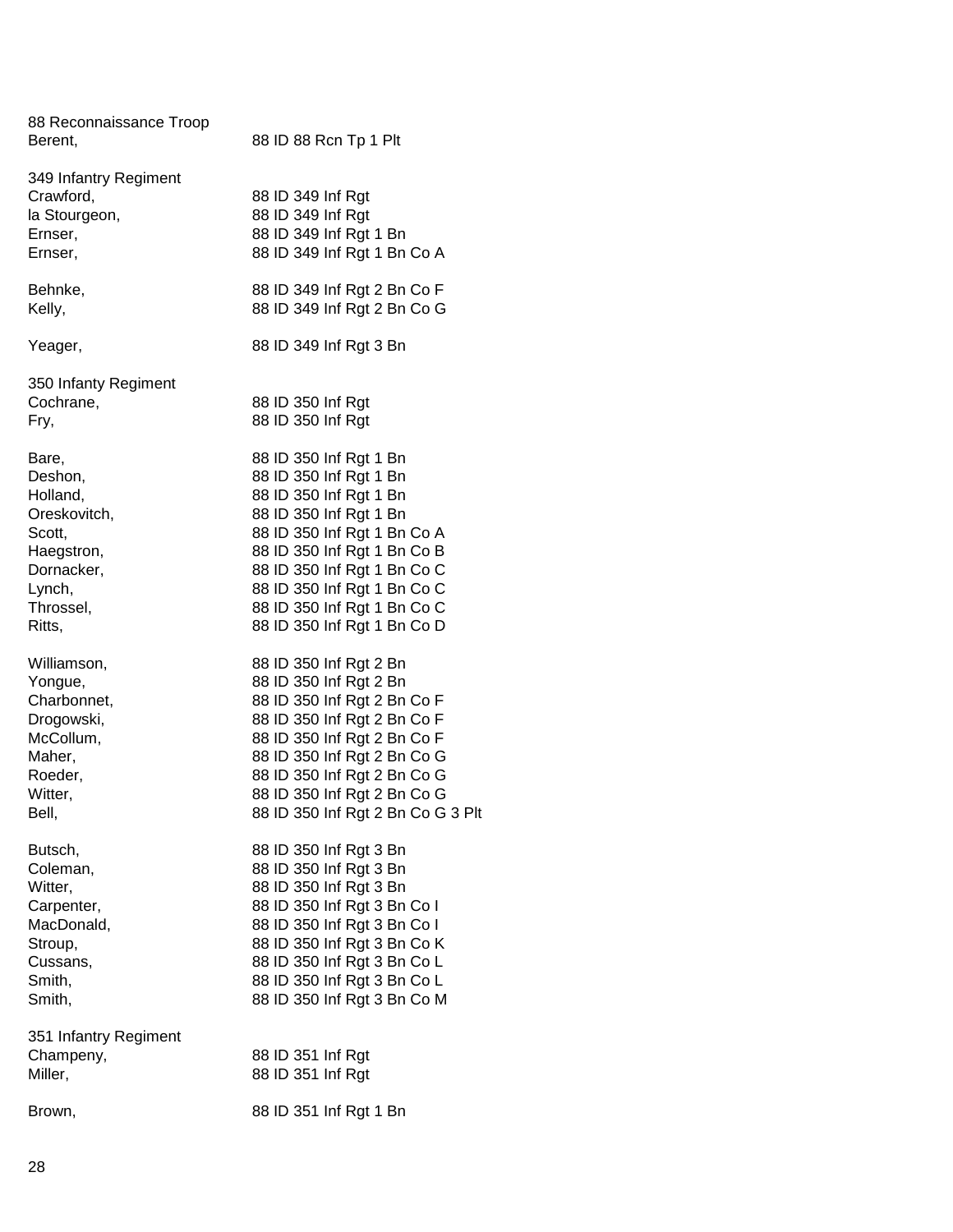| Reid,                                                                                                                                                                     |  |  | 88 ID 351 Inf Rgt 1 Bn Co A                                                  |  |  |  |  |  |  |
|---------------------------------------------------------------------------------------------------------------------------------------------------------------------------|--|--|------------------------------------------------------------------------------|--|--|--|--|--|--|
| Jones,                                                                                                                                                                    |  |  | 88 ID 351 Inf Rgt 1 Bn Co B                                                  |  |  |  |  |  |  |
| McMakin,                                                                                                                                                                  |  |  | 88 ID 351 Inf Rgt 1 Bn Co C                                                  |  |  |  |  |  |  |
| Shoemaker,                                                                                                                                                                |  |  | 88 ID 351 Inf Rgt 1 Bn Co D                                                  |  |  |  |  |  |  |
| Kendall,                                                                                                                                                                  |  |  | 88 ID 351 Inf Rgt 2 Bn                                                       |  |  |  |  |  |  |
| Shull,                                                                                                                                                                    |  |  | 88 ID 351 Inf Rgt 2 Bn                                                       |  |  |  |  |  |  |
| Carlstone,                                                                                                                                                                |  |  | 88 ID 351 Inf Rgt 2 Bn Co E                                                  |  |  |  |  |  |  |
| Heitman,                                                                                                                                                                  |  |  | 88 ID 351 Inf Rgt 2 Bn Co E                                                  |  |  |  |  |  |  |
| McSwain,                                                                                                                                                                  |  |  | 88 ID 351 Inf Rgt 2 Bn Co E                                                  |  |  |  |  |  |  |
| Stauss,                                                                                                                                                                   |  |  | 88 ID 351 Inf Rgt 2 Bn Co E 1 Plt                                            |  |  |  |  |  |  |
| Nelson,                                                                                                                                                                   |  |  | 88 ID 351 Inf Rgt 2 Bn Co F                                                  |  |  |  |  |  |  |
| Hohenadel,                                                                                                                                                                |  |  | 88 ID 351 Inf Rgt 2 Bn Co F 1 Plt                                            |  |  |  |  |  |  |
| Casey,                                                                                                                                                                    |  |  | 88 ID 351 Inf Rgt 2 Bn Co F 2 Plt                                            |  |  |  |  |  |  |
| Casey,                                                                                                                                                                    |  |  | 88 ID 351 Inf Rgt 2 Bn Co F 2 Plt 1 Sqd                                      |  |  |  |  |  |  |
| Eddy,                                                                                                                                                                     |  |  | 88 ID 351 Inf Rgt 2 Bn Co F 2 Plt 3 Sqd                                      |  |  |  |  |  |  |
| Panich,<br>Tyler,                                                                                                                                                         |  |  | 88 ID 351 Inf Rgt 2 Bn Co F 3 Plt<br>88 ID 351 Inf Rgt 2 Bn Co F 3 Plt 1 Sqd |  |  |  |  |  |  |
| Spero,                                                                                                                                                                    |  |  | 88 ID 351 Inf Rgt 2 Bn Co F 3 Plt 2 Sqd                                      |  |  |  |  |  |  |
| Pyenta,                                                                                                                                                                   |  |  | 88 ID 351 Inf Rgt 2 Bn Co F 3 Plt 3 Sqd                                      |  |  |  |  |  |  |
| Hoppes,                                                                                                                                                                   |  |  | 88 ID 351 Inf Rgt 2 Bn Co F 3 Plt 4 Sqd                                      |  |  |  |  |  |  |
| Kozuch,                                                                                                                                                                   |  |  | 88 ID 351 Inf Rgt 2 Bn Co F 4 Plt                                            |  |  |  |  |  |  |
| Noon,                                                                                                                                                                     |  |  | 88 ID 351 Inf Rgt 2 Bn Co G                                                  |  |  |  |  |  |  |
| Church,                                                                                                                                                                   |  |  | 88 ID 351 Inf Rgt 2 Bn Co H                                                  |  |  |  |  |  |  |
|                                                                                                                                                                           |  |  |                                                                              |  |  |  |  |  |  |
| Ayres,                                                                                                                                                                    |  |  | 88 ID 351 Inf Rgt 3 Bn                                                       |  |  |  |  |  |  |
| Meeks,                                                                                                                                                                    |  |  | 88 ID 351 Inf Rgt AT Co Mine Plt                                             |  |  |  |  |  |  |
|                                                                                                                                                                           |  |  |                                                                              |  |  |  |  |  |  |
| 313 Engineer Battalion                                                                                                                                                    |  |  |                                                                              |  |  |  |  |  |  |
| 337 Field Artillery Battalion                                                                                                                                             |  |  |                                                                              |  |  |  |  |  |  |
| 338 Field Artillery Battalion                                                                                                                                             |  |  |                                                                              |  |  |  |  |  |  |
| Tillman,                                                                                                                                                                  |  |  | 88 ID 338 FA Bn Bty B                                                        |  |  |  |  |  |  |
| 339 Field Artillery Battalion                                                                                                                                             |  |  |                                                                              |  |  |  |  |  |  |
| 913 Field Artillery Battalion                                                                                                                                             |  |  |                                                                              |  |  |  |  |  |  |
| Miller,                                                                                                                                                                   |  |  | 88 ID 913 FA Bn                                                              |  |  |  |  |  |  |
| <b>BIBLIOGRAPHY</b>                                                                                                                                                       |  |  |                                                                              |  |  |  |  |  |  |
| Ankrum, Homer R.<br>Dogfaces Who Smiled Through Tears:<br>The 34 <sup>th</sup> Red Bull Infantry Division in World War II<br>Graphic Publishing Company<br>Lake Mills, IA |  |  |                                                                              |  |  |  |  |  |  |
| $\sim$ $\alpha$                                                                                                                                                           |  |  |                                                                              |  |  |  |  |  |  |

Arnold, Thomas St. John Buffalo Soldiers: The 92nd ID and Reinforcements in WW II, 1942-1945 Sunflower University Press 1531 Yuma (Box 1009)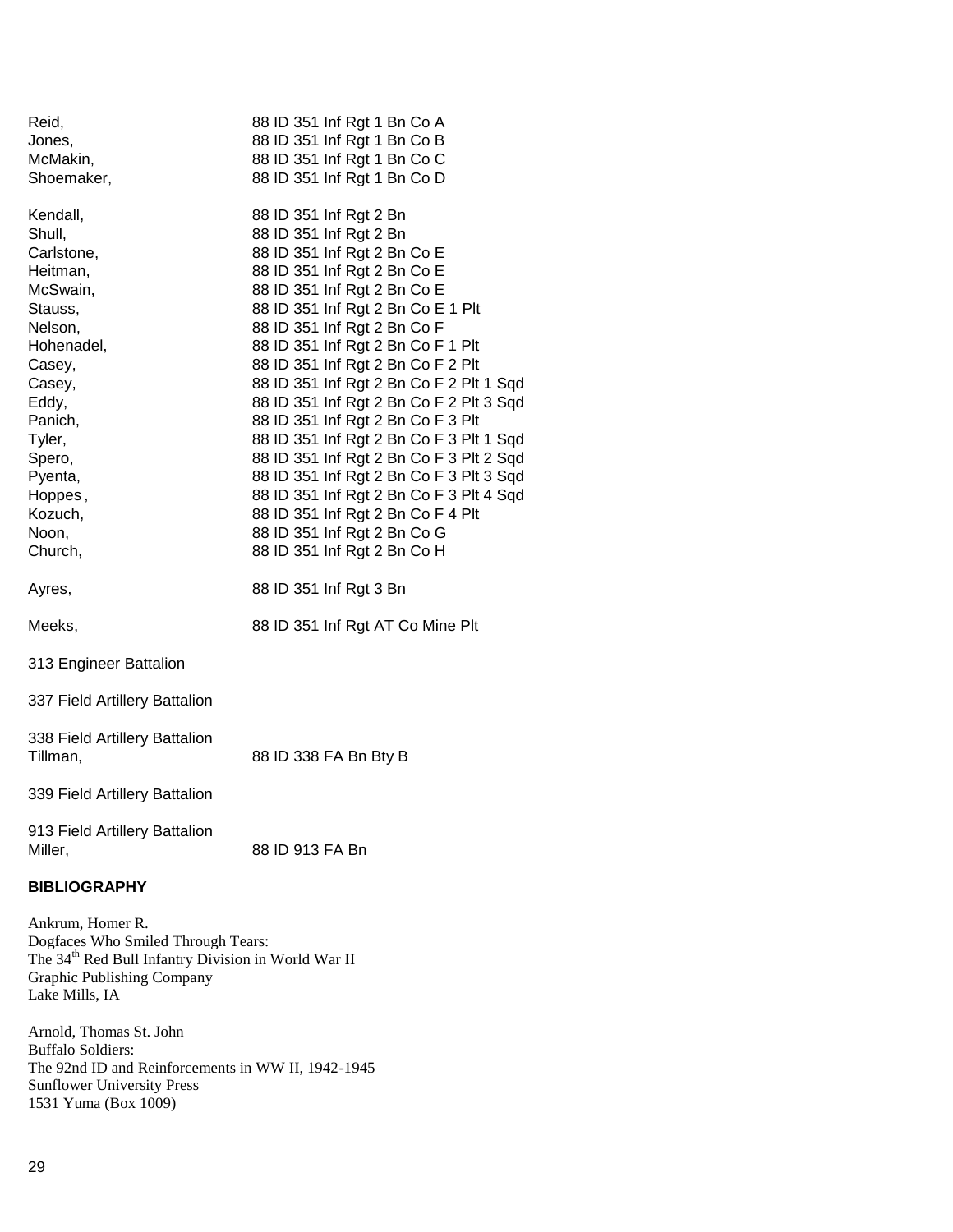Manhatten, KS 66502-4228

Blumenson, Martin Salerno to Cassino Center of Military History United States Army Washington, DC

Bowlby, Alex Countdown to Cassino: The Battle of Mignano Gap, 1943 Sarpedon Publishers, Inc. 166 Fifth Avenue New York, NY 10010

Brooks, Thomas R. The War North of Rome June 1944-May 1945 Sarpedon Publishers 166 Fifth Avenue New York, NY 10010

Cortesi, Lawrence Operation Rome Kensington Publishing Corp 475 Park Avenue South New York, NY 10016

D'Este, Carlo Fatal Decision: Anzio and the Battle for Rome Harper Collins Publishers 10 East 53 Street New York, NY 10022

Delaney, John P. The Blue Devils in Italy: A History of the 88 Infantry Division in World War II The Battery Press, Inc. PO Box 3107, Uptown Station Nashville, TN 37219-3107

Fisher, Ernest F., Jr. Cassino to the Alps Center of Military History United States Army Washington, DC

Fisher, George A. The Story of the 180<sup>th</sup> Infantry Regiment Newsfoto Publishing Co. San Angelo, TX

Goodyear, Harry J. History of the Third Bn, 338 Infantry Regiment 85 Infantry Division Campus Publishing Co.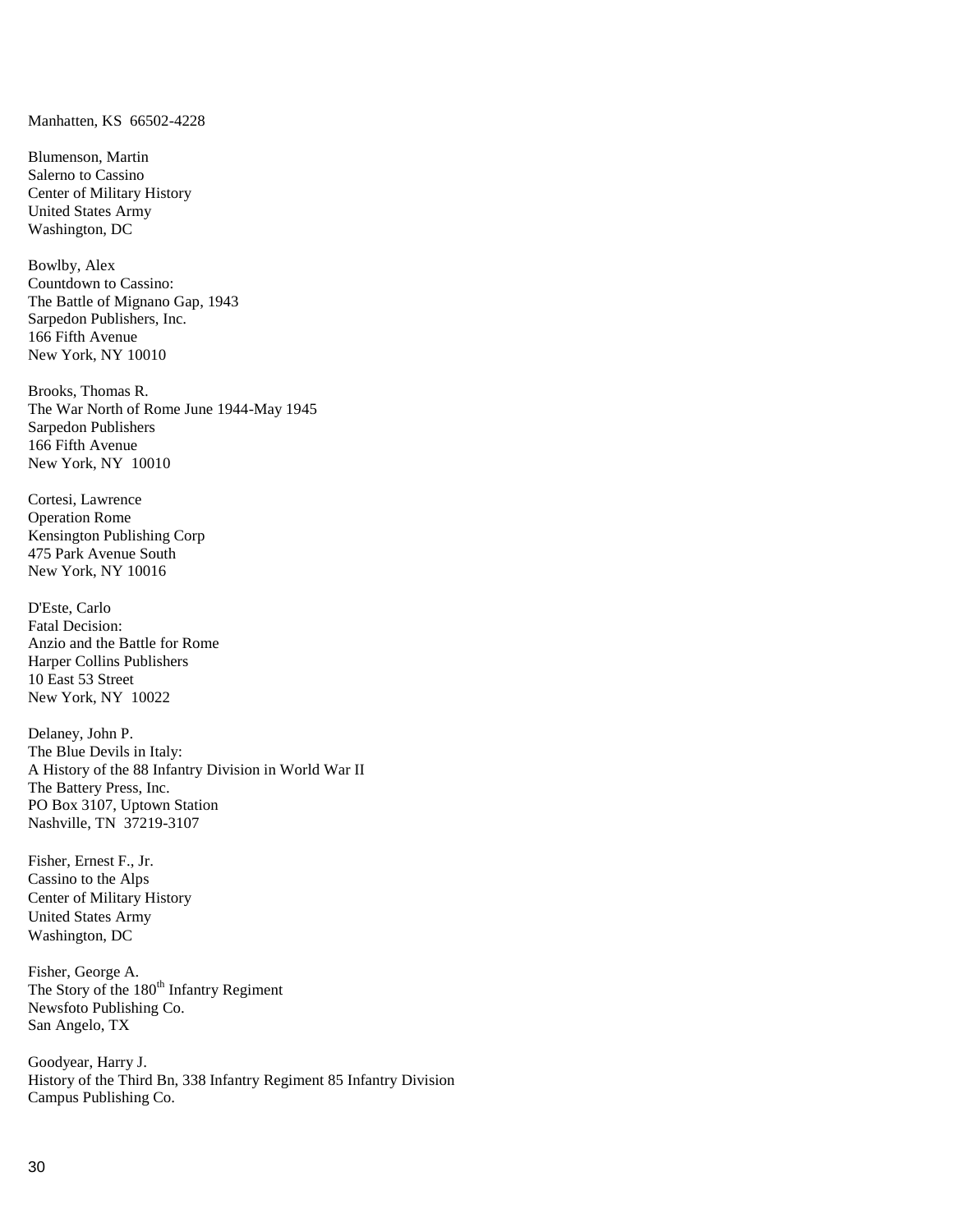Graham, Dominick & Bidwell, Shelford Tug of War: The Battle for Italy, 1943-1945 St Martin's Press 175 Fifth Avenue New York, NY 10010

Hargrove, Hondon B. Buffalo Soldiers in Italy: Black Americans in World War II McFarland & Company, Inc. PO Box 611 Jefferson, NC 28640-0611

History of the 68 Armored Field Artillery Bn, 1 Armored Division unpublished

History of the Third Battalion 337 Infantry Regiment Eighty Fifth Division The Battery Press, Inc. PO Box 3107, Uptown Station Nashville, TN 37219-3107

Hougen, John H. The Story of the Famous 34<sup>th</sup> Infantry Division The Battery Press, Inc. PO Box 3107, Uptown Station Nashville, TN 37219-3107

Howe, George F. The Battle History of the 1<sup>st</sup> Armored Division The Battery Press, Inc. PO Box 3107, Uptown Station Nashville, TN 37219-3107

Huff, Richard A. A Pictorial History of the 36<sup>th</sup> "Texas" Infantry Division The Battery Press, Inc. PO Box 3107, Uptown Station Nashville, TN 37219-3107

Jackson, W.G.F. The Battle for Rome Bonanza Books New York, NY

Kurowski, Franz Battleground Italy 1943—1945: The German Armed Forces in the Battle for the "Boot" J.J. Fedorowicz Publishing, Inc. 104 Browning Blvd. Winnipeg, Manitoba Canada R3K 0L7

Kurowski, Franz Battleground Italy 1943—1945: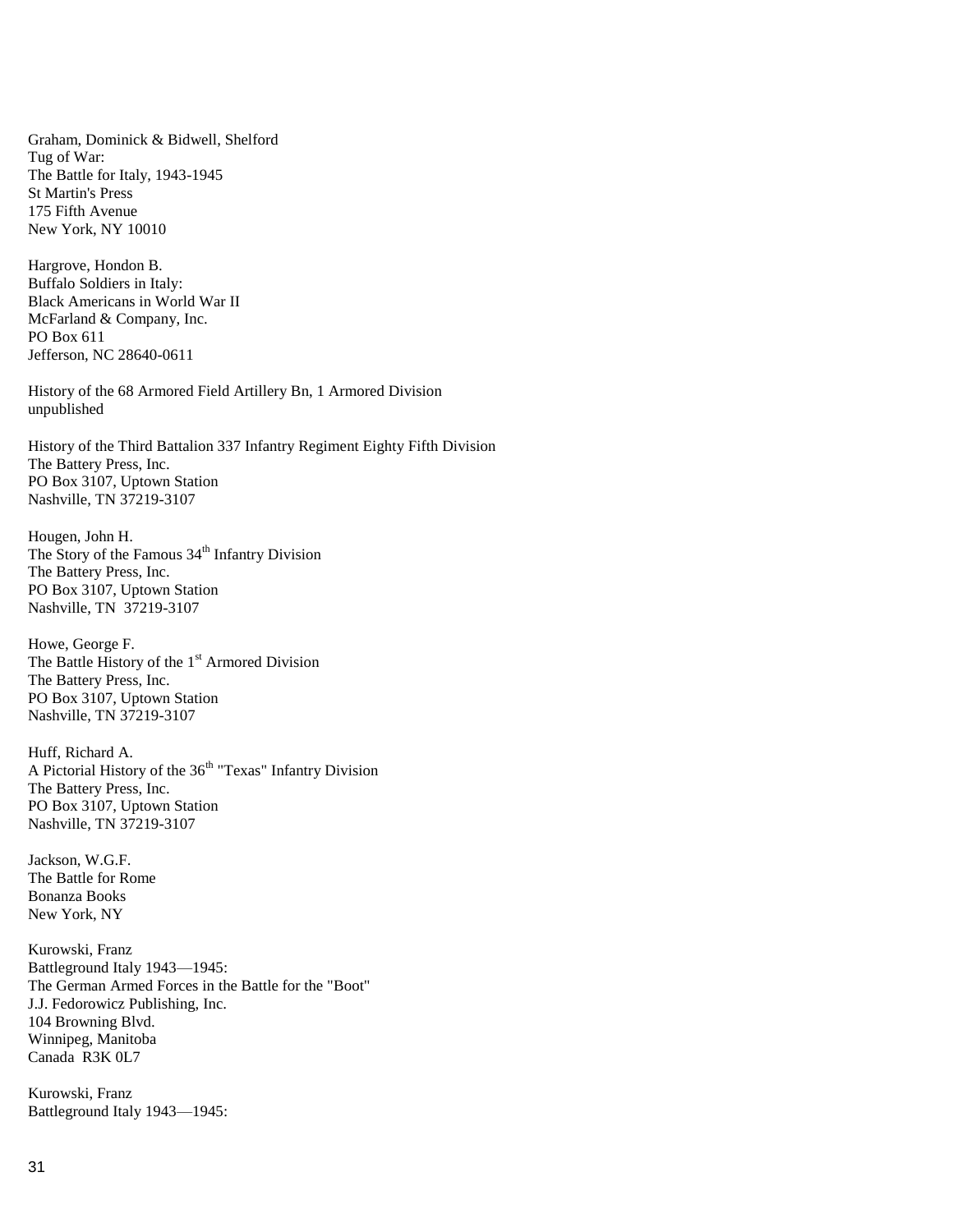The German Armed Forces in the Battle for the "Boot" J.J. Fedorowicz Publishing, Inc. 104 Browning Blvd. Winnipeg, Manitoba Canada R3K 0L7

Lucas, James S. Last Days of the Third Reich: The Collapse of Nazi Germany, May 1945 Willam Morrow and Company, Inc. 105 Madison Avenue New York, NY 10016

MacDonald, Charles B. The Last Offensive Center of Military History United States Army Washington, DC

Peek, Clifford H. Five Years-Five Countries-Five Campaigns: An Account of the One-Hundred-Forty-First Infantry in World War II F. Bruckmann KG., Munich, Germany

Piekalkiewica, Janusz Cassino: Anatomy of the Battle Historical Times, Inc. Harrisburg, PA 17105

Quarrie, Bruce Fallschirmpanzerdivision "Hermann Goring" Squadron/Signal Publications, Inc. 3461 East Ten Mile Road Warren, MI 48091

Robbins, Robert A. The 91st Infantry Division in World War II Infantry Journal Press 1115 17th Street NW Washington, DC

Schultz, Paul L. The 85<sup>th</sup> Infantry Division in World War II The Battery Press, Inc. PO Box 3107, Uptown Station Nashville, TN 37219-3107

Stanton, Shelby L. Order of Battle, U.S. Army, World War II Presidio Press 31 Pamaron Way Novato, CA 94947

Strootman, Ralph E.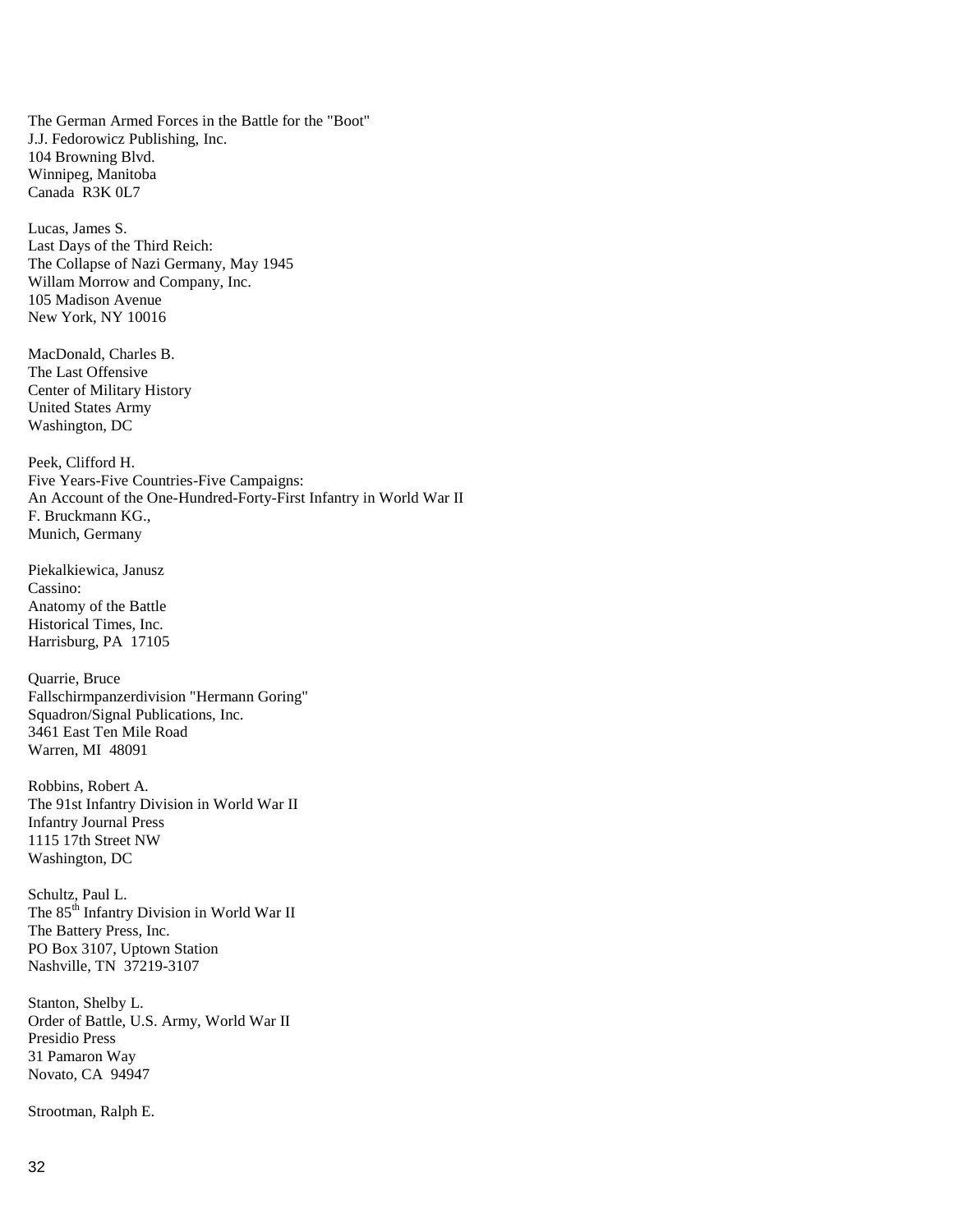History of the 363 Infantry: One Regiment of the 91 Division in World War II Infantry Journal Press 1115  $17<sup>th</sup>$  Street, NW Washington 6, DC

Taggart, Donald G. History of the Third Infantry Division in World War II The Battery Press, Inc. PO Box 3107, Uptown Station Nashville, TN 37219-3107

US Army Anzio Beachead 22 January—25 May, 1944 Center of Military History United States Army Washington, DC

US Army From Salerno to the Alps: A History of the Fifth Army 1943-1945 The Battery Press, Inc. PO Box 3107, Uptown Station Nashville, TN 37219-3107

US Army History of the Sixth Armored Infantry Battalion 1 September to 30 September, 1944

US Army History of the Sixth Armored Infantry Regiment 1 July to 20 July, 1944

US Army History of the 68 Armored Field Artillery Battalion July, 1944

US Army 19 Days from thr Apenines to the Alps: The Stoy of the Po Valley Campaign The Battery Press, Inc. PO Box 3107, Uptown Station Nashville, TN 37219-3107

US Army Small Unit Actions: Italy: 351<sup>st</sup> Infantry at Santa Maria Infante Historical Division Center of Military History US Army Washington, DC

Wagner, Robert L. The Texas Army: A History of the  $36<sup>th</sup>$  Division in the Italian Campaign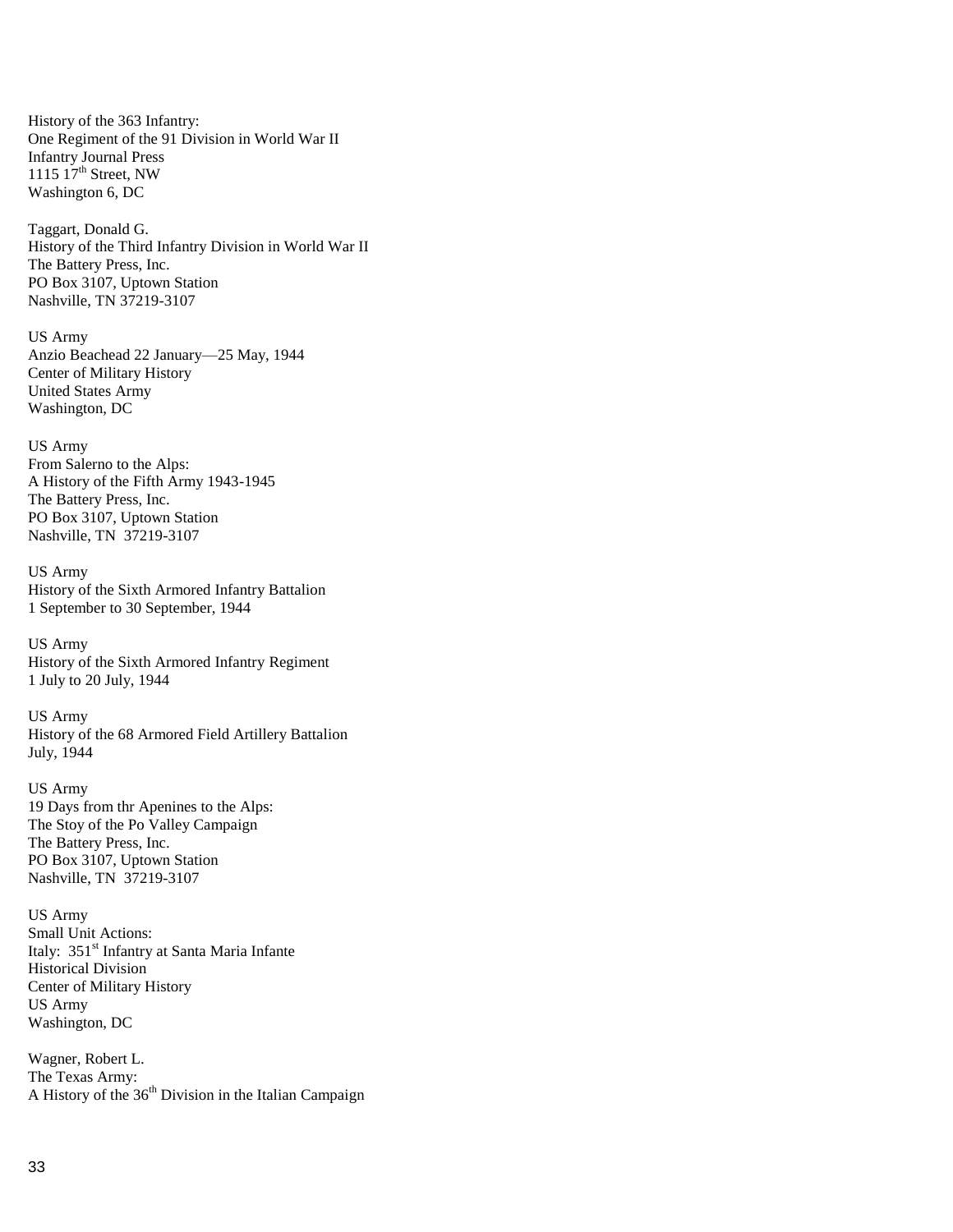Walker, Fred L. From Texas to Rome: A General's Journal Taylor Publishing Co. Dallas, TX

Wallace, John E. The Blue Devil "Battle Mountain" Regiment in Italy: A History of the  $350<sup>th</sup>$  Infantry Regiment 1944-1945 The Battery Press, Inc. PO Box 3107, Uptown Station Nashville, TN 37219-3107

White, Nathan William Form Fedala to Berchtesgaden: A History of the Seventh United States Infantry in World War II Bickford Engraving & Electrolyte Co. Providence, RI

Whiting, Charles Hunters from the Sky: The German Parachute Corps 1940-1945 Stein and Day/Publishers Scarborough House Briarcliff Manor, NY 10510

Whitlock, Flint and Bishop, Bob Soldiers on Skis: A Pictorial Memoir of the 10<sup>th</sup> Mountain Division Paladin Press PO Box 1307 Boulder, CO 80306-1307

## **PERIODICALS**

Eichenlaub, Richard Axis Capital Captured World War II Magazine July 1994 741 Miller Drive SE, Suite D-2 Leesburg, VA 22075

Green, John H. Anzio After the Battle Number 52 Battle of Britain International, Ltd. Church House, Church Street London E15 3JA England

Green, John H. The Battle for Cassino After the Battle Number 13 Battle of Britain International, Ltd. Church House, Church Street London E15 3JA England